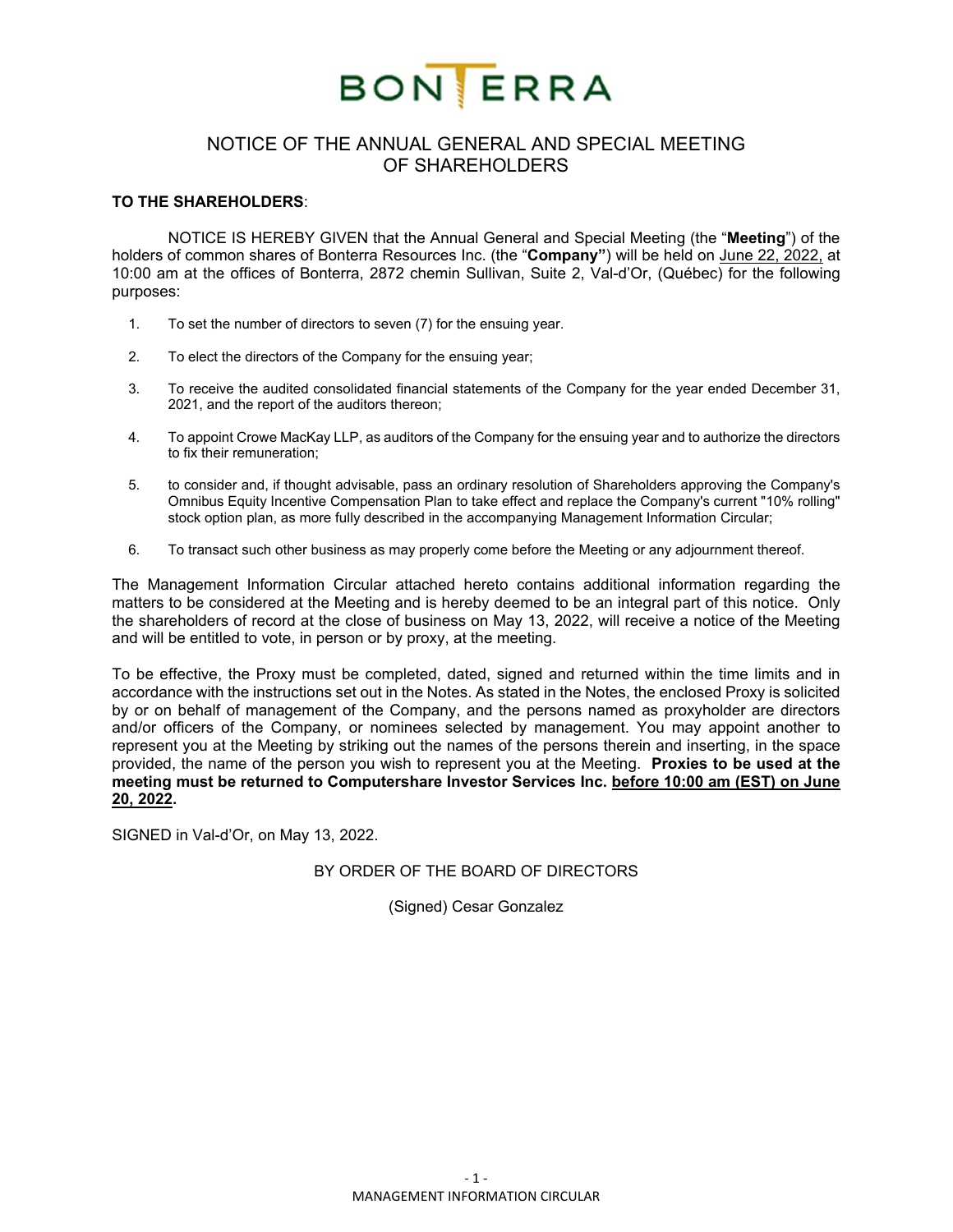

# MANAGEMENT INFORMATION CIRCULAR

**This management information circular dated May 13, 2022, is furnished to the holders of common shares (the "Shares") (the "Shareholder(s)") of BONTERRA RESOURCES INC. (the "Company") in connection with the solicitation of proxies by and on behalf of management of the Company (the "Information Circular") for use at the Annual General and Special Shareholder's meeting (the "Meeting") to be held on the date and at the place and time indicted on the Notice of Meeting and any adjournment thereof.** 

The solicitation will be conducted by mail and may be supplemented by telephone or other personal contact to be made without special compensation by the directors, executive officers and employees of the Company. The Company does not reimburse shareholders, nominees or agents for the cost incurred in obtaining authorization to execute forms of proxy, or brokers and nominees who hold stock in their respective names to furnish this proxy material to their customers. No solicitation will be made by specifically engaged employees or soliciting agents. The cost of solicitation will be borne by the Company.

Unless stated otherwise, the information contained in the Information Circular is dated May 13, 2022, and all money amounts referred to are in Canadian dollars.

## **APPOINTMENT OF PROXIES**

Persons mentioned in the accompanying form of proxy are directors or officers of the Company. **Any Shareholder has the right to appoint a proxy to represent him at the Meeting other than the persons designated in the enclosed form of proxy and may do so by indicating the name of such nominee in the box provided on the proxy**. A proxy holder does not need to be a Shareholder of the Company.

Shareholders who cannot attend the Meeting are urged to complete the attached form of proxy and return it to Computershare Investor Services Inc., 100 University Avenue, 8th Floor, Toronto ON, M5J 2Y1 no later than June 20, 2022, 10:00 am. If the Shareholder is a Company, the signature of an officer on said form of proxy must be duly authorized in writing.

#### **REVOCATION OF PROXIES**

A Shareholder who gives a proxy may at any time revoke the proxy, by written instrument signed by the Shareholder or his agent duly authorized in writing or, if the shareholder is a Company, by an officer duly authorized in writing and deposited at the head office of the Company or with Computershare Investor Services Inc., 100, University Avenue, 8th Floor, Toronto ON, M5J 2Y1, no later than June 20, 2022, or in default of which they may be treated as invalid, although the Chairman of the Meeting has the discretion to accept proxies filed less than 48 hours prior to the commencement of the Meeting, or any adjournment thereof.

## **VOTING SHARES REPRESENTED BY PROXIES – USE OF THE PROXIES**

The voting rights conferred by the Shares and for which proxy is given by the duly- signed form in favour of the persons designated therein shall be exercised in the manner indicated whenever a ballot is taken at the Meeting. When a ballot is taken with respect to any item of the Notice of Meeting, the voting right conferred by the Shares shall be exercised for the same purposes and in the manner indicated in the appropriate paragraphs of this circular unless an abstention from voting is stipulated in the proxy.

#### **DISCRETIONARY AUTHORITY OF PROXYHOLDERS**

The directors soliciting the proxy undertake to carry out the instructions given by a shareholder in the proxy form**. If no instruction is given, the votes will be cast IN FAVOUR of the adoption of the resolutions set forth in the Notice, except for the election of any proposed nominee as a director that is not named in the Information Circular.** The form of proxy also confers discretionary power with respect to amendments to the matters identified in the Notice and any other matters that may properly come before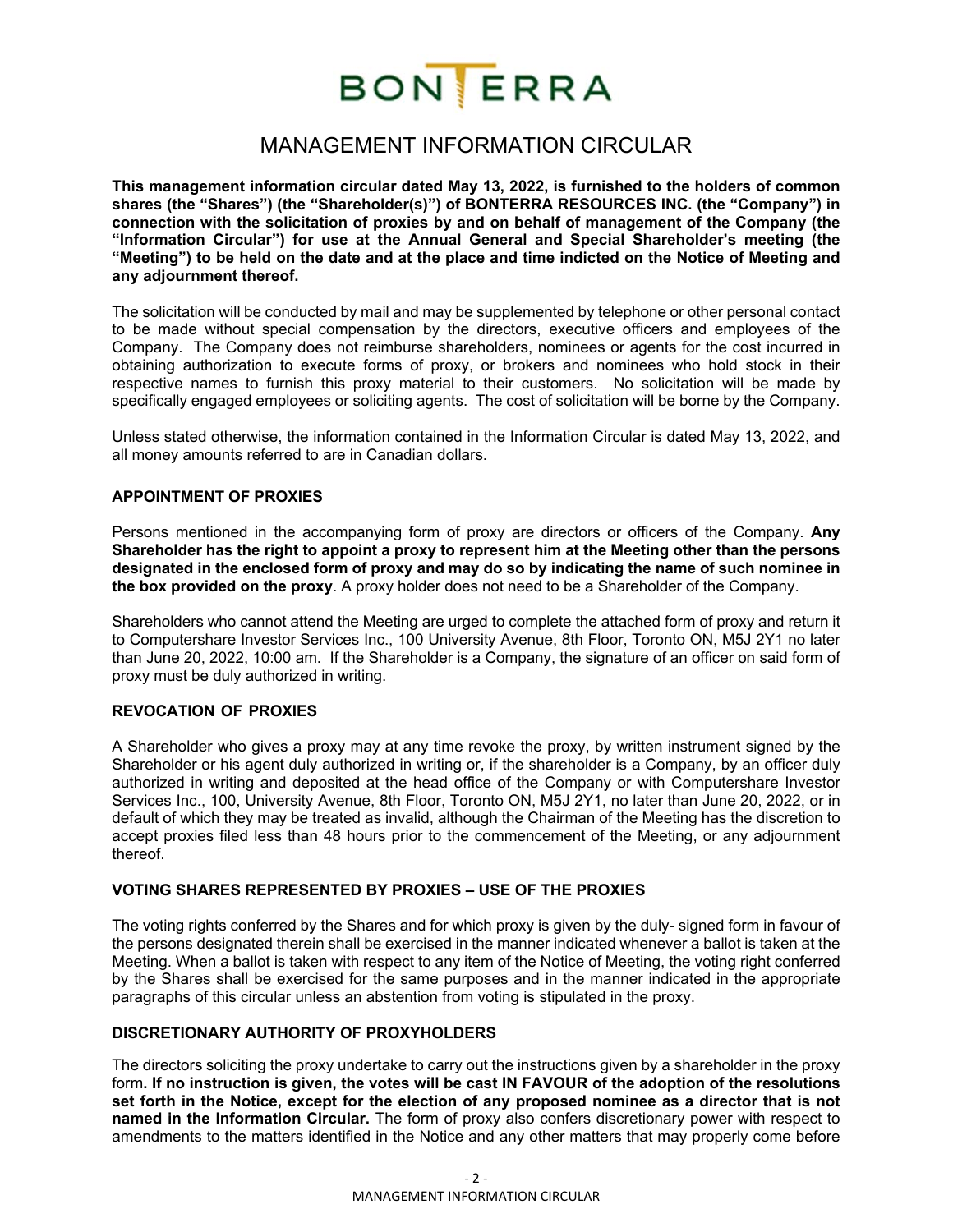the Meeting. To date, directors of the Company have no knowledge of any amendment to the matters discussed in the Notice or any other matter that may be properly brought before the Meeting.

## **RECORD DATE AND RIGHT TO VOTE**

This Information Circular is being mailed by the Management of the Company to Shareholders of record on May 13, 2022, which is the date that has been fixed by the directors of the Company as the record date (the "**Record Date**") to determine the Shareholders who are entitled to receive notice of the Meeting. Only holders of Shares as of the Record Date are entitled to receive notice of the Meeting will be entitled to vote their Shares at the Meeting, unless the shareholder transfers their Shares after the Record Date, in which case the transferee of those Shares will be entitled to vote such Shares at the Meeting if the transferee establishes that they own the Shares and demands, no later than ten days before the Meeting, that the transferee's name be included in the list of shareholders entitled to vote at the Meeting.

## **ADVICE TO BENEFICIAL SHAREHOLDERS**

The Meeting materials are being sent to both registered and non-registered owners of Shares. If you are a non-registered Shareholder and the Company or its agent has sent these materials directly to you, your name and address and information about your holdings have been obtained in accordance with applicable securities regulation from the intermediary holding on your behalf.

*You are a REGISTERED SHAREHOLDER if you have a share certificate in your name or your shares are recorded electronically in the Direct Registration System maintained by our transfer agent* 

*You are a NON-REGISTERED SHAREHOLDER if you hold your shares through an intermediary: a bank, trust company, securities broker, financial institution or clearing agency* 

Only registered Shareholders or duly appointed proxy holders are permitted to attend and vote at the Meeting. Shareholders who do not hold their Shares in their own name (the Beneficial Shareholders) are advised that only proxies from Shareholders of record can be recognized and voted at the Meeting. Beneficial Shareholders who complete and return an instrument of proxy must indicate thereon the person (usually a brokerage house) who holds their Shares as a registered Shareholder. Every intermediary (broker) has its own mailing procedure, and provides its own return instructions, which should be carefully followed. The instrument of proxy supplied to Beneficial Shareholders is identical to that provided to registered shareholders. However, its purpose is limited to instructing the registered shareholder how to vote on behalf of the Beneficial Shareholder.

If Shares are listed in an account statement provided to a Shareholder by a broker, then in almost all cases those Shares will not be registered in such Shareholder's name in the records of the Company. Such Shares will more likely be registered under the name of the Shareholder's broker or an agent of such broker. In Canada, the majority of such shares are registered under the name of CDS & Co. (the registration name for The Canadian Depository for Securities, which company acts as nominee for many Canadian brokerage firms). Shares held by brokers or their nominees can only be voted (for or against resolutions) upon the instructions of the Beneficial Shareholder. Without specific instructions, brokers/nominees are prohibited from voting Shares for their clients. The directors and officers of the Company do not know for whose benefit the Shares registered in the name of CDS & Co. are held.

Brokers and other intermediaries are required to request voting instructions from Beneficial Shareholders prior to shareholder meetings. Brokers and other intermediaries have their own procedures for sending materials and their own guidelines for the return of documents, these instructions are to be followed to the letter by the Beneficial Shareholder if the voting rights attached to their shares are to be cast at the Meeting. In Canada, most brokers now delegate the responsibility of obtaining their clients' instructions to ADP Investor Communications (ADP). Beneficial Shareholders who receive a voting instruction form from ADP may not use said form to vote directly at the Meeting. If you have questions on how to exercise voting rights attached to shares held through a broker or other intermediary, please contact the broker or intermediary directly.

Non-Registered Shareholders who have objected to their broker/nominee disclosing ownership information about themselves to the Company are referred to as objecting beneficial owners ("OBOs"). In accordance with securities regulatory policy, we will have distributed copies of the required Meeting materials to the brokers/nominees for onward distribution to OBOs. THE COMPANY DOES NOT INTEND TO PAY FOR A BROKER/NOMINEE TO DELIVER MEETING MATERIALS TO OBOS. THEREFORE, AN OBO WILL NOT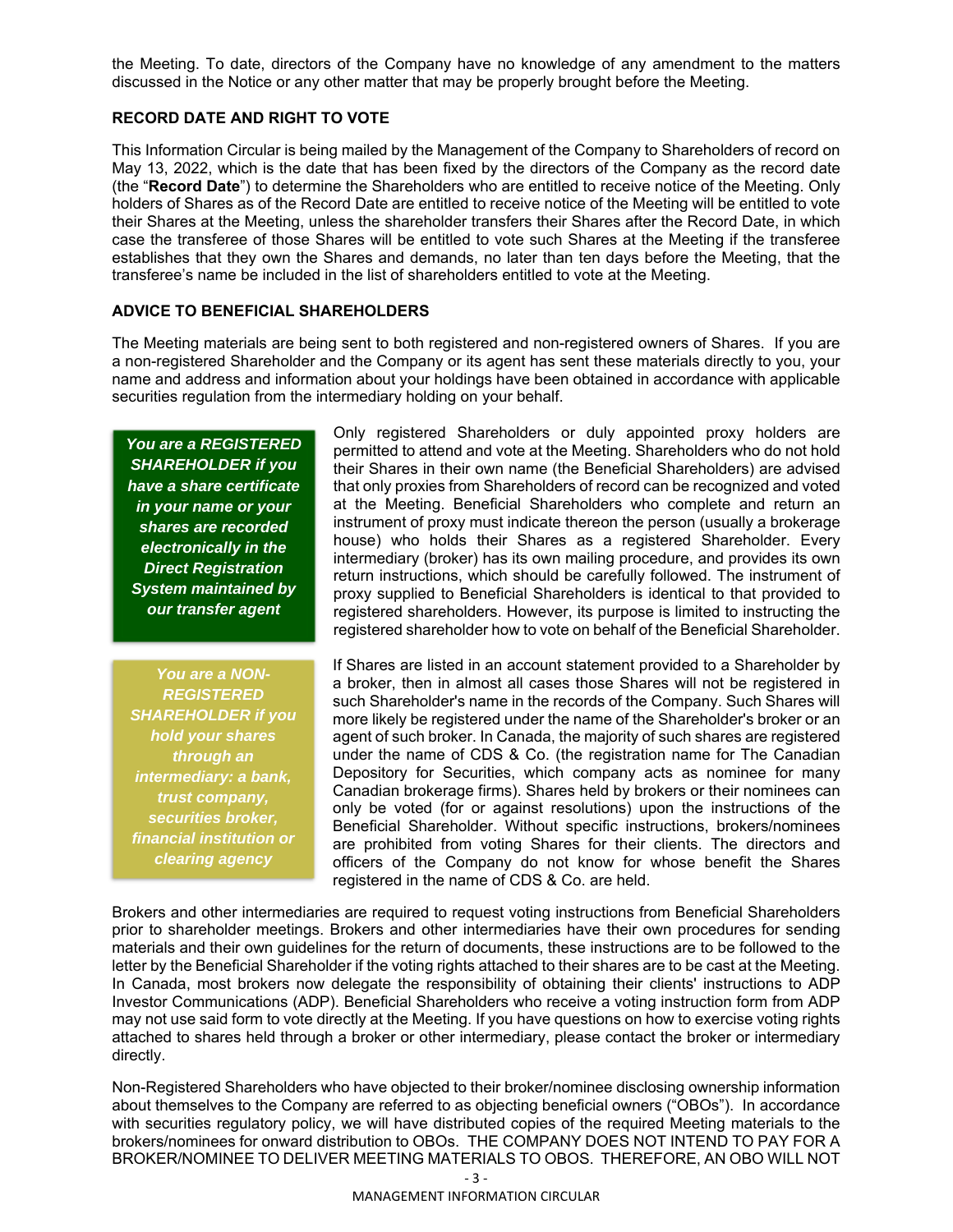RECEIVE THE MATERIALS UNLESS THE OBO'S BROKER/NOMINEE ASSUMES THE COSTS OF DELIVERY. Brokers/nominees are required to forward the Meeting materials to each OBO unless the OBO has waived the right to receive them. Every broker/nominee has its own mailing procedures and provides its own return instructions, which should be carefully followed by OBOs in order to ensure that their securities are voted at the Meeting. Often the form of proxy supplied to a beneficial shareholder by its broker is identical to the form of proxy provided by the Company to the registered shareholders; however, its purpose is limited to instructing the registered shareholder how to vote on behalf of the beneficial shareholder.

**A Beneficial Shareholder will not be recognized at the Meeting for the purposes of directly exercising voting rights attached to Shares registered in the name of his nominee. If the Beneficial Shareholder wishes to attend and vote at the Meeting, they must be designated as proxy of the registered Shareholder and should insert their name on the voting instruction form provided, and as such, exercise the voting rights attached to such Shares.** 

Unless otherwise indicated in this Information Circular and in the attached form of proxy and Notice, the term Shareholders shall mean registered shareholders.

## **UNITED STATES SHAREHOLDERS**

This solicitation of proxies involves securities of a Company incorporated in Canada and is being effected in accordance with the corporate laws of the Province of British Columbia, Canada and securities laws of the provinces of Canada. The proxy solicitation rules under the United States Securities Exchange Act of 1934, as amended, are not applicable to the Company or this solicitation. Shareholders should be aware that disclosure and proxy solicitation requirements under the securities laws of the provinces of Canada may differ from the disclosure and proxy solicitation requirements under United States securities laws. The enforcement by shareholders of civil liabilities under United States federal securities laws may be affected adversely by the fact that the Company is incorporated under the Business Corporations Act (British Columbia), the majority of directors and its executive officers are residents of Canada and a significant portion of its assets and the assets of such persons are located outside the United States. Shareholders may not have standing to bring a claim against a foreign Company or its officers or directors in a foreign court for violations of United States federal securities laws. It may be difficult to compel a foreign Company and its officers and directors to subject themselves to a judgment by a United States court.

## **INTEREST OF CERTAIN PERSONS IN MATTERS TO BE ACTED UPON**

As of this date, the management of the Company is not aware of any person who may have an interest, whether such interest is by way of beneficial ownership of securities or otherwise, in matters to be acted upon at the meeting, except as disclosed herein.

## **VOTING SECURITIES AND PRINCIPAL HOLDERS OF VOTING SECURITIES**

A total of 126,195,500 Shares of the Company were issued and outstanding as at the Record Date and are entitled to be voted at the Meeting. The Shares are the only voting securities of the Company. As of such date, to the knowledge of the management of the Company, the following persons held or exercised control, directly or indirectly, over more than 10 % of the Company's issued and outstanding Shares:

|                      | <b>Shares</b><br>Juantity of | <br>% .<br>outstanding)<br><b>NATAS</b><br>J.  |
|----------------------|------------------------------|------------------------------------------------|
| w.<br>`anıtal<br>. . | ג∩?<br>י אי                  | $\overline{\phantom{a}}$<br>$\frac{9}{0}$<br>ч |

#### **QUORUM**

One or more persons present and being, or representing by proxy, two or more shareholders entitled to attend and vote at the meeting, and at least ten percent (10%) of the issued and outstanding Common Shares of the Company entitled to vote thereat.

#### BUSINESS TO BE TRANSACTED AT THE MEETING

#### 1. FINANCIAL STATEMENTS

The management discussion and analysis and the audited financial statements for the year ended December 31, 2021, together with the auditors' report thereon, will be presented before the Meeting. The audited financial statements and the Company's management discussion and analysis that can be viewed on SEDAR (www.sedar.com).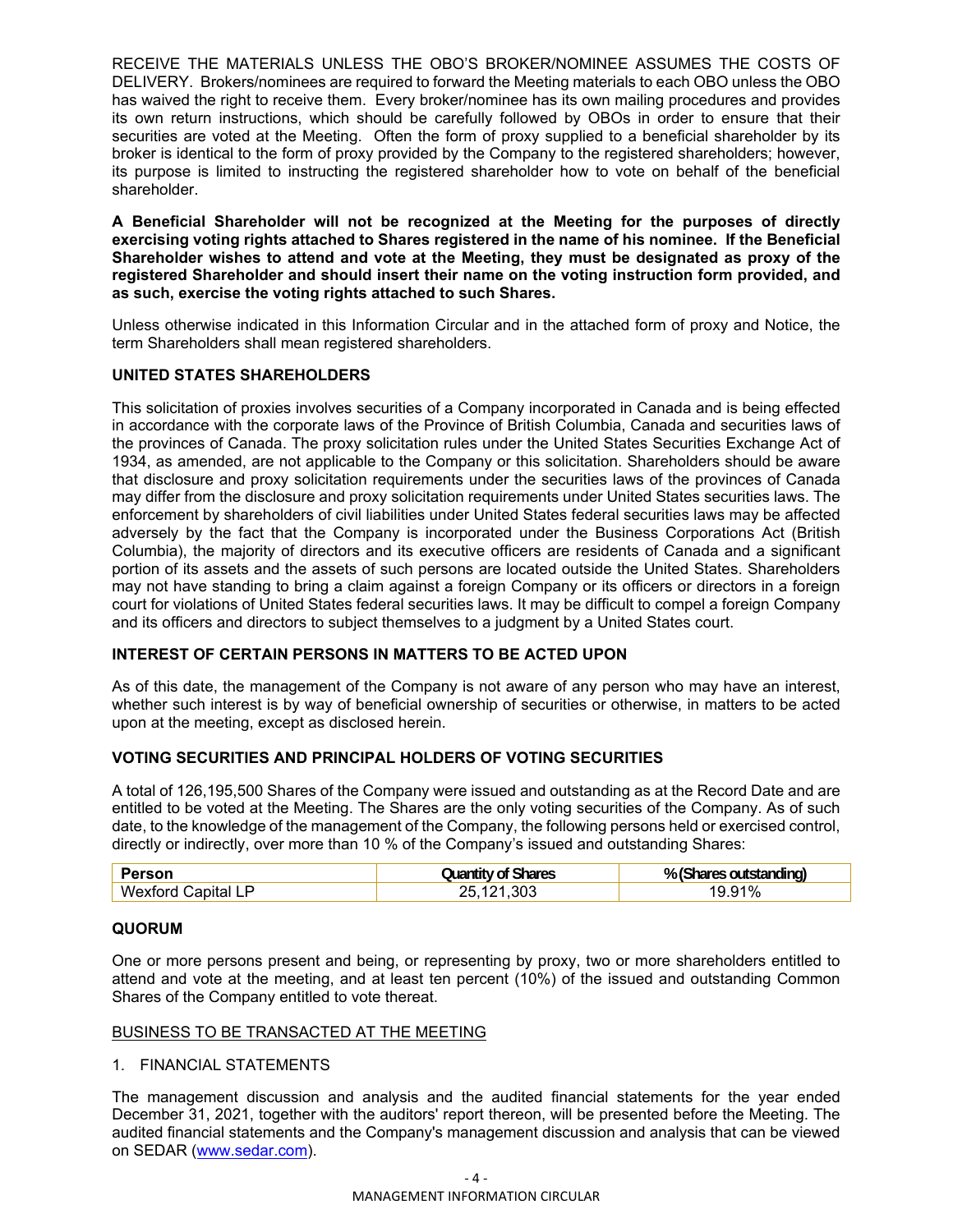### 2. SETTING NUMBER OF DIRECTORS

Management proposes to nominate the persons named under the heading "Election of Directors" below for election as directors of the Company. Each director elected will hold office until the next annual general meeting or until his or her successor is duly elected or appointed, unless their office is earlier vacated in accordance with the Articles of the Company or they become disqualified to act as a director. It is proposed to set the number of directors at seven (7). This requires the approval of the shareholders of the Company by an ordinary resolution, which approval will be sought at the Meeting.

**Unless the shareholder directs that their Shares be otherwise voted or withheld from voting in connection with the setting of the number of directors, the persons named in the enclosed Proxy will vote FOR the number of directors of the Company to be set at seven (7).** 

## 3. ELECTION OF DIRECTORS

The Board presently consists of seven (7) directors. At the Meeting, it is proposed to maintain the number of directors elected at seven (7), to hold office until the next annual general meeting or until their successors are duly elected or appointed.

#### **Unless the shareholder directs that their Shares be otherwise voted or withheld from voting in connection with the election of directors, the persons named in the enclosed Proxy will vote FOR the election of the seven (7) nominees whose names are set forth below.**

Management does not contemplate that any of the following nominees will be unable to serve as a director but if that should occur for any reason prior to the Meeting, the persons named in the enclosed Proxy shall have the right to vote for another nominee at their discretion.

Set forth below are the names and brief summary of the seven persons, four of whom are independent, who currently serve as directors are proposed as nominees for election as directors of the Company, as well as other information, as furnished by the nominees.

## **Election of directors - Summary table**



**Marc-Andre Pelletier President and CEO**  Québec (Canada)

Director since November 2021



**Cesar Gonzalez Executive Chairman**  Kansas (USA)

Director since April 2020

Mr. Marc-Andre Pelletier took over as President and CEO of the Company in January 2022. Marc-Andre is a professional mining engineer with over 25 years of experience, predominantly in underground gold mines. He was most recently the Chief Operating Officer at Wesdome Gold Mines Ltd. where he was instrumental in the production re-start of the Kiena Mine, only five years after the original discovery of the high-grade Deep Zone. Mr. Pelletier also contributed to the increase of production at the Eagle Mine to near 100,000 ounces per year through optimization works and exploration success. Prior to Marc-Andre's tenure at Wesdome, he was Vice-President of Operations at St Andrew Goldfields Ltd., where he successfully put three underground mines and one open pit mine into production in less than five years until its acquisition by Kirkland Lake Gold in 2016.

Mr. Gonzalez co-founded and serves as the CEO and a Director of Sailfish Royalty Corp. Previously, he served as the VP Corporate Development and a Director of Mako Mining Corp. and its predecessor Marlin Gold Mining Ltd. through the permitting, financing, construction and commissioning of the San Albino and La Trinidad gold mines, the spinout of Sailfish and the acquisition of Marlin by Golden Reign Resources Ltd. to form Mako. He also served as an employee and consultant at Wexford Capital LP for almost 14 years. Mr. Gonzalez started his career at Lehman Brothers in the Private Equity Group where he focused on investments in energy master limited partnerships. He graduated from the University of Southern California with a B.S. in Business Administration.

**Shares owned**  300,000 **Not Independent**  *Committee(s) Technical, Safety & Sustainability* **Shares owned**  375,000 **Not Independent** *Committee(s)* 

 *Technical, Safety & Sustainability*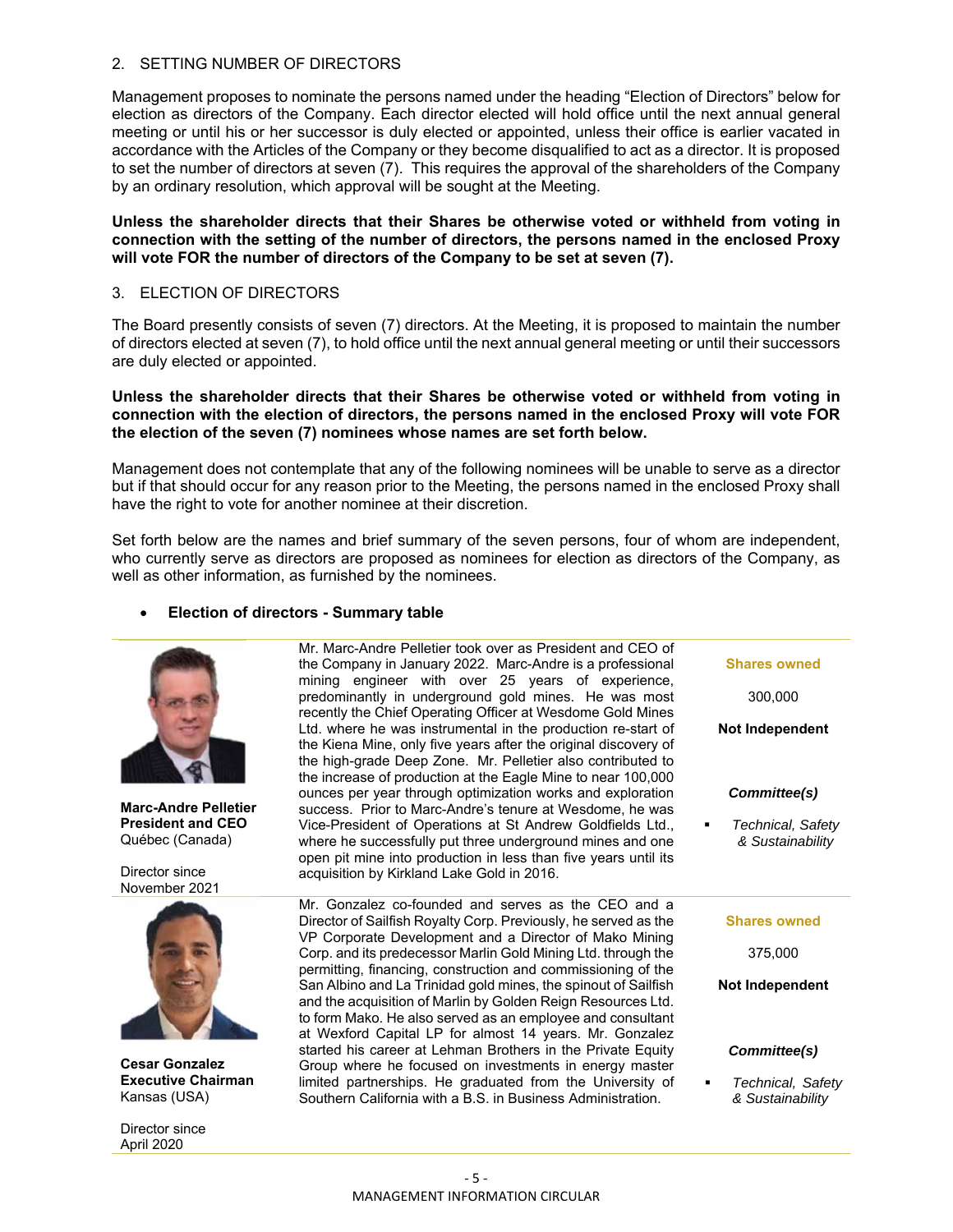

**Matthew Happyjack**  Québec (Canada)

Director since March 2019



**Normand Champigny**  Quebec (Canada)

Director since July 2020



**Akiba Leisman**  New York (US)

Director since February 2019



**Peter O'Malley**  Wyoming (US)

Director since July 2020

Mr. Happjack is currently the President of Air Creebec, a regional airline based in Val-d'Or, Québec, that operates regularly scheduled flights, charters and freight services to 16 destinations in Quebec and Ontario, with its 400 employees. Prior to joining Air Creebec in 2010, Mr. Happyjack held various positions in the financial, management and accounting fields, all the while remaining actively involved in various projects to promote the economic development of The Cree First Nation of Waswanipi. Mr. Happyjack holds an MBA from the Université du Québec en Abitibi-Témiscaminque, where he also completed a Certificate in Accounting. He also holds certificates in Community Economic Development and Management and in Community Management, from Concordia University.

Mr. Champigny is a geological engineer with extensive experience with both public and private companies, both domestically and internationally and is currently the Chief Executive Officer and Director of Quebec Precious Metals Corporation. He has been involved in many facets of the mining industry, including engineering, project evaluation, and project management. Mr. Champigny is a member of the Ordre des Ingénieurs du Québec and Director of Mining Matters. Until recently, Mr. Champigny was an Executive Committee Member of the Prospectors & Developers Association of Canada. He was Chair of the Board of Directors of Minalliance, an organization raising awareness about the mining industry in Quebec and highlighting its positive contribution to Quebec's social, economic, and environmental development. Mr. Champigny is a graduate from École Polytechnique in Montreal (B.A.Sc), University of British Columbia (M.A.Sc), and Paris School of Mines (Specialized Diploma in Geostatistics).

Mr. Leisman serves as the CEO and a Director of Mako Mining Corp. Previously, Akiba was Executive Chairman and Interim CEO of Marlin Gold Mining Ltd., leading the company through the spinout of Sailfish Royalty Corp. and the merger of Marlin with Golden Reign Resources Ltd. to form Mako. He also serves as the Executive Chairman of Sailfish and as a consultant at Wexford Capital LP, where he oversees the precious metals public and private equity portfolios. Prior to consulting for Wexford, he was a Senior Analyst at Red Kite Capital Management for the Mine Finance funds where he was responsible for senior secured investments on metal mining assets. Previously, he was an Associate at Standard Bank working in the Structured Commodity Products and Mine Finance groups. Akiba has an MBA from New York University, and a B.S. in Chemical Engineering from Carnegie Mellon University.

Mr. O'Malley is an investment banker with 29 years of international experience covering natural resources and technology companies. He has executed over \$500 billion in transactions across multiple jurisdictions and disciplines including, but not limited to; mergers and acquisitions, equity and debt financings, convertibles, commodities and liability management. He worked at Credit Suisse First Boston for some 13 years in New York and Johannesburg. He eventually moved to Deutsche Bank and was named Head of Natural Resources Investment Banking Asia-Pacific based in Hong Kong. He lived in Hong Kong for 8-years and has an in depth understanding of China's role in the natural resources sector and in Africa in particular. He received a BA from Siena College in 1988 and a Juris Doctor from St John's University School of Law in 1991. He has worked as an Election Monitor in Africa and in America and is an active member of his local parish.

**Shares owned** 

Nil

**Independent** 

#### *Committee(s):*

*Audit Committee*

 *Technical, Safety & Sustainability*

#### **Shares owned**

10,000

#### **Independent**

#### *Committee(s)*

- *Nominating & Governance*
- *Special Technical, Safety*
- *& Sustainability*

#### **Shares owned**

Nil

#### **Not Independent**

#### *Committee(s)*

- *Audit Committee*
- *Nominating &*
- *Governance Human Resources &*

*Compensation*

#### **Shares owned**

6,375

#### **Independent**

#### *Committee(s)*

- *Audit Committee*
- *Human Resources & Compensation*
- *Special*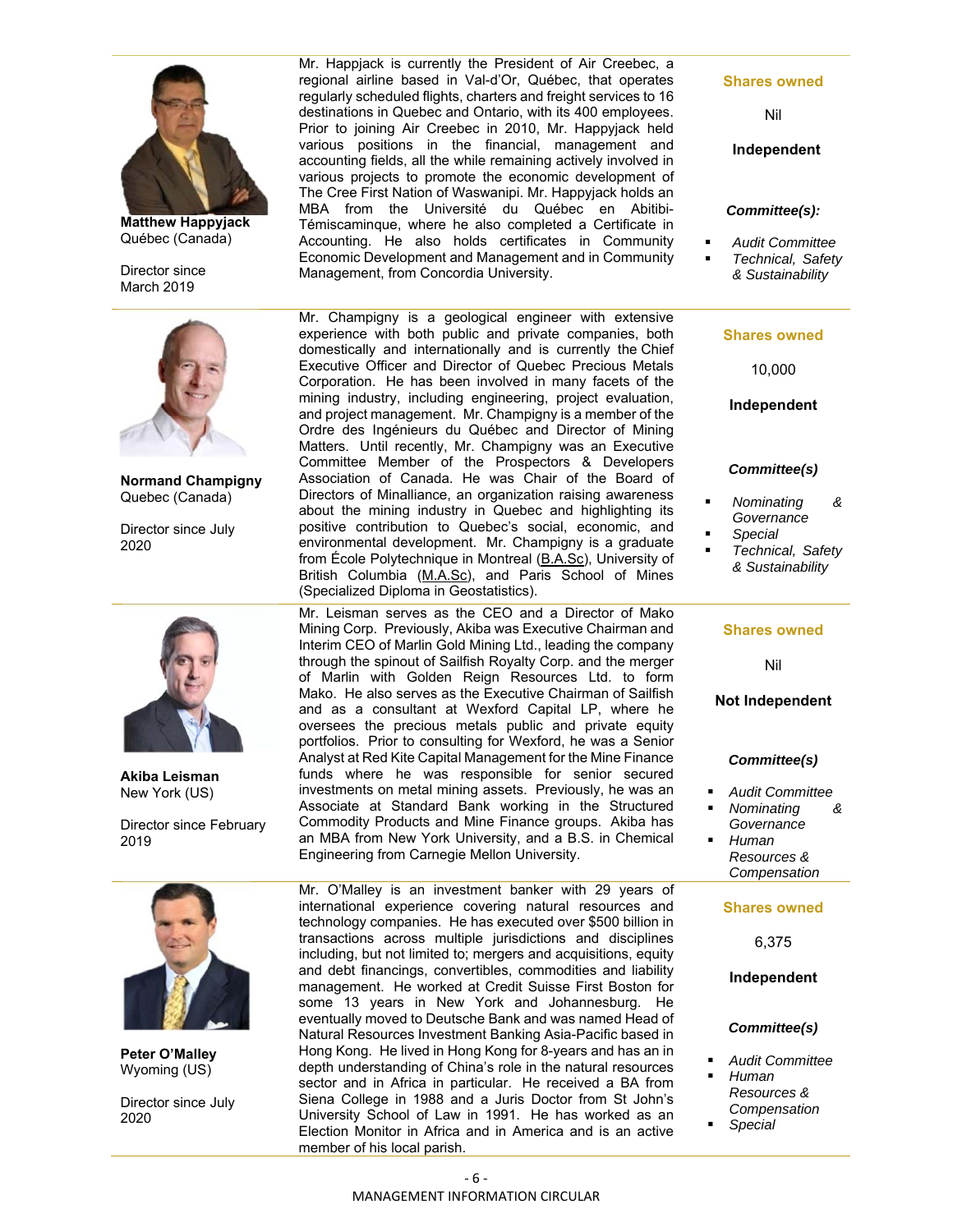|                                        | Ms. Gendron is an attorney with vast experience in corporate<br>and commercial law, securities laws, compliance and ESG<br>issues. Known for her business acumen, she has advised                                                | <b>Shares owned</b>                |   |
|----------------------------------------|----------------------------------------------------------------------------------------------------------------------------------------------------------------------------------------------------------------------------------|------------------------------------|---|
|                                        | many entrepreneurs at all stages of development and has                                                                                                                                                                          | Nil                                |   |
|                                        | served as general counsel and corporate secretary for<br>several publicly traded companies, mainly in the mining<br>sector. Ms. Gendron holds a B.Sc (economics) and<br>LLB from the University of Montreal and has obtained the | Independent                        |   |
|                                        | Certification in Ethics and Compliance from HEC in February<br>2021.                                                                                                                                                             | Committee(s)                       |   |
| <b>Anik Gendron</b><br>Quebec (Canada) |                                                                                                                                                                                                                                  | Nominating<br>Governance           | & |
| Director since January<br>2022         |                                                                                                                                                                                                                                  | Human<br>Resources<br>Compensation | & |

As more fully described in Schedule C attached, some directors are also directors for other Companies involved in mining/exploration and therefore, conflicts of interest may arise. The directors of the Company are required by law to act honestly and in good faith with a view to the best interest of the Company and to disclose any interests which they may have in any project or opportunity of the Company. If a conflict of interest arises at a meeting of the board of directors, any director in a conflict will disclose their interest and abstain from voting on such matters. In determining whether or not the Company will participate in any project or opportunity, the directors will primarily consider the degree of risk to which the Company may be exposed and its financial position at that time. Except as disclosed in this Information Circular, to the best of the Company's knowledge, there are no known existing or potential conflicts of interest among the Company and its directors, officers or other members of management as a result of their outside business interests except that certain of the directors serve as directors, officers, promoters and members of management of other public companies, and therefore it is possible that a conflict may arise between their duties as a director, officer, promoter or member of management of such other companies.

## *Corporate Cease Trade Orders or Bankruptcy*

At the date of this Information Circular, no proposed nominee for election as a director of the Company is, or has been, within ten years before the date of this Information Circular, a director or executive officer of any company (including the Company) that, while that person was acting in that capacity:

- (a) was the subject of a cease trade or similar order or an order that denied the relevant company access to any exemption under securities legislation, for a period of more than 30 consecutive days;
- (b) was subject to an event that resulted, after the director or executive officer ceased to be director or executive officer, in the company being the subject of a cease trade or similar order or an order that denied the relevant company access to any exemption under securities legislation, for a period or more than 30 consecutive days; or
- (c) within a year of that person ceasing to act in that capacity, became bankrupt, made a proposal under any legislation relating to bankruptcy or insolvency or was subject to or instituted any proceedings, arrangement or compromise with creditors or had a receiver, receiver manager or trustee appointed to hold its assets.

## *Penalties or Sanctions*

At the date of this Information Circular, no proposed nominee for election as a director of the Company is, or has been, subject to any penalties or sanctions imposed by a court relating to Canadian securities legislation or by a Canadian securities regulatory authority or has entered into a settlement agreement with a Canadian securities regulatory authority or been subject to any other penalties or sanctions imposed by a court or regulatory body that would likely to be considered important to a reasonable investor making an investment decision.

## *Personal Bankruptcy*

At the date of this Information Circular, no proposed nominee for election as a director of the Company has, within the ten years before the date of this Information Circular, become bankrupt, made a proposal under any legislation relating to bankruptcy or insolvency, or become subject to or instituted any proceedings, arrangement or compromise with creditors, or had a receiver, receiver manager or trustee appointed to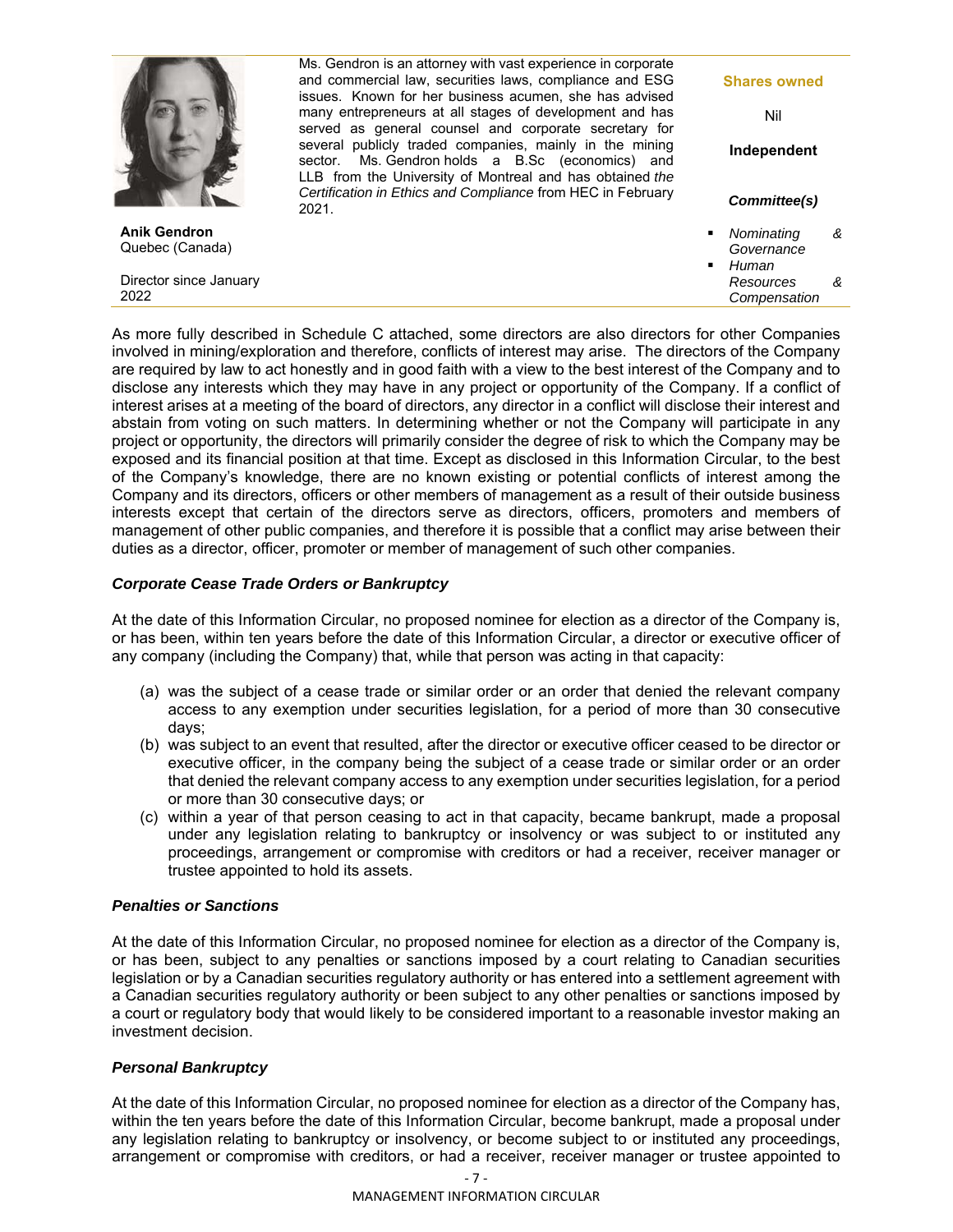hold the assets of the proposed director.

## *Executive compensation*

Please refer to Schedule A attached for the Statement of Executive Compensation - Venture Issuer.

## *Equity Compensation Plan Information*

As of the date of this Circular, a maximum of 12,619,550 Common Shares are reserved for issuance under the existing stock option plan (the "**Stock Option Plan**") and options to purchase 9,235,000 Common Shares under the Plan are outstanding and unexercised.

The Plan information in the following table is given as of December 31, 2021:

| Plan category                                                                   | Number of securities to be<br>issued upon exercise of<br>outstanding options,<br>warrants and rights | Weighted-average<br>exercise price of<br>outstanding options,<br>warrants and rights | Number of securities<br>remaining available for<br>future issuance under<br>equity compensation plan |
|---------------------------------------------------------------------------------|------------------------------------------------------------------------------------------------------|--------------------------------------------------------------------------------------|------------------------------------------------------------------------------------------------------|
| Equity compensation plans<br>approved by security holders<br>Stock options plan | 8,255,000                                                                                            | \$1.39                                                                               | 2,870,700                                                                                            |
| Equity compensation plans not<br>approved by security holders                   | N/A                                                                                                  | N/A                                                                                  | N/A                                                                                                  |
| Total :                                                                         | 8,255,000                                                                                            | \$1.39                                                                               | 2,870,700                                                                                            |

# **INDEBTEDNESS OF DIRECTORS AND EXECUTIVE OFFICERS**

No director or officer, or former director or officer of the Company nor any of their associates or affiliates, is, or has been at any time since the beginning of the last completed financial year, indebted to the Company nor has any such person been indebted to any other entity where such indebtedness is the subject of a guarantee, support agreement, letter of credit or similar arrangement or understanding, provided by the Company.

## **INTERESTS OF INFORMED PERSONS IN MATERIAL TRANSACTIONS**

Other than as previously disclosed, the Company is not aware of any material interests, direct or indirect, by way of beneficial ownership of securities or otherwise, of any director or officer, proposed nominee for election as a director or any Shareholder holding more than 10% of the voting rights attached to the Common Shares or any associate or affiliate of any of the foregoing in any transaction in the preceding financial year or any proposed or ongoing transaction of the Company which has or will materially affect the Company.

## **3. APPOINTMENT OF AUDITOR**

The auditors of the Company are Crowe Mackay, LLP and Shareholders are asked to approve the following ordinary resolution:

"*Be it resolved that Crowe MacKay LLP., be appointed as external auditor for the Company for the ensuing year or until their successor is appointed and management be authorized to fix their remuneration*."

**The Company's management recommends that Shareholders vote in favour of the proposed auditors. Unless you give other instructions, the persons named in the enclosed form of proxy intend to vote FOR the appointment of Crowe McKay LLP. as auditors of the Company for the ensuing year.** 

## **4. APPROVAL OF OMNIBUS EQUITY INCENTIVE COMPENSATION PLAN**

The Company's existing Stock Option Plan, was last re-approved by the Shareholders at the Company's annual meeting held on June 15, 2021. On November 24, 2021, the TSX Venture Exchange (the "**Exchange**") updated their Policy 4.4 Security Based Compensation (the "**Exchange Policy**") to allow for other forms of security based compensation. As a result, on May 13, 2022, the Board determined it to be in the best interest of the Company to proceed with the approval of a new omnibus equity incentive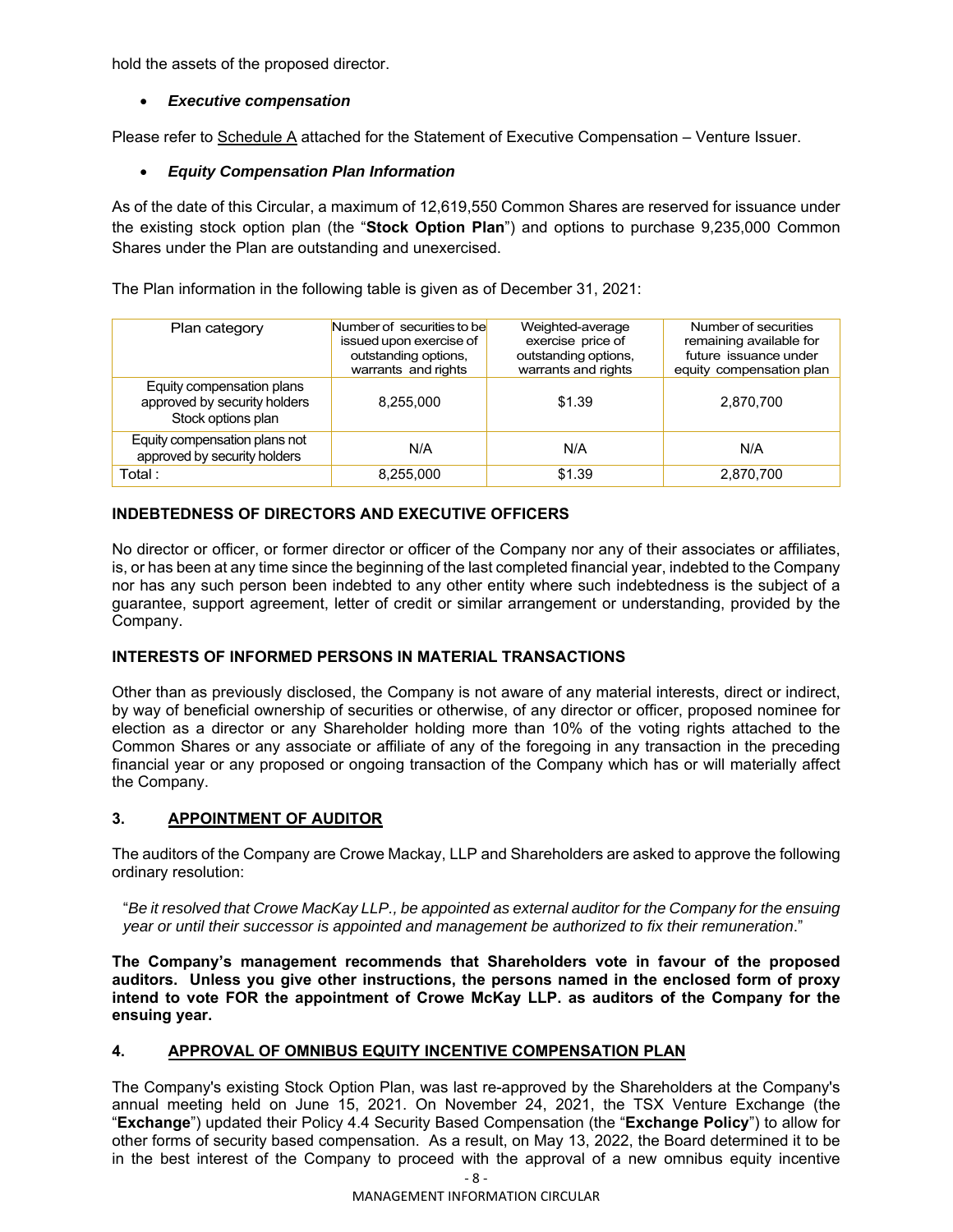compensation plan (the "**Omnibus Equity Incentive Compensation Plan**" or the "**Plan**") to replace the current Stock Option Plan. A copy of the Omnibus Equity Incentive Compensation Plan is attached as Schedule "B" to this Information Circular. Pursuant to the Exchange Policy, Shareholders will be asked to consider and, if deemed advisable, pass, with or without variation, an ordinary resolution, subject to Exchange approval, approving the Plan at the Meeting.

As of May 13, 2022, the Company had 9,235,000 stock options outstanding.

A copy of the Omnibus Equity Incentive Compensation Plan may be obtained upon request from the Company at Suite 2, 2872 Sullivan Road, Val-D'Or, Quebec J9P 0B9 or by email at joliveira@btrgold.com.

## **The Omnibus Equity Incentive Compensation Plan**

The purpose of the Plan is to advance the interests of the Company by: (i) assisting the Company and in attracting and retaining individuals with experience and ability, (ii) allowing certain executive officers, key employees and Consultants of the Company to participate in the long term success of the Company, and (iii) promoting a greater alignment of interests between the executive officers, key employees and Consultants designated under the Plan and the Shareholders.

**Shareholders will be asked at the Meeting to pass an ordinary resolution approving, ratifying and confirming the Plan, and approving the issuance of Awards (as defined in the Plan) up to a maximum of ten percent (10%) of the Company's issued and outstanding share capital from time to time (the "Omnibus Equity Incentive Compensation Plan Resolution").** 

The following is a summary of the principal terms of the Plan, which is qualified in its entirety by reference to the text of the Plan, a copy of which is attached Schedule "B" to this Information Circular. The Plan remains subject to the approval of the TSX Venture Exchange, which may withhold its consent notwithstanding shareholder approval.

The Plan provides for a "rolling" number of the Company's stock options ("**Options**"), Restricted Share Units ("**RSUs**"), Deferred Share Units ("**DSUs**"), Performance Units ("**PSUs**") and other share-based awards that may be issued under the Plan of up to a maximum of ten percent (10%) of the Company's issued and outstanding share capital from time to time. In no event will the maximum number of Common Shares of the Company available for issuance under the Plan exceed ten percent (10%) of the Company's issued and outstanding Common Shares from time to time, less the number of Common Shares reserved for issuance under all other security-based compensation arrangements of the Company.

#### **Purpose**

The purpose of the Plan is to: (a) promote a significant alignment between officers and employees of the Company and the growth objectives of the Company; (b) to associate a portion of the participating employees' compensation with the performance of the Company over the long term; and (c) to attract, motivate and retain the critical employees to drive the business success of the Company.

## **Types of Awards**

The Plan provides for the grant of Options, RSUs, DSUs, PSUs and other share-based awards (each an "Award" and collectively, the "**Awards**"). All Awards are granted by an agreement or other instrument or document evidencing the Award granted under the Plan (an "**Award Agreement**").

## **Plan Administration**

The Plan is administered by the Board which may delegate its authority to the Human Resources and Compensation Committee (the "**Committee"**) or any other duly authorized committee of the Board appointed by the Board to administer the Plan. Subject to the terms of the Plan, applicable law and the rules of the Exchange, the Board (or its delegate) has the power and authority to:

- (a) select Award recipients;
- (b) establish all Award terms and conditions, including grant, exercise price, issue price and vesting terms;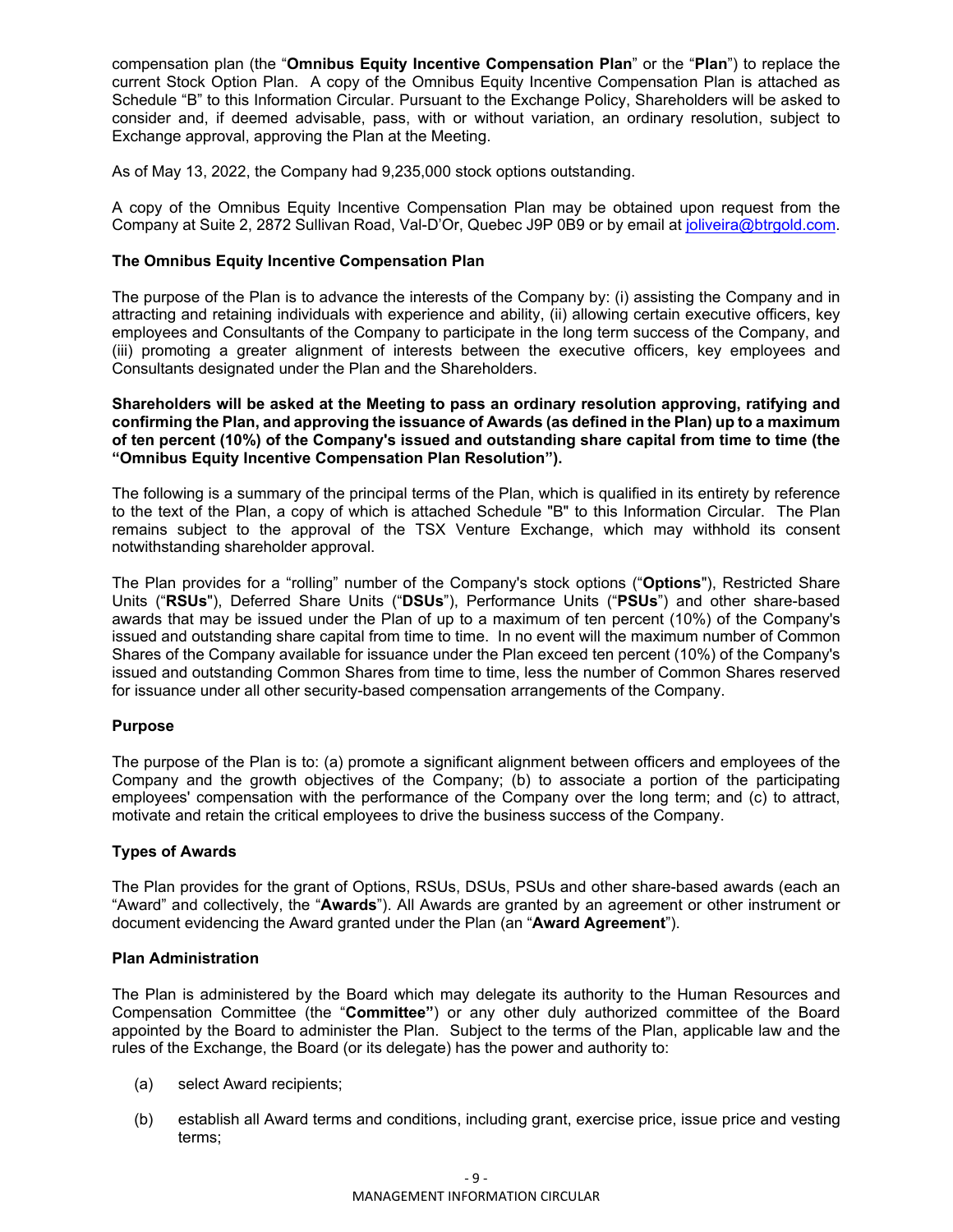- (c) determine Performance Goals applicable to Awards and whether such Performance Goals have been achieved;
- (d) make adjustments under Section 4.10 of the Plan (subject to Article 13 of the Plan); and
- (e) adopt modifications and amendments, or sub-plans to the Plan or any Award Agreement, including, without limitation, any that are necessary or appropriate to comply with the laws or compensation practices of the jurisdictions in which the Company operates.

#### **Shares Available for Awards**

Subject to adjustments as provided for under the Plan, the maximum number of Common Shares of the Company available for issuance under the Plan will not exceed ten percent (10%) of the Company's issued and outstanding Common Shares from time to time, less the number of Common Shares reserved for issuance under all other security-based compensation arrangements of the Company, as defined in the Plan.

In no event will the maximum number of Common Shares of the Company available for issuance under the Plan exceed ten percent (10%) of the Company's issued and outstanding Common Shares from time to time, less the number of Common Shares reserved for issuance under all other security-based compensation arrangements of the Company.

The Plan is considered to be a "rolling" plan as Common Shares of the Company covered by Awards which have been exercised or settled, as applicable, will be available for subsequent grant under the Plan and the number of Awards that may be granted under the Plan increases if the total number of issued and outstanding Common Shares of the Company increases.

The number of Common Shares of the Company issuable to Insiders, as defined in the Plan, at any time, under all security-based compensation arrangements of the Company may not exceed ten percent (10%) of the Company's issued and outstanding Common Shares. The number of Common Shares of the Company issued to Insiders within any one-year period, under all security-based compensation arrangements of the Company may not exceed ten percent (10%) of the Company's issued and outstanding Common Shares.

#### **Eligible Persons**

Any Employee, Non-Employee Directors or Consultants (as such terms are defined in the Plan) shall be eligible to be selected to receive an Award under the Plan (the "**Eligible Persons**").

#### **Limits for Individuals**

Unless the Company has obtained the requisite disinterested shareholder approval pursuant to the Exchange Policy, the maximum aggregate number of Shares of the Company that are issuable pursuant to all security-based compensation granted or issued in any 12 month period to any one Person must not exceed 5% of the Issued Shares of the Company, calculated as at the date any security-based compensation is granted or issued to the Person, except as expressly permitted and accepted by the Exchange for filing under Part 6 of the Exchange Policy shall not be included in calculating this 5% limit.

#### **Limits for Consultants**

The maximum aggregate number of Shares of the Company that are issuable pursuant to all security-based compensation granted or issued in any 12 month period to any one Consultant must not exceed 2% of the Issued Shares of the Company, calculated as at the date any security-based compensation is granted or issued to the Consultant, except that securities that are expressly permitted and accepted for filing under Part 6 of the Exchange Policy shall not be included in calculating this 2% limit.

Limits for Investor Relations Service Providers

(a) The maximum aggregate number of Shares of the Company that are issuable pursuant to all Options granted in any 12 month period to all Investor Relations Service Providers in aggregate shall not exceed 2% of the Issued Shares of the Company, calculated as at the date any Option is granted to any such Investor Relations Service Provider.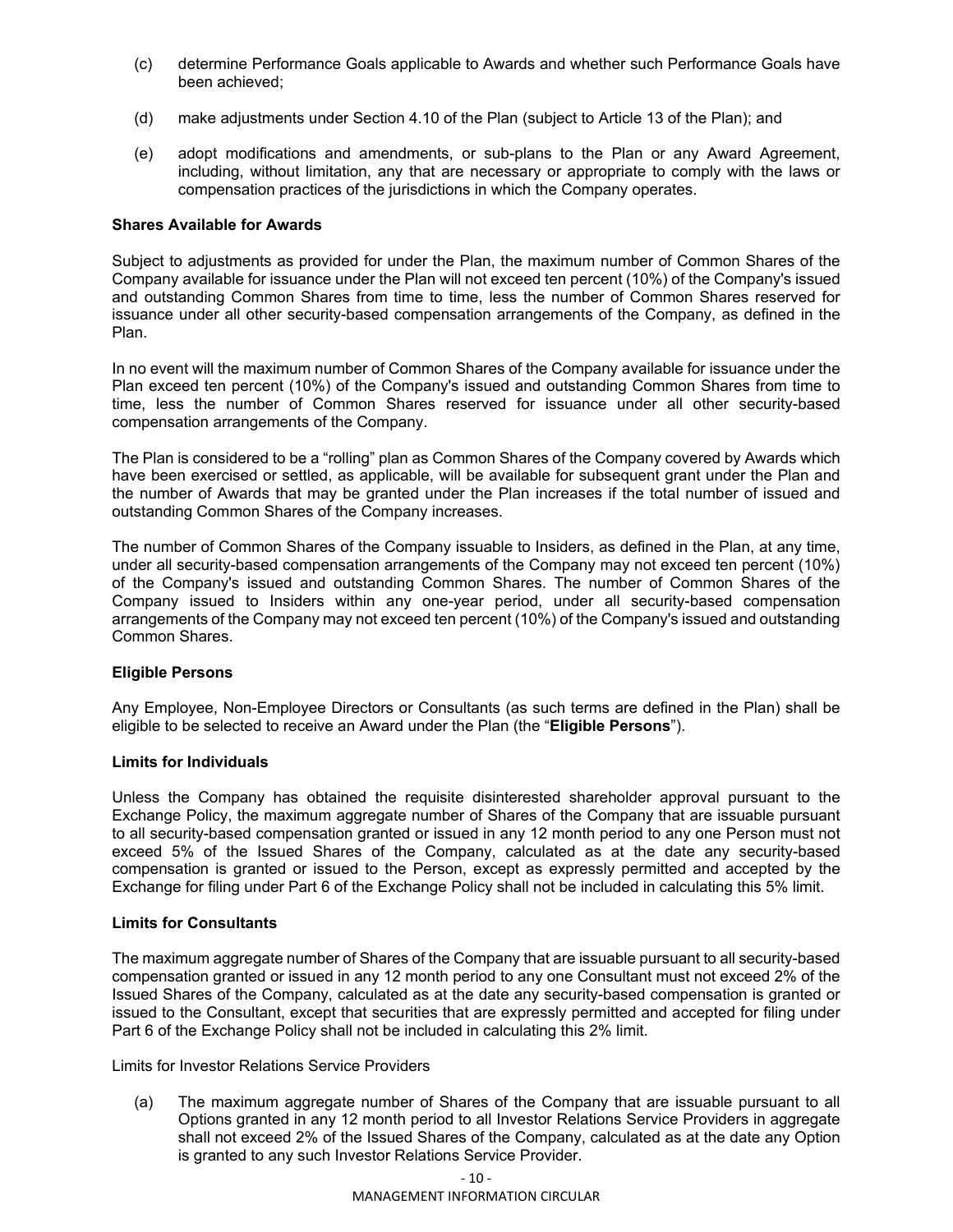- (b) Options granted to any Investor Relations Service Provider shall vest in stages over a period of not less than 12 months such that:
	- (i) no more than 1/4 of the Options vest no sooner than three months after the Options were granted;
	- (ii) no more than another 1/4 of the Options vest no sooner than six months after the Options were granted;
	- (iii) no more than another 1/4 of the Options vest no sooner than nine months after the Options were granted; and
	- (iv) the remainder of the Options vest no sooner than 12 months after the Options were granted. Blackout Period In the event that the expiry date of any Award would otherwise occur in a Blackout Period or within ten days of the end of the Blackout Period, the expiry date shall be extended to the tenth business day following the last day of a

## **Blackout Period**

A blackout period is defined as a period during which a Participant (as defined in the Plan) cannot sell Common Shares, due to applicable law or policies of the Company in respect of insider trading (the "**Blackout Period**").

## **Vesting**

All Awards, other than an Option, may not vest before one year from the date of grant of the Award.

## **Description of Awards and Effect of Termination on Awards**

## *Options*

Subject to the provisions of the Plan, the Board or its delegate, will be permitted to grant Options under the Plan. An Option entitles a holder to purchase a Common Share of the Company at an exercise price set at the time of the grant. Options vest over a period of time as established by the Board from time to time. The term of each Option will be fixed by the Board or its delegate, but may not exceed 10 years from the date of grant. Under no circumstances will the Company issue Options at less than fair market value. Fair market value is defined as the greater of: (a) the volume weighted average trading price of the Common Shares of the Company on the Exchange for the five most recent trading days immediately preceding the grant date; and (b) the closing price of the Common Shares on the Exchange on the trading day immediately prior to the grant date.

Options granted pursuant to the Plan shall be exercisable at such times and on the occurrence of such events, and be subject to such restrictions and conditions, as the Committee shall in each instance approve, which need not be the same for each grant or for each Participant. Without limiting the foregoing, the Committee may, in its sole discretion, permit the exercise of an Option through either:

- (a) a cashless exercise (a "**Cashless Exercise**") mechanism, whereby the Company has an arrangement with a brokerage firm pursuant to which the brokerage firm:
	- (i) agrees to loan money to a Participant to purchase the Shares underlying the Options to be exercised by the Participant;
	- (ii) then sells a sufficient number of Shares to cover the exercise price of the Options in order to repay the loan made to the Participant; and
	- (iii) receives an equivalent number of Shares from the exercise of the Options and the Participant receives the balance of Shares pursuant to such exercise, or the cash proceeds from the sale of the balance of such Shares (or in such other portion of Shares and Cash as the broker and Participant may otherwise agree); or
- (b) a net exercise (a "**Net Exercise**") mechanism, whereby Options, excluding Options held by any Investor Relations Service Provider, are exercised without the Participant making any cash payment so the Company does not receive any cash from the exercise of the subject Options,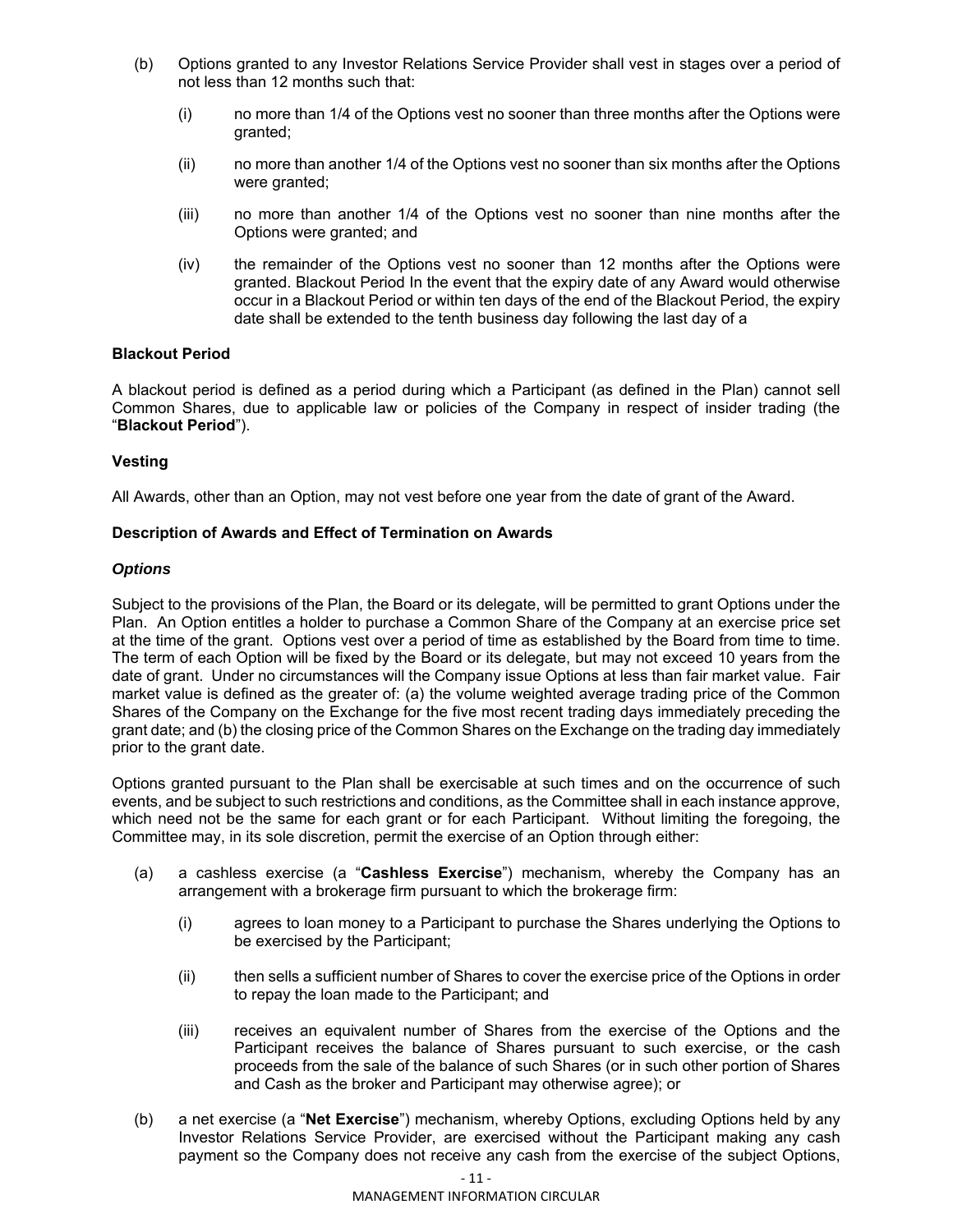and instead the Participant receives only the number of underlying Shares that is the equal to the quotient obtained by dividing:

- (i) the product of the number of Options being exercised multiplied by the difference between the VWAP (as defined in the Plan) of the underlying Shares and the exercise price of the subject Options; by
- (ii) the VWAP of the underlying Shares.

Except as may otherwise be set forth in an underlying employment agreement, if an optionee ceases to be an Eligible Person, each vested Option will cease to be exercisable on the earlier of the original expiry date and one month after the termination date, except for a termination for cause in which case the Options will expiry immediately. In the event of death of an optionee, the legal representative may exercise the vested Options for a period until the earlier of the original expiry date and 12 months after the date of death. In all cases, any unvested Options held by the optionee shall terminate and become void on the date of termination, retirement or death, as applicable.

#### **Restricted Share Units**

Subject to the provisions of the Plan, the Board or its delegate will be permitted to grant RSUs under the Plan. An RSU is an award denominated in units that does not vest until after a specified period of time, or satisfaction of other vesting conditions as determined by the board, or its delegate, and which may be forfeited if conditions to vesting are not met, and provides the holder thereof with a right to receive Common Shares upon settlement of the Award, subject to any such restrictions that the Board or its delegate may impose.

The Board, in its discretion, may award dividend equivalents with respect to Awards of RSUs. Such dividend equivalent entitlements may be subject to accrual, forfeiture or payout restrictions as determined by the Board or its delegate in their sole discretion.

If the holder of RSUs ceases to be an Eligible Person for any reason, other than death, disability or retirement, any RSUs held by the Participant that have vested before the termination date will be paid to the Participant, provided that all unvested RSUs held at the termination date shall be immediately cancelled and forfeited on the termination date. Unless otherwise approved by the Board, unvested RSUs previously credited to the Participant's account will vest immediately in the event that the Participant dies and will continue to vest, pursuant to the terms of the Plan, in the event that the Participant retires or is disabled, subject to the adjustment provisions in the Plan in the event the Participant is disabled. RSUs that have vested at the termination date will be paid to the Participant, or the Participant's estate, as applicable.

## **Deferred Share Units**

Subject to the provisions of the Plan, the Board or its delegate will be permitted to grant DSUs to Participants under the Plan. A DSU is an award denominated in units that provides the holder thereof with a right to receive Common Shares upon settlement of the Award, subject to any such restrictions that the Board or its delegate may impose.

Each award agreement will provide the extent to which the Eligible Person will have the right to retain DSUs following termination of the Eligible Person's employment or other relationship with the Company. Such provisions shall be determined in the sole discretion of the Board or its delegate, and need not be uniform among all DSUs issued pursuant to the Plan.

#### **Performance Units**

Subject to the provisions of the Plan, the Board or its delegate may grant Performance-based Awards in the form of PSUs under the Plan that are subject to specified performance criteria. Performance-based Awards are based on the attainment of certain target levels of, or a specified increase or decrease (as applicable) in one or more performance goals, which may include performance relative to the Company's peers. Performance goals may also be based upon the individual Participant as determined by the Board, in its sole discretion. A PSU is an award denominated in units that does not vest until the performance criteria it is subject to are met, the value of which at the time it is payable is determined as a function of the extent to which corresponding performance criteria have been achieved and provides the holder thereof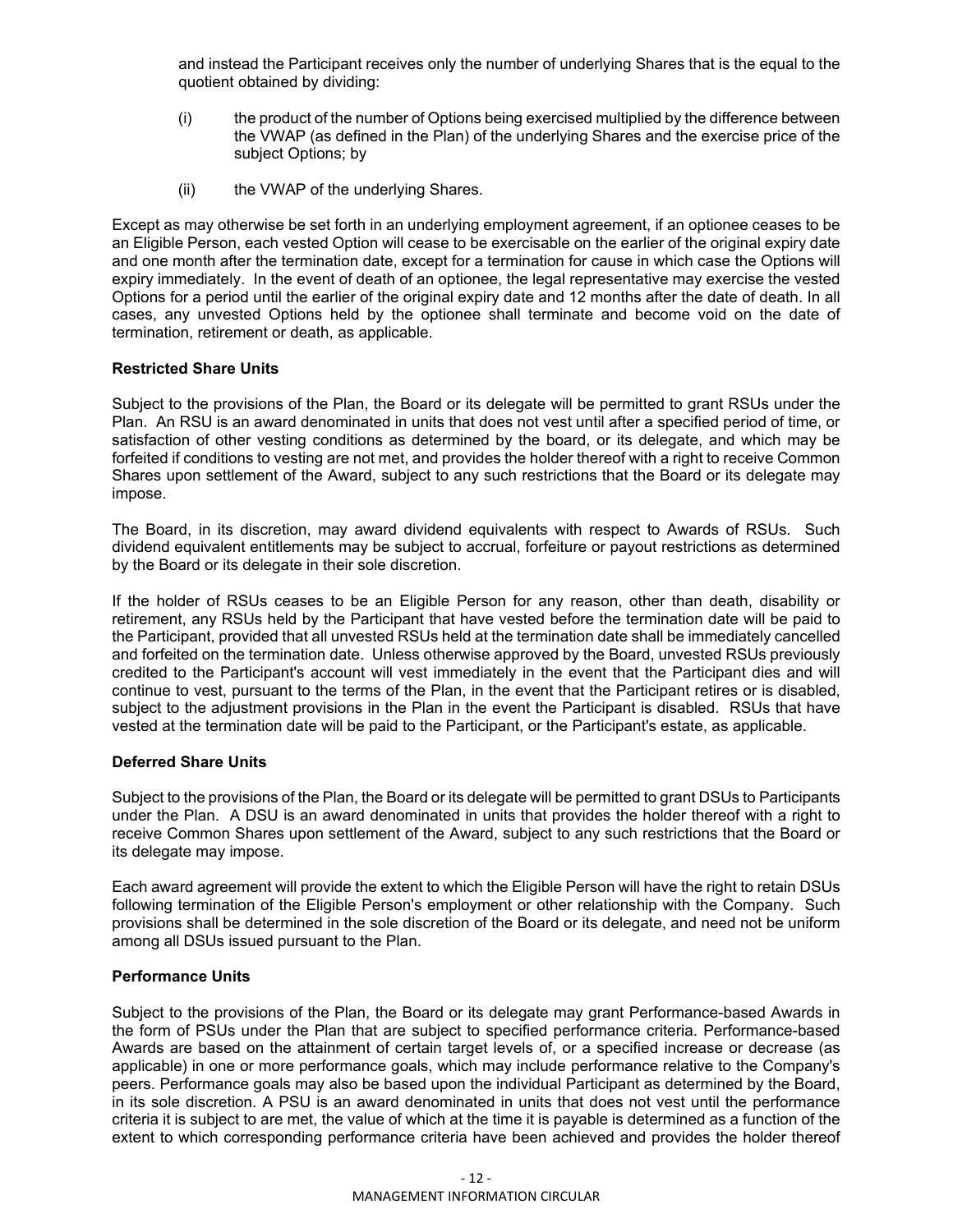with a right to receive Common Shares upon settlement of the Award, subject to any such restrictions that the Board or its delegate may impose.

The Board, in its discretion, may award dividend equivalents with respect to Awards of PSUs. Such dividend equivalent entitlements may be subject to accrual, forfeiture or payout restrictions as determined by the Board or its delegate in their sole discretion.

Unless otherwise determined by the Board or its delegate, unvested PSUs previously credited to the Participant's account will be immediately cancelled and forfeited to the Company on the termination date in the event that the Participant is terminated for any reason other than death, disability or retirement. Unvested PSUs previously credited to the Participant's account will vest immediately in the event that the Participant dies and will continue to vest pursuant to the Plan in the event that the Participant retires or is disabled, subject to the adjustment provisions in the Plan in the event the Participant is disabled. PSUs and that have vested at the termination date will be paid to the Participant, or the Participant's estate, as applicable.

## **Change in Control**

In the event of a change in control (as described in the Plan), unless otherwise provided in an Award Agreement, the Board or its delegate shall have the discretion to unilaterally determine that all outstanding Awards shall be cancelled upon a change in control, and that the value of such Awards, as determined by the Board or its delegate in accordance with the terms of the Plan and the Award Agreements, shall be paid out in cash in an amount based on the Change in Control Price within a reasonable time subsequent to the Change in Control, subject to the approval of the Exchange.

Notwithstanding the foregoing, no cancellation, acceleration of vesting, lapsing of restrictions or payment of an Award shall occur with respect to any Award if the Board or its delegate reasonably determines in good faith prior to the occurrence of a Change of Control that such Award shall be honored or assumed, or new rights substituted therefor (with such honored, assumed or substituted Award hereinafter referred to as an "**Alternative Award**") by any successor to the Company as described in Article 12 of the Plan; provided, however, that any such Alternative Award must:

- (a) be based on stock which is traded on a recognized stock exchange;
- (b) provide such Participant with rights and entitlements substantially equivalent to or better than the rights, terms and conditions applicable under such Award, including, but not limited to, an identical or better exercise or vesting schedule (including vesting upon termination of employment) and identical or better timing and methods of payment;
- (c) recognize, for the purpose of vesting provisions, the time that the Award has been held prior to the Change of Control;
- (d) provide for similar eligibility requirements for such Alternative Award as provided for in the Plan; and
- (e) have substantially equivalent economic value to such Award (determined prior to the time of the Change of Control).

## **Term of the Plan**

The Plan shall remain in effect until terminated by the Board.

#### **Assignability**

Except as may be permitted by the Board or its delegate or as specifically provided in an Award Agreement, no Award or other benefit payable under the Plan shall, except as otherwise specifically provided by law or permitted by the 14 Board or its delegate, be transferred, sold, assigned, pledged or otherwise disposed in any manner other than by will or the law of descent.

#### **Amendment**

Unless otherwise restricted by law or the Exchange rules, the Board or its delegate may at any time and from time to time, alter, amend, modify, suspend or terminate the Plan or any Award in whole or in part without notice to, or approval from, shareholders, including, but not limited to for the purposes of: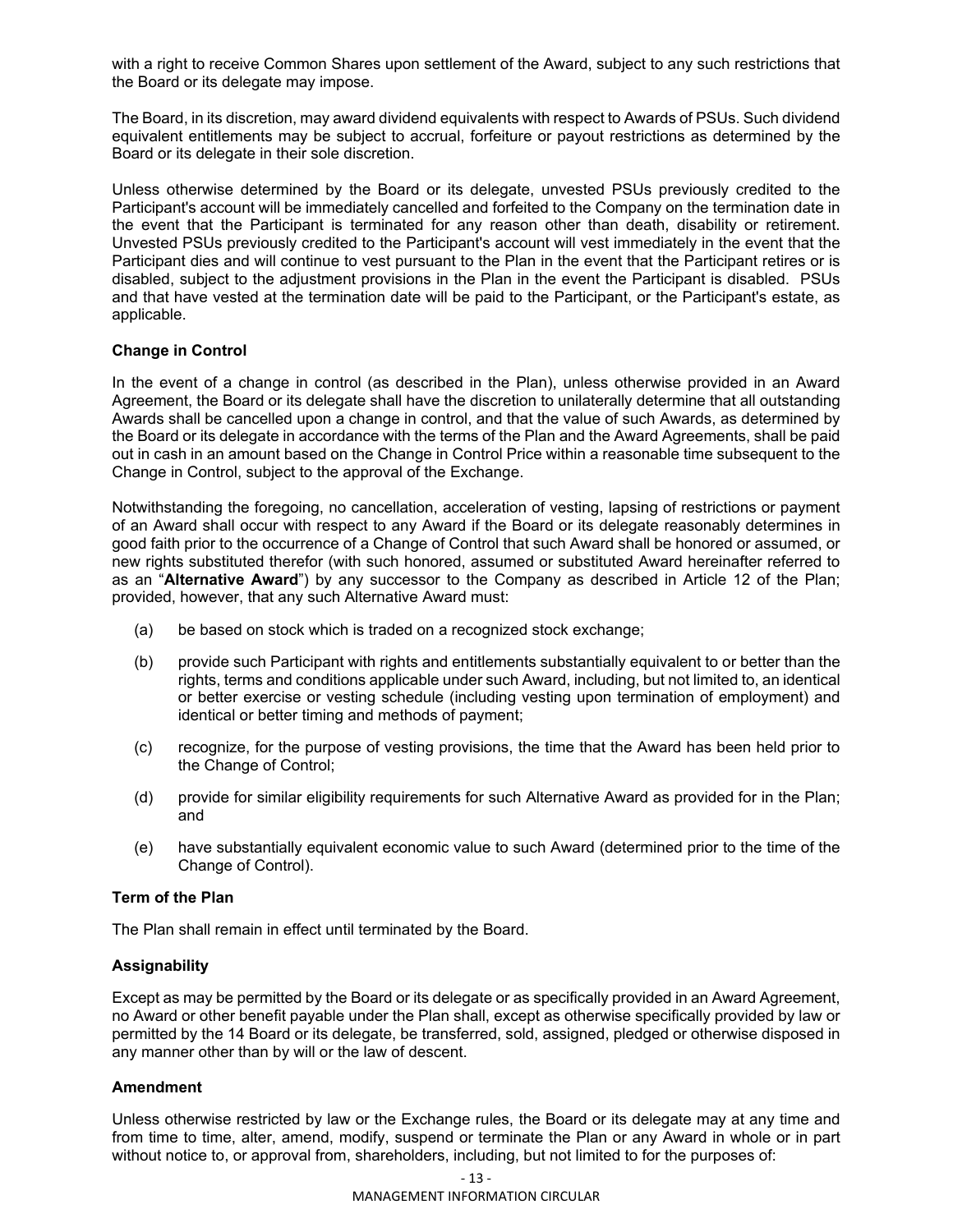- (a) making any amendments to the general vesting provisions of any Award;
- (b) making any amendments to the general term of any Award provided that no Award held by an Insider may be extended beyond its original expiry date;
- (c) making any amendments to add covenants or obligations of the Company for the protection of Participants;
- (d) making any amendments not inconsistent with the Plan as may be necessary or desirable with respect to matters or questions which, in the good faith opinion of the Board, it may be expedient to make, including amendments that are desirable as a result of changes in law or as a "housekeeping" matter; or
- (e) making such changes or corrections which are required for the purpose of curing or correcting any ambiguity or defect or inconsistent provision or clerical omission or mistake or manifest error.

However, other than as expressly provided in an Award Agreement or with respect to a Change of Control, the Committee shall not alter or impair any rights or increase any obligations with respect to an Award previously granted under the Plan without the consent of the Participant.

Shareholder approval is however required to make the following amendments:

- (a) A reduction in the Option Price of a previously granted Option benefitting an Insider of the Company (unless carried out pursuant to Section 4.10 of the Plan).
- (b) Any amendment or modification which would increase the total number of Common Shares available for issuance under the Plan (unless carried out pursuant to Section 4.10 of the Plan).
- (c) An increase to the limit on the number of Common Shares issued or issuable under the Plan to Insiders of the Company (unless carried out pursuant to Section 4.10 of the Plan);
- (d) An extension of the expiry date of an Option other than as otherwise permitted hereunder in relation to a Blackout Period or otherwise;
- (e) An extension of the expiry date of an Option issued to Insiders; or
- (f) Any amendment to the amendment provisions of the Plan.

#### **Approval**

The Plan is considered a "rolling up to 10%" Plan as defined in the Exchange Policy. In accordance with Exchange policies, the implementation of the Plan will require shareholder approval. In addition, the Exchange requires the Company to obtain the approval of its Shareholders on an annual basis.

#### **The Board recommends that Shareholders vote for the Omnibus Equity Incentive Compensation Plan Resolution.**

The Omnibus Equity Incentive Compensation Plan Resolution is an ordinary resolution, which must be passed by more than 50% of the votes cast by those Shareholders entitled to vote, whether cast in person or by proxy. In the absence of contrary instructions, the management nominees named in the accompanying form of proxy intend to vote the Shares represented thereby FOR the Omnibus Equity Incentive Compensation Plan Resolution.

#### **Omnibus Equity Incentive Compensation Plan Resolution**

At the Meeting, Shareholders will be asked to consider and, if thought advisable, to pass, with or without modification, the following:

"BE IT RESOLVED AS AN ORDINARY RESOLUTION THAT, subject to regulatory approval:

1. The omnibus equity incentive compensation plan of Bonterra Resources Inc. (the "**Company**"), the full text of which is attached as Schedule "B" to the Information Circular (the "**Plan**"), is hereby authorized, approved and adopted.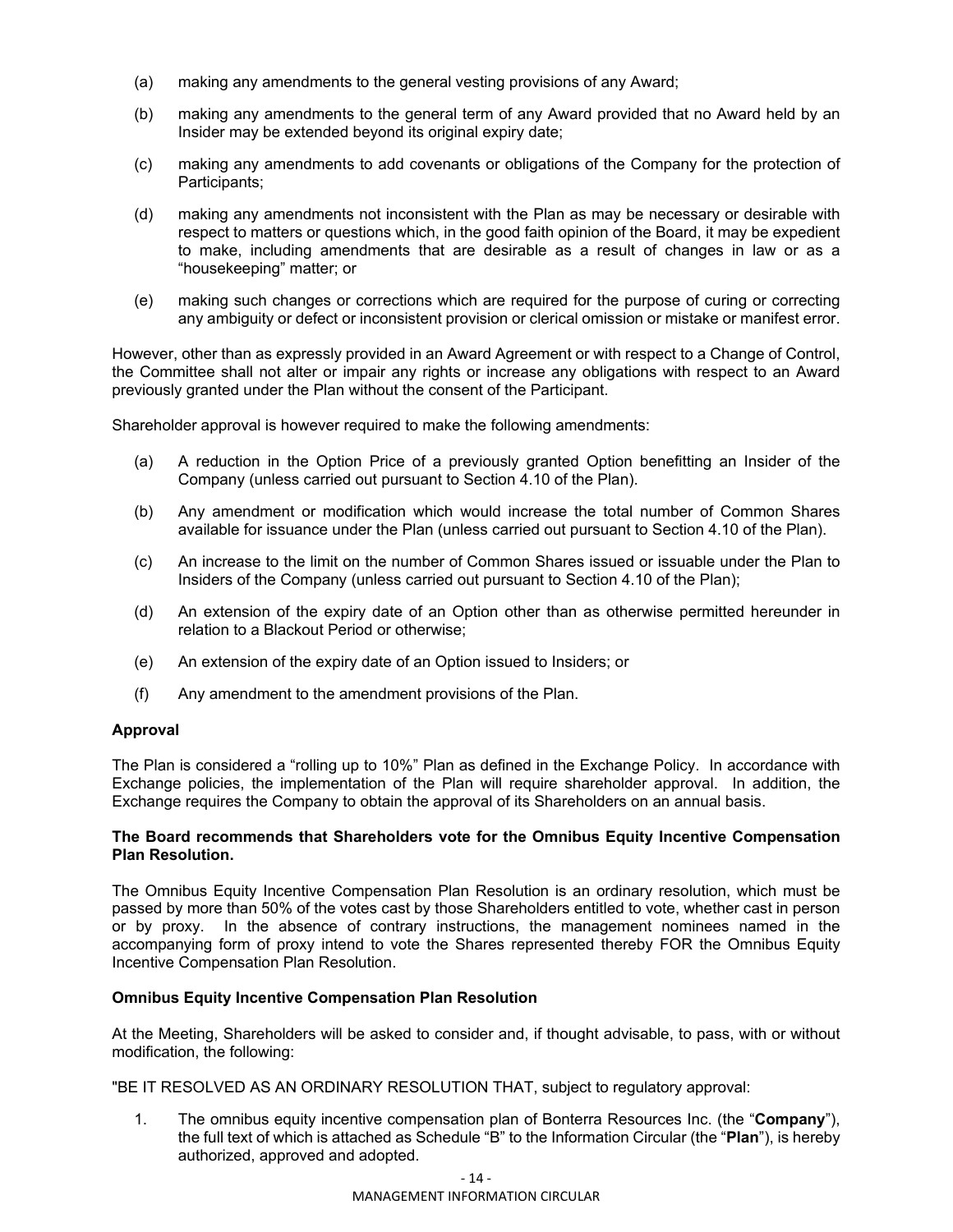- 2. The number of common shares ("**Common Shares**") reserved for issuance under the Plan and all other security-based compensation arrangements of the Company will be a rolling number of Awards (as defined in the Plan) issuable under the Plan up to ten percent (10%) of the issued and outstanding share capital from time to time.
- 3. The Company is hereby authorized and directed to issue such Common Shares pursuant to the Plan as fully paid and non-assessable Common Shares.
- 4. The board of directors of the Company is hereby authorized and empowered to make any changes to the Plan as may be required by the TSX Venture Exchange.
- 5. Any one director or officer of the Company is hereby authorized and directed for and on behalf of the Company to execute or cause to be executed, under the corporate seal of the Company or otherwise, and to deliver or cause to be delivered, all such other documents and instruments and to perform or cause to be performed all such other acts and things as in such person's opinion may be necessary or desirable to give full effect to the foregoing resolutions and the matters authorized thereby, such determination to be conclusively evidenced by the execution and delivery of such document, agreement or instrument or the doing of any such act or thing."

#### **PROXIES RECEIVED IN FAVOUR OF MANAGEMENT WILL BE VOTED FOR THE FOREGOING RESOLUTION IN RESPECT OF THE OMNIBUS EQUITY INCENTIVE COMPENSATION PLAN, UNLESS A SHAREHOLDER HAS SPECIFIED IN THE PROXY THAT HIS OR HER SHARES ARE TO BE VOTED AGAINST SUCH RESOLUTION.**

## **INTEREST OF INFORMED PERSONS IN MATERIAL TRANSACTIONS**

Since the commencement of the last completed financial year, no "informed person" had any material interest, direct or indirect, in any transaction or any proposed transaction, which has materially affected or would materially affect the Company or any of its subsidiaries. "Informed Person" means: (a) a director or executive officer of the Company; (b) a director or officer of a person or company that is itself an informed person or subsidiary of the Company; (c) any person or company who beneficially owns, directly or indirectly, voting securities of the Company or who exercises control or direction over voting securities of the Company or a combination of both carrying more than 10 percent of the voting rights attached to all outstanding voting securities of the Company other than voting securities held by the person or company as underwriter in the course of a distribution; or (d) the Company if it has purchased, redeemed or otherwise acquired any of its securities, so long as it holds any of its securities.

## **INFORMATION – AUDIT COMMITTEE**

The Company is including the disclosure required by Form 52-110F2 of National Instrument 52-110 *Audit Committees* ("**NI 52-110**") in Schedule D.

#### **OTHER MATTERS**

Management of the Company is not aware of any other matter to come before the Meeting other than as set forth in the Notice of the Meeting. If any other matter properly comes before the Meeting, it is the intention of the persons named in the enclosed Form of Proxy to vote the shares represented thereby in accordance with their best judgment on such matter.

#### **ADDITIONAL INFORMATION**

Additional information relating to the Company including the Annual Financial Statements and the Management Discussion and Analysis and any document referred to in the Information Circular are available at www.sedar.com. and will be sent, free of charge, to any security holder of the Company upon request.

#### **BOARD APPROVAL**

The contents of this Information Circular have been approved, and this mailing has been authorized by the Company's Board of Directors.

Cesar Gonzalez, Chairman

 $-15 -$ MANAGEMENT INFORMATION CIRCULAR Date: May 13, 2022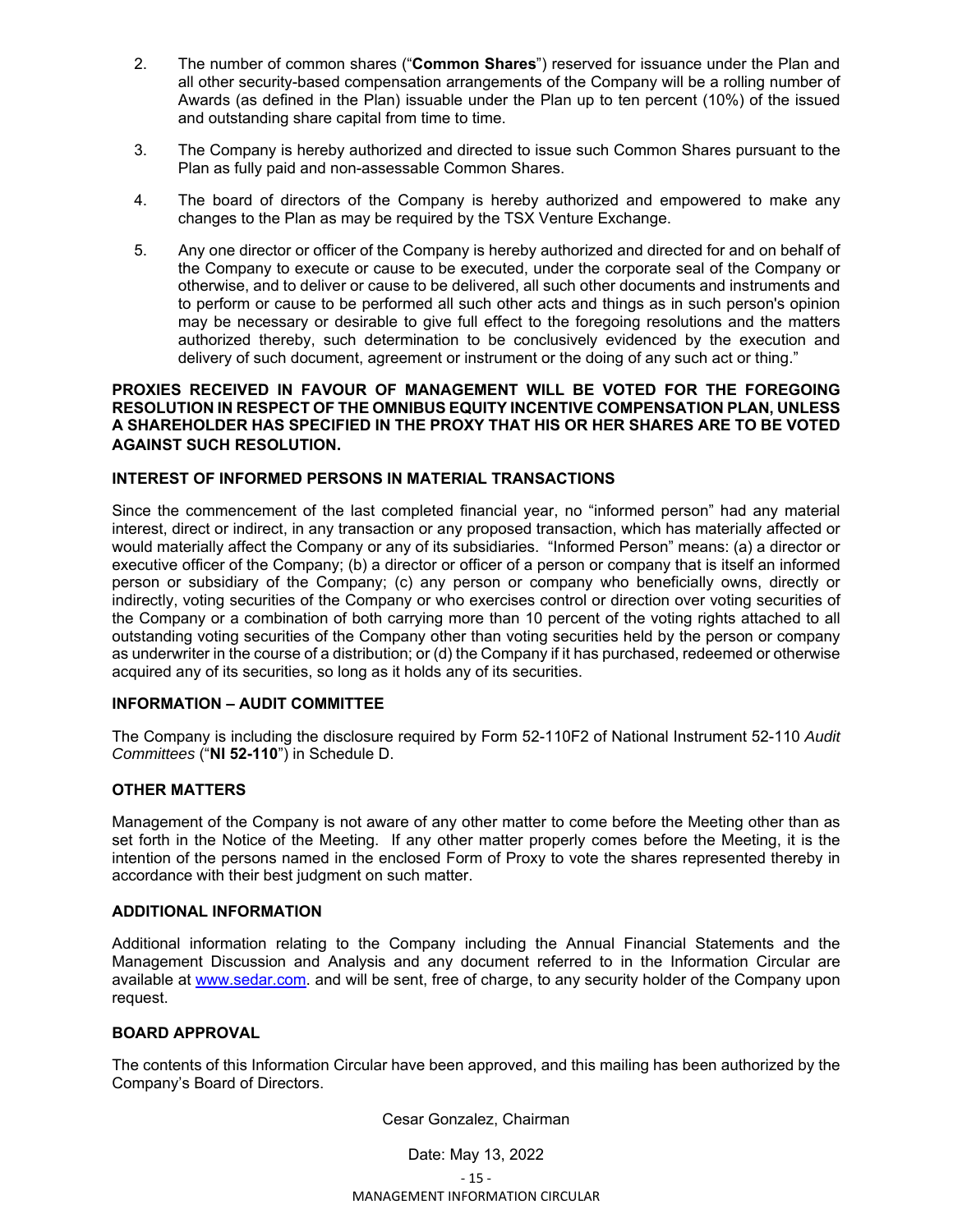## **SCHEDULE A**

# *STATEMENT OF EXECUTIVE COMPENSATION – VENTURE ISSUER*

The following statement contains key information on compensation paid, granted or otherwise provided to each named executive officer and director. The term "named executive officer" or "NEO" refers to: (a) each individual who, in respect of the company, during any part of the most recently completed financial year served as chief executive officer, including an individual performing functions similar to a chief executive officer; (b) each individual who, in respect of the company, during any part of the most recently completed financial year, served as chief financial officer, including an individual performing functions similar to a chief financial officer; (c) in respect of the company and its subsidiaries, the most highly compensated executive officer other than the individuals identified in paragraphs (a) and (b) at the end of the most recently completed financial year whose total compensation was more than \$150,000, as determined in accordance with subsection 1.3(5), for that financial year; (d) each individual who would be a named executive officer under paragraph (c) but for the fact that the individual was not an executive officer of the company, and was not acting in a similar capacity, at the end of that financial year.

#### **Directors and named executive officer compensation for the year ended December 31, 2021, excluding compensation securities which are described in the following table.**

| Name<br>and<br>Position                                            | Year | Salary,<br>consulting<br>fee, retainer<br>or<br>commission<br>$($ \$) | <b>Bonus</b><br>$($ \$) | Committee or<br>meeting fees<br>(5) | Value of<br>perquisites<br>$($ \$) | Value of all<br>other<br>compensation<br>$($ \$) | Total<br>compensation<br>$($ \$) |
|--------------------------------------------------------------------|------|-----------------------------------------------------------------------|-------------------------|-------------------------------------|------------------------------------|--------------------------------------------------|----------------------------------|
| Pascal Hamelin<br><b>Chief Executive</b><br>Officer <sup>(1)</sup> | 2021 | 265,000                                                               | 185,500                 | Nil                                 | Nil                                | $14,000^{(13)}$                                  | 464,500                          |
| Johnny Oliveira<br>Chief Financial<br>Officer <sup>(2)</sup>       | 2021 | 240,000                                                               | 120,000                 | Nil                                 | Nil                                | Nil                                              | 360,000                          |
| Cesar Gonzalez<br>Executive Chairman <sup>(3)</sup>                | 2021 | 75,900                                                                | 37,800                  | Nil                                 | Nil                                | Nil                                              | 113,700                          |
| Akiba Leisman<br><b>Director</b>                                   | 2021 | 24,000                                                                | Nil                     | Nil                                 | Nil                                | Nil                                              | 24,000                           |
| Matthew Happyjack<br><b>Director</b>                               | 2021 | 24,000                                                                | Nil                     | Nil                                 | Nil                                | Nil                                              | 24,000                           |
| Normand Champigny<br>Director                                      | 2021 | 24,000                                                                | Nil                     | Nil                                 | Nil                                | Nil                                              | 24,000                           |
| Peter O'Malley<br>Director                                         | 2021 | 24,000                                                                | Nil                     | Nil                                 | Nil                                | Nil                                              | 24,000                           |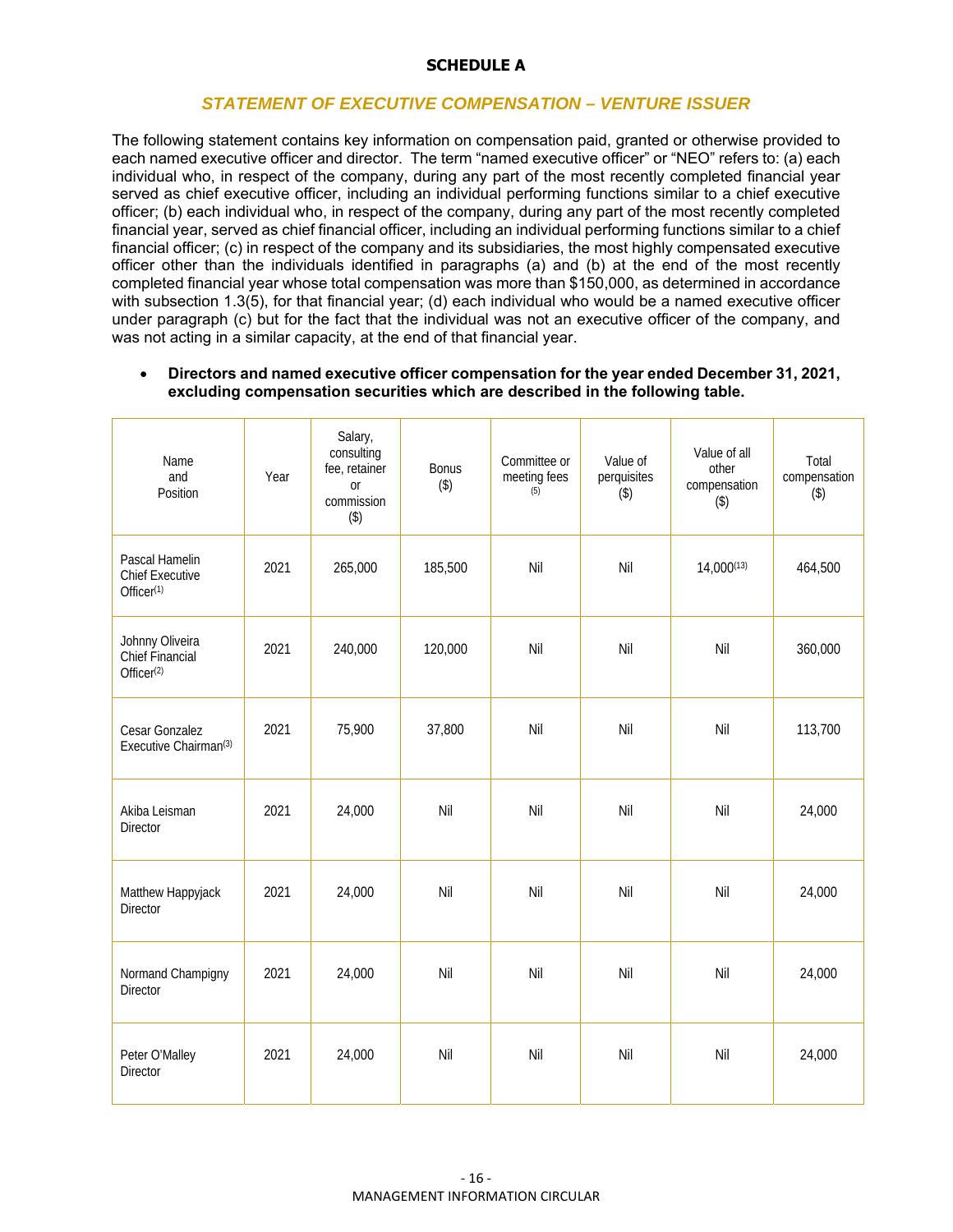| Name<br>and<br>Position                                                               | Year | Salary,<br>consulting<br>fee, retainer<br><sub>or</sub><br>commission<br>$($ \$) | Bonus<br>$($ \$) | Committee or<br>meeting fees<br>(5) | Value of<br>perquisites<br>$($ \$) | Value of all<br>other<br>compensation<br>$(\$)$ | Total<br>compensation<br>$($ \$) |
|---------------------------------------------------------------------------------------|------|----------------------------------------------------------------------------------|------------------|-------------------------------------|------------------------------------|-------------------------------------------------|----------------------------------|
| Jean Rainville<br>Director <sup>(4)</sup>                                             | 2021 | 24,000                                                                           | Nil              | Nil                                 | Nil                                | Nil                                             | 24,000                           |
| Marc-Andre Pelletier<br><b>Chief Executive</b><br>Officer and Director <sup>(5)</sup> | 2021 | Nil                                                                              | Nil              | Nil                                 | Nil                                | Nil                                             | Nil                              |

**Notes:** 

(1) Mr. Hamelin was appointed interim CEO on June 30, 2020 and on a permanent basis November 13, 2020. Mr. Hamelin resigned as President, CEO on January 17, 2022 and was paid a termination fee of \$265,000.

- (2) Mr. Oliveira was appointed as CFO of the Company on November 1, 2019. The Company pays 1822801 Ontario Inc. for the services of Johnny Oliveira.
- (3) Mr. Gonzalez was appointed Executive Chairman to the board of directors on January 14, 2021.
- $(4)$  Mr. Rainville resigned as a Director on January 17, 2022.
- (5) Mr. Pelletier was appointed as a Director on November 11, 2022. In addition, Mr. Pelletier was appointed President and CEO on January 17, 2022.
- (6) Employer pension contribution amounts. See pension disclosure for further details.

The following table presents all compensation securities granted during the year ended December 31, 2021 to directors and named executive officers.

| <b>Compensation Securities</b> |              |                     |                   |            |                |                |                   |  |  |  |  |
|--------------------------------|--------------|---------------------|-------------------|------------|----------------|----------------|-------------------|--|--|--|--|
| Name & Position                | Type of      | Number of           | Date of           | Issue.     | Closing price  | Closing price  | Expiry            |  |  |  |  |
|                                | compens      | Compensation        | issue or          | conversion | of security or | of security or | Date              |  |  |  |  |
|                                | ation        | securities, number  | grant             | or         | underlying     | underlying     |                   |  |  |  |  |
|                                | security     | of underlying       |                   | exercise   | security on    | security at    |                   |  |  |  |  |
|                                |              | securities and      |                   | price      | date of grant  | year end       |                   |  |  |  |  |
|                                |              | percentage of class |                   | (3)        | (3)            | $($ \$)        |                   |  |  |  |  |
| Pascal Hamelin                 | Stock        | 250,000             | April 12,         | 1.16       | 1.16           | 1.28           | April 12,         |  |  |  |  |
| Chief Executive officer        | Option       |                     | 2021              |            |                |                | 2026              |  |  |  |  |
| Johnny Oliveira                | <b>Stock</b> | 250,000             | April 12,         | 1.16       | 1.16           | 1.28           | April 12,         |  |  |  |  |
| <b>Chief Financial Officer</b> | Option       |                     | 2021              |            |                |                | 2026              |  |  |  |  |
| Cesar Gonzalez                 | <b>Stock</b> | 200.000             | Januarv           | 1.54       | 1.24           | 1.28           | July 6,           |  |  |  |  |
| <b>Executive Chairman</b>      | Option       |                     | 14, 2021          |            |                |                | 2025              |  |  |  |  |
| and Director                   |              | 250,000             | April 12,<br>2021 | 1.16       | 1.16           | 1.28           | April 12,<br>2026 |  |  |  |  |
| Akiba Leisman                  | <b>Stock</b> | 125.000             | April 12,         | 1.16       | 1.16           | 1.28           | April 12,         |  |  |  |  |
| <b>Director</b>                | Option       |                     | 2021              |            |                |                | 2026              |  |  |  |  |
| Matthew Happyjack              | <b>Stock</b> | 125,000             | April 12,         | 1.16       | 1.16           | 1.28           | April 12,         |  |  |  |  |
| <b>Director</b>                | Option       |                     | 2021              |            |                |                | 2026              |  |  |  |  |
| Normand Champigny              | <b>Stock</b> | 125,000             | April 12,         | 1.16       | 1.16           | 1.28           | April 12,         |  |  |  |  |
| <b>Director</b>                | Option       |                     | 2021              |            |                |                | 2026              |  |  |  |  |
| Peter O'Malley                 | <b>Stock</b> | 125.000             | April 12,         | 1.16       | 1.16           | 1.28           | April 12,         |  |  |  |  |
| <b>Director</b>                | Option       |                     | 2021              |            |                |                | 2026              |  |  |  |  |
| Jean Rainville                 | <b>Stock</b> | 125.000             | April 12,         | 1.16       | 1.16           | 1.28           | April 12,         |  |  |  |  |
| <b>Director</b>                | Option       |                     | 2021              |            |                |                | 2026              |  |  |  |  |
| Marc-Andre Pelletier           | <b>Stock</b> | 2,500,000           | November          | 1.27       | 1.27           | 1.28           | November          |  |  |  |  |
| <b>CEO and Director</b>        | Option       |                     | 11, 2021          |            |                |                | 11, 2026          |  |  |  |  |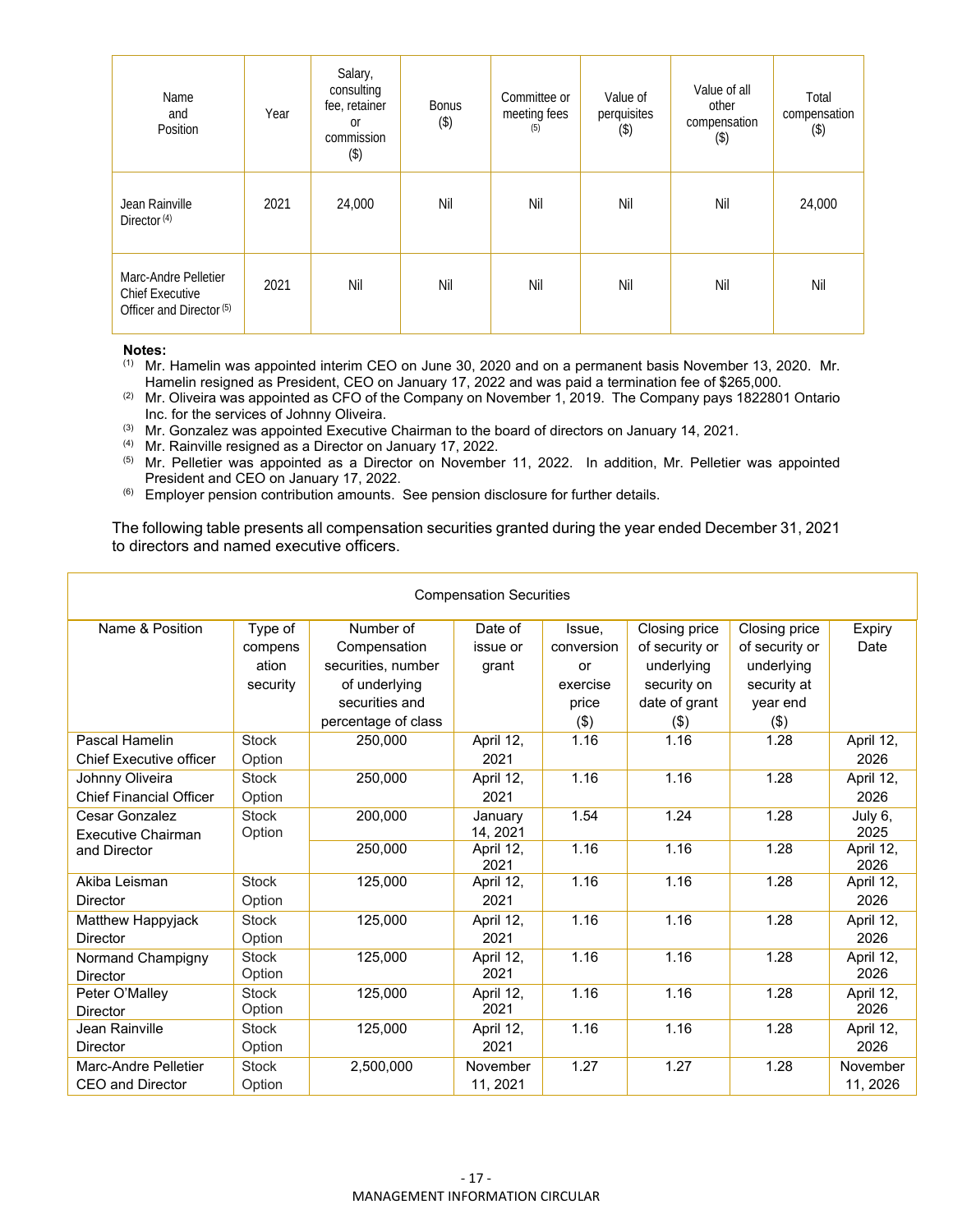As at December 31, 2021, the current directors and NEO's held the following options, none of which have been re-priced, amended or otherwise materially modified since the original grant, other than pursuant to a reclassification or reorganization of Shares:

| Compensation Securities by Directors and NEO's. |                                         |                                                    |                                          |                           |                                                                  |                                                 |  |  |  |  |  |
|-------------------------------------------------|-----------------------------------------|----------------------------------------------------|------------------------------------------|---------------------------|------------------------------------------------------------------|-------------------------------------------------|--|--|--|--|--|
| Name & Position                                 | Type of<br>compens<br>ation<br>security | Number of<br>underlying<br>securities<br>exercised | Exercise<br>Price per<br>security<br>(3) | Option expiration<br>date | Value of<br>unexercised in-<br>the-money<br>options $(\$)$ $(1)$ | Number of<br>options that<br>have not<br>vested |  |  |  |  |  |
| Pascal Hamelin, CEO                             | Options                                 | 500,000                                            | 1.54                                     | July 6, 2025              | Nil                                                              | N/A                                             |  |  |  |  |  |
|                                                 | Options                                 | 250,000                                            | 1.16                                     | April 12, 2026            | 30,000                                                           | N/A                                             |  |  |  |  |  |
| Johnny Oliveira, CFO                            | Options                                 | 500.000                                            | 1.54                                     | July 6, 2025              | Nil                                                              | N/A                                             |  |  |  |  |  |
|                                                 | Options                                 | 250,000                                            | 1.16                                     | April 12, 2026            | 30,000                                                           | N/A                                             |  |  |  |  |  |
| Cesar Gonzalez, Executive                       | Options                                 | 500.000                                            | 1.54                                     | July 6, 2025              | Nil                                                              | N/A                                             |  |  |  |  |  |
| <b>Chairman and Director</b>                    | Options                                 | 250,000                                            | 1.16                                     | April 12, 2026            | 30,000                                                           | N/A                                             |  |  |  |  |  |
| Normand Champigny, Director                     | Options                                 | 300,000                                            | 1.54                                     | July 6, 2025              | Nil                                                              | N/A                                             |  |  |  |  |  |
|                                                 | Options                                 | 125.000                                            | 1.16                                     | April 12, 2026            | 15.000                                                           | N/A                                             |  |  |  |  |  |
| Peter O'Malley, Director                        | Options                                 | 300.000                                            | 1.54                                     | July 6, 2025              | Nil                                                              | N/A                                             |  |  |  |  |  |
|                                                 | Options                                 | 125.000                                            | 1.16                                     | April 12, 2026            | 15,000                                                           | N/A                                             |  |  |  |  |  |
| Akiba Leisman, Director                         | Options                                 | 300.000                                            | 2.00                                     | March 25, 2024            | Nil                                                              | N/A                                             |  |  |  |  |  |
|                                                 | Options                                 | 125.000                                            | 1.54                                     | July 6, 2025              | Nil                                                              | N/A                                             |  |  |  |  |  |
| Matthew Happyjack, Director                     | Options                                 | 125.000                                            | 1.16                                     | April 12, 2026            | 15,000                                                           | N/A                                             |  |  |  |  |  |
|                                                 | Options                                 | 200.000                                            | 2.00                                     | February 21, 2024         | Nil                                                              | N/A                                             |  |  |  |  |  |
|                                                 | Options                                 | 185.000                                            | 1.54                                     | July 6, 2025              | Nil                                                              | N/A                                             |  |  |  |  |  |
|                                                 | Options                                 | 125.000                                            | 1.16                                     | April 12, 2026            | 15,000                                                           | N/A                                             |  |  |  |  |  |
| Jean Rainville, Director                        | Options                                 | 300,000                                            | 1.54                                     | August 19, 2025           | Nil                                                              | N/A                                             |  |  |  |  |  |
|                                                 | Options                                 | 125,000                                            | 1.16                                     | April 12, 2026            | 15,000                                                           | N/A                                             |  |  |  |  |  |
| Marc-Andre Pelletier<br>CEO and Director        | Options                                 | 2,500,000                                          | 1.27                                     | November 11, 2026         | 25,000                                                           | 2,500,000                                       |  |  |  |  |  |

Note:

1. For the purposes of calculating in-the-money values of stock options, the exercise price of each option was subtracted from the closing price of the Common Shares of the Company on December 31, 2021, which was \$1.28 per share.

## *Stock option plans and other incentive plans*

The existing Stock Option Plan provides that stock options may be granted to directors, officers, employees and consultants of the Company (and any subsidiary of the Company) and management company employees. For the purposes of the Stock Option Plan, the terms "employees", "consultants" and "management company employees" have the meanings set out in Policy 4.4. In addition, the term "director" is defined in Policy 4.4 to include directors, senior officers and management company employees. The Stock Option Plan provides for the issuance of stock options to acquire at any time up to a maximum of 10% of the issued and outstanding Shares of the Company (subject to standard anti-dilution adjustments). If a stock option expires or otherwise terminates for any reason without having been exercised in full, the number of Shares reserved for issuance under that expired or terminated stock option will again be available for the purposes of the Stock Option Plan. Any stock option outstanding when the Stock Option Plan is terminated will remain in effect until it is exercised, or it expires.

The Stock Option Plan provides that it is solely within the discretion of the Board to determine who should receive stock options and in what amounts, subject to the following conditions:

- a) options will be non-assignable and non-transferable except that they will be exercisable by the personal representative of the option holder in the event of the option holder's death;
- b) options may be exercisable for a maximum of ten years from the date of grant;
- c) options to acquire no more than 5% of the issued Shares of the Company may be granted to any one person (including companies wholly owned by such person) in any 12-month period;
- d) options to acquire no more than 2% of the issued Shares of the Company may be granted to any one consultant in any 12-month period;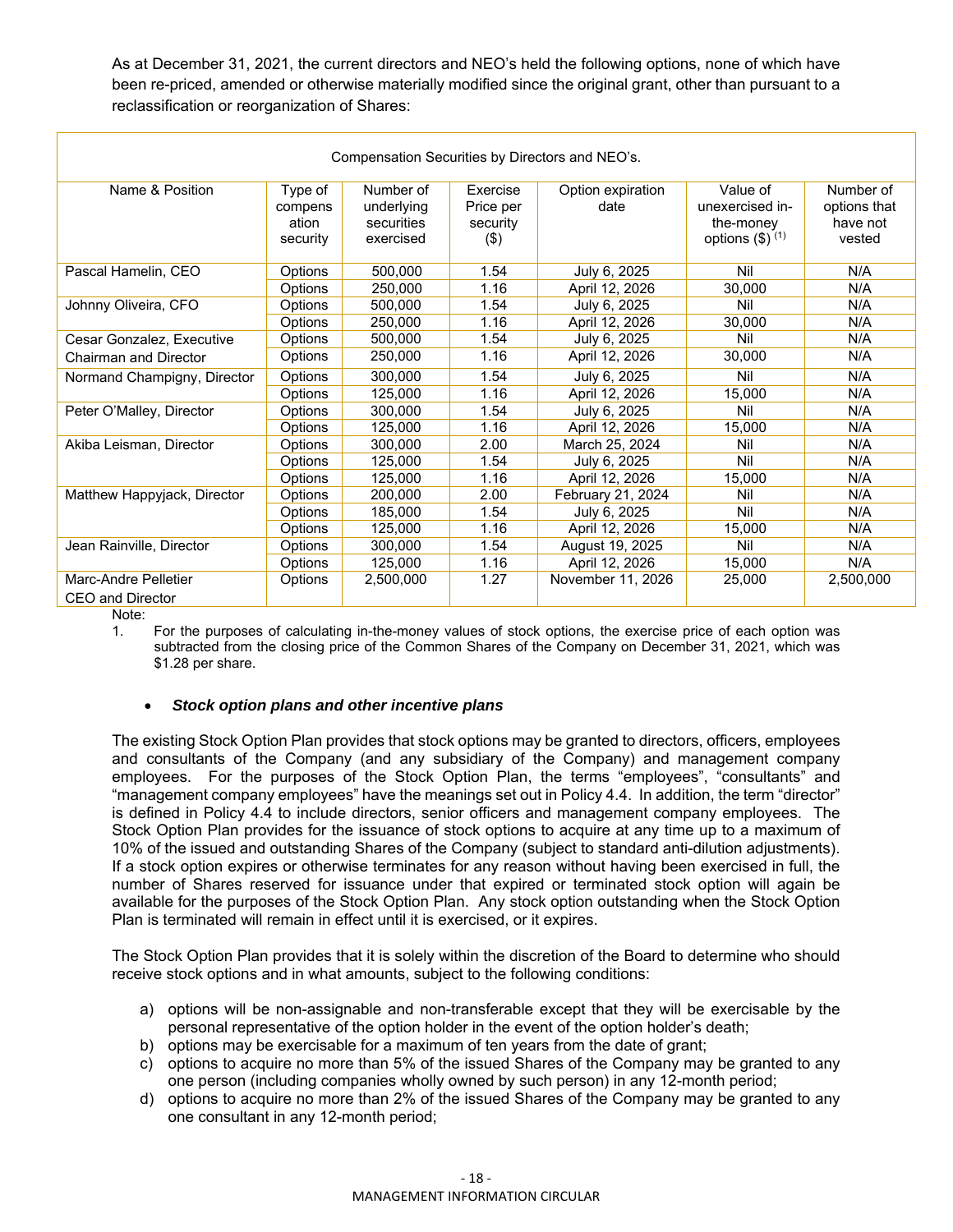- e) options to acquire no more than an aggregate of 2% of the issued Shares of the Company may be granted to an employee conducting "Investor Relations Activities" (as defined in TSXV Policy 1.1), in any 12-month period;
- f) at no time will options be issued which could permit at any time the aggregate number of Shares reserved for issuance under stock options granted to insiders (as a group) at any point in time exceeding 10% of the issued Shares;
- g) at no time will options be issued which could permit at any time the grant to insiders (as a group), within a 12 month period, of an aggregate number of options exceeding 10% of the issued Shares calculated at the date an option is granted to any insider;
- h) options held by an option holder who is a director, employee, consultant or management company employee must expire within one year after the option holder ceases to be a director, employee, consultant or management company employee, which time period the Company determines is reasonable;
- i) options held by an option holder who is engaged in Investor Relations Activities must expire within 30 days after the option holder ceases to be employed by the Company to provide Investor Relations Activities; and
- j) in the event of an option holder's death, the option holder's personal representative may exercise any portion of the option holder's vested outstanding options for a period of one year following the option holder's death.

## *Employee, consulting and management agreements*

The current contractual obligations of the Company in respect of named executive officers, other than payment for ongoing services, are:

Mr. Marc-Andre Pelletier, the President and Chief Executive Officer, entered into an employment agreement with the Company on November 10, 2021, the material terms of which are: i) an annual salary of \$450,000 plus participation in the Stock Option Plan or any other long-term incentive plan, pension plan and a discretionary bonus of up to 200% of annual salary; ii) in the case of a termination without cause, the Company will have to pay an amount equal to one year's salary plus one year's bonus; and, iii) in the case of change of control of the Company, a payment equal to two years salary plus, plus two times the average annual discretionary bonus in the last 3 years. In the event that a termination is effected before the lapse of three years, the bonus amount shall be two times 80% of his annual base salary.

Mr. Johnny Oliveira, the Chief Financial Officer, through his wholly owned corporation 1822801 Ontario Inc., entered into a consulting agreement with the Company effective November 1, 2019, the material terms of which are: i) an annual consulting fee of \$240,000 plus participation in the Stock Option Plan and a discretionary bonus; ii) in the case of a termination without cause, the Company will have to pay an amount equal to one year's consulting fee; and, iii) in the case of material adverse change to his duties or a change of control of the Company, a payment equal to 1 years salary will be owed in most circumstances.

Mr. Cesar Gonzalez, Executive Chairman, through his wholly owned corporation CNG Advisors, LLC, entered into a consulting agreement with the Company effective January 1, 2021, the material terms of which are: i) an annual consulting fee of US\$60,000 plus participation in the Stock Option Plan; ii) in the case of a termination without cause, the Company will have to pay an amount equal to one year's consulting fee; and, iii) in the case of material adverse change to his duties or a change of control of the Company, a payment equal to 1 years salary will be owed in most circumstances. On November 24, 2021, the board of directors based on the recommendation of the HR & Compensation Committee, increased the annual fee to US\$120,000.

## **Oversight and description of director and named executive officer compensation**

To this date, the process for determining director & executive compensation has been Board discussions based on the recommendations of the HR & Compensation Committee. The Board has not completed a formal benchmark study to analyse the positioning of the compensation of the executive officers, nor has established a peer group or performance goals using specific measures such as share performance or earnings per share. Decisions are based on exchanges between directors, based on the individual director's experience and knowledge of the industry.

The compensation for the directors is currently composed of the stock options, granted at the discretion of the Board.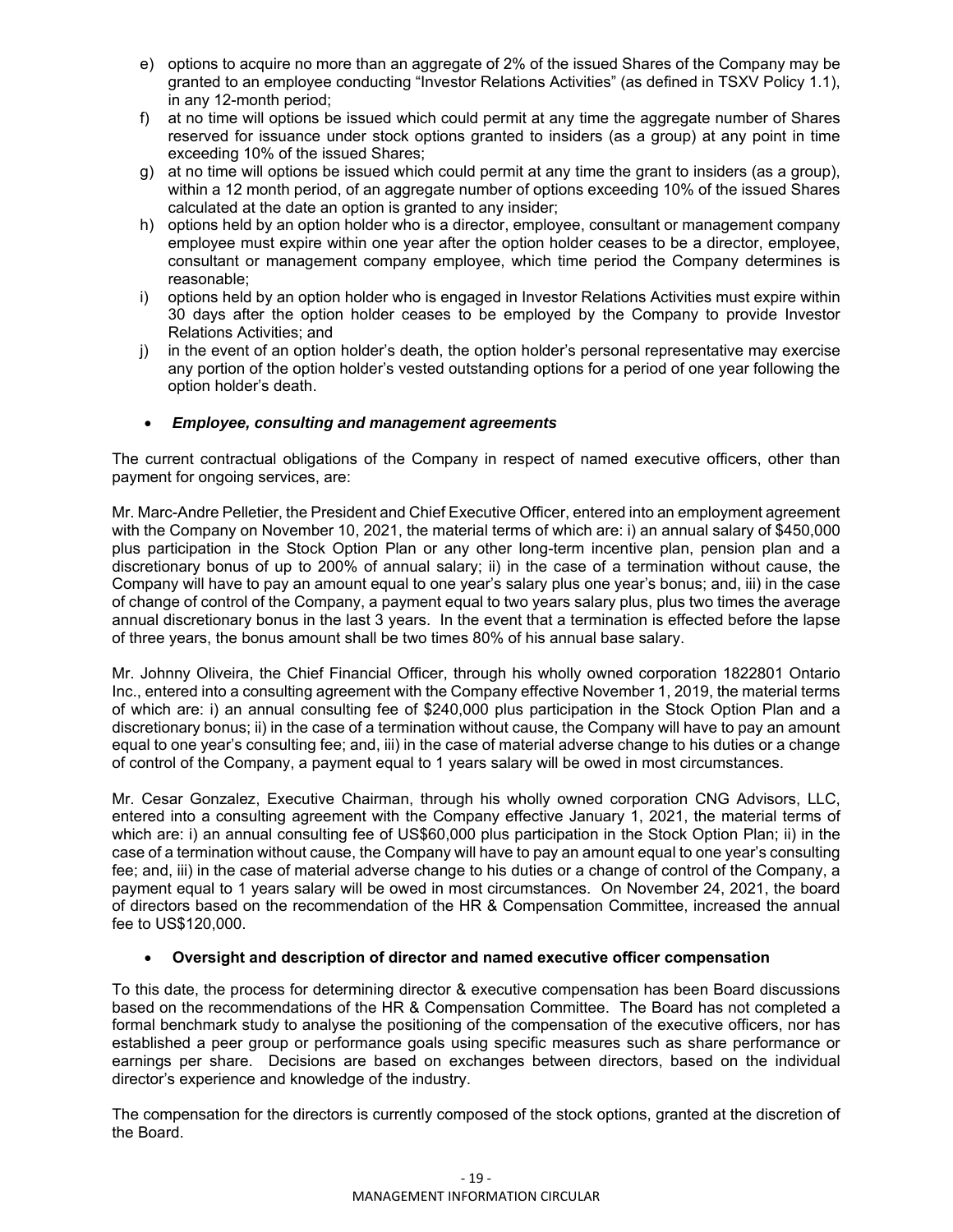The compensation for named executives is mainly composed of

- a) Annual salary of fees;
- b) Short term incentives (bonus); and
- c) Long term incentives (stock options).

The salary component of the named executive officers is established by the Chief Executive Officer and approved by the Board. The granting of stock options and bonus payments is also decided by the Board on a discretionary basis. Any bonus payment will be determined by the Board pursuant to discussions. Additional option grants may be made periodically to ensure that the number of options granted to any particular named executive officer is commensurate with the officer's level of ongoing responsibility within the Company. The Board also evaluates the number of options an officer has been granted, the exercise price of the options and the term remaining on those options when considering further grants. Options are usually priced at the closing trading price of the Company's shares on the business day immediately preceding the date of grant.

## *Pension disclosure*

The table below provides information for payments in connection with retirement for the NEO's for the year ended December 31, 2021.

| Name           | Accumulated<br>Contributions at start<br>of year $(1)$<br>(\$) | Compensatory $(1)(2)$<br>(\$) | Accumulated<br>Contributions at year<br>end <sup>(3)</sup><br>(\$) |
|----------------|----------------------------------------------------------------|-------------------------------|--------------------------------------------------------------------|
| Pascal Hamelin | 143.000                                                        | 14.000                        | 157.000                                                            |

#### **Notes:**

 $(1)$  Opening pension contribution amounts are all amounts made prior to January 1, 2021.

 $(2)$  The amount includes only the compensation paid by the Company.

 $<sup>(3)</sup>$  The difference between the accumulated value at the start of the year plus the compensatory and the</sup> accumulated value at the end of the year is the employee contributions or withdrawls.

Under the terms of the Company's retirement savings plan, some of the named executive officers receive retirement benefits under a defined contribution plan. This pension plan is designed to foster the retention of qualified officers and is determined as per the employment agreement entered into on hiring and based on the named executive officers' level of responsibility. In accordance with the pension plan, certain NEO's and employees, receive a contribution equal to 5.5% of the salary paid.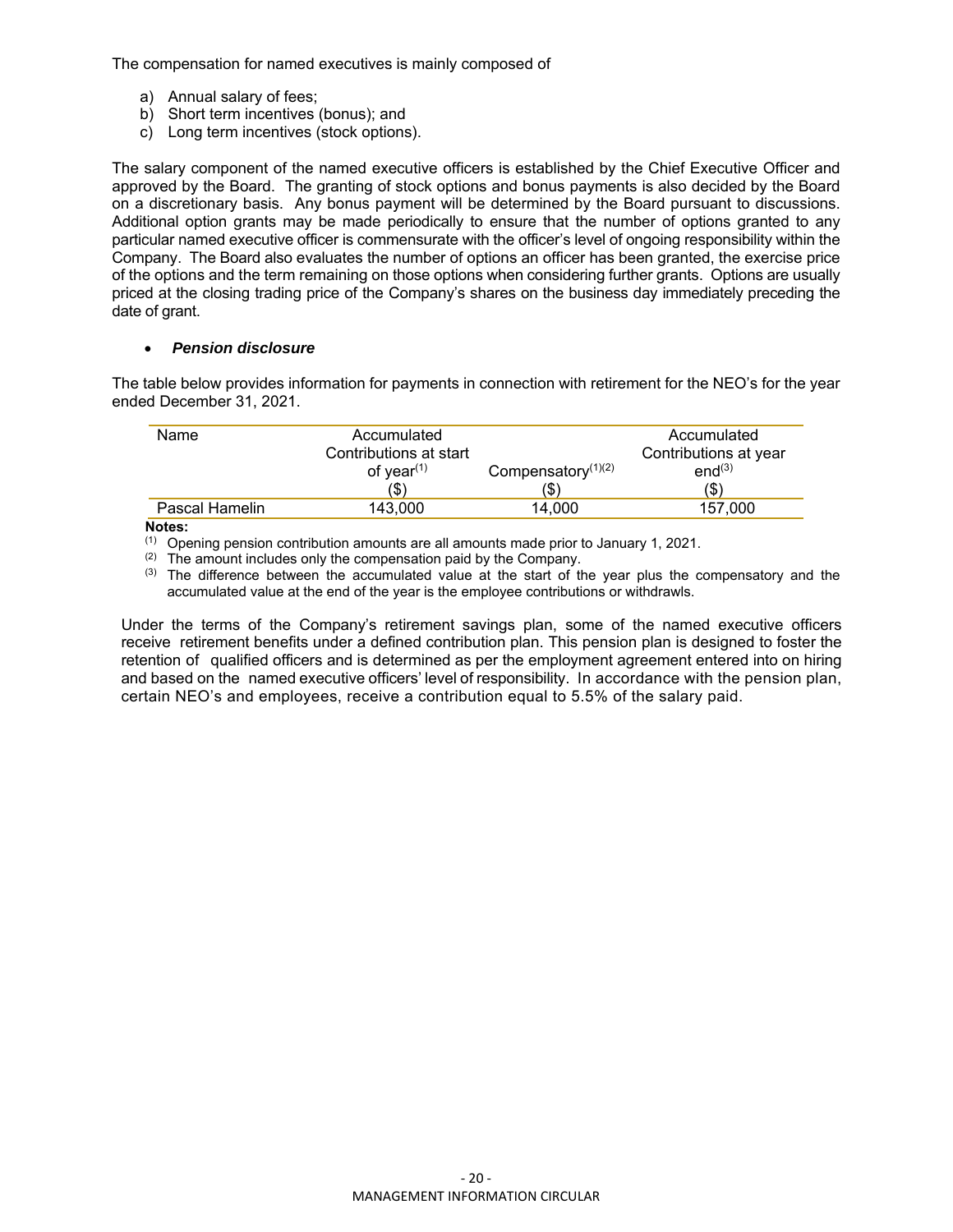#### **SCHEDULE B**

#### **BONTERRA RESOURCES INC. OMNIBUS EQUITY INCENTIVE COMPENSATION PLAN May 13, 2022**

#### **ARTICLE 1 ESTABLISHMENT, PURPOSE AND DURATION**

#### **1.1 Establishment of the Plan**

Bonterra Resources Inc. (the "**Company**"), hereby establishes an incentive compensation plan to be known as the Omnibus Equity Incentive Compensation Plan (the "**Plan**"). The Plan permits the grant of Options, Restricted Share Units, Deferred Share Units and Performance Units. The Plan shall be adopted and become effective on the date approved by the Board, subject to the prior approval of the Plan by the TSX Venture Exchange (the "**TSXV**") (the "**Effective Date**").

#### **1.2 Purpose of the Plan**

The purposes of the Plan are: (i) to promote a significant alignment between Officers and employees of the Company (as defined below) and the growth objectives of the Company; (ii) to associate a portion of participating employees' compensation with the performance of the Company over the long term; and (iii) to attract, motivate and retain the critical employees to drive the business success of the Company.

#### **1.3 Duration of the Plan**

The Plan shall commence as of the Effective Date, as described in Section 1.1 herein, and shall remain in effect until terminated by the Board (as defined below) pursuant to Article 13 hereof.

### **ARTICLE 2 DEFINITIONS**

Whenever used in the Plan, the following terms shall have the respective meanings set forth below, unless the context clearly requires otherwise, and when such meaning is intended, such term shall be capitalized.

**"Award"** means, individually or collectively, a grant under this Plan of Options, Deferred Share Units, Restricted Share Units or Performance Units, in each case subject to the terms of this Plan.

**"Award Agreement"** means either (i) a written agreement entered into by the Company and a Participant setting forth the terms and provisions applicable to Awards granted under this Plan; or (ii) a written statement issued by the Company to a Participant describing the terms and provisions of such Award. All Award Agreements shall be deemed to incorporate the provisions of the Plan. An Award Agreement need not be identical to other Award Agreements either in form or substance.

**"Blackout Period"** means a period of time during which the Participant cannot sell Shares, due to applicable law or policies of the Company in respect of insider trading.

**"Board"** or **"Board of Directors"** means the Board of Directors of the Company.

**"Cashless Exercise"** has the meaning given to it in Section 6.6(a).

**"Cause"** means any of:

- (a) dishonesty of the Participant as it relates to the performance of his duties in the course of his employment by, or as an Officer or Director of, the Company;
- (b) fraud committed by the Participant;
- (c) willful disclosure of confidential or private information regarding the Company by the Participant;
- (d) the Participant aiding a competitor of the Company;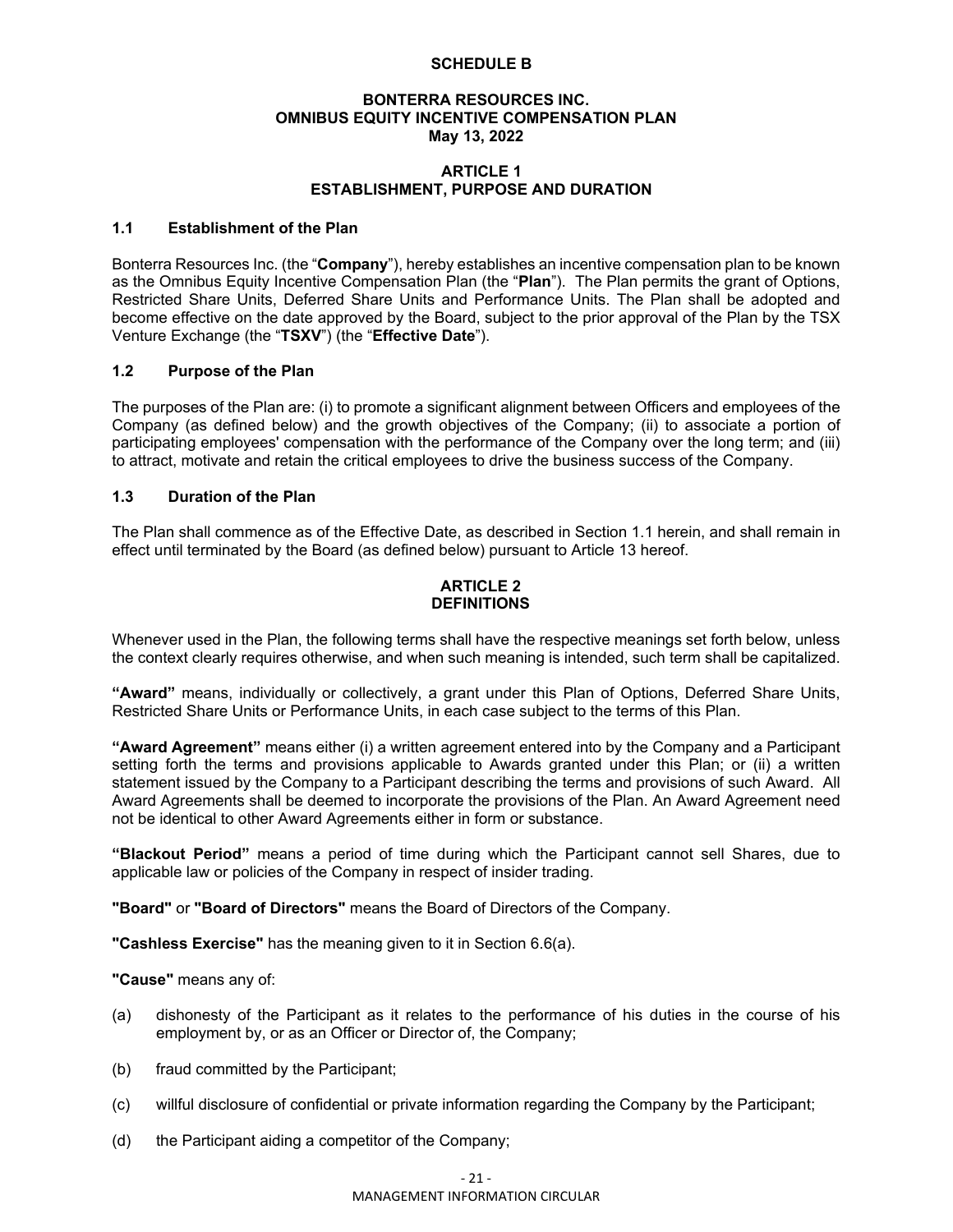- (e) misappropriation of a business opportunity of the Company by the Participant;
- (f) willful misconduct or gross negligence in the performance of the Participant's duties under his or her employment agreement;
- (g) a breach by the Participant of a material provision of his or her employment agreement or the Code of Business Conduct and Ethics adopted by the Company from time to time;
- (h) the willful and continued failure on the part of the Participant to substantially perform duties in the course of his employment by, or as an Officer of, the Company, unless such failure results from an incapacity due to mental or physical illness;
- (i) willfully engaging in conduct that is demonstrably and materially injurious to the Company, monetarily or otherwise; or
- (j) any other act or omission by the Participant which would amount to just cause for termination at common law.

**"Change of Control"** shall occur if any of the following events occur:

- (a) the acquisition, directly or indirectly and by any means whatsoever, by any person, or by a group of persons acting jointly or in concert, of beneficial ownership or control or direction over that number of Voting Securities which is greater than 50% of the total issued and outstanding Voting Securities immediately after such acquisition, unless such acquisition arose as a result of or pursuant to:
	- (i) an acquisition or redemption by the Company of Voting Securities which, by reducing the number of Voting Securities outstanding, increases the proportionate number of Voting Securities beneficially owned by such person to 50% or more of the Voting Securities then outstanding;
	- (ii) acquisitions of Voting Securities which were made pursuant to a dividend reinvestment plan of the Company;
	- (iii) the receipt or exercise of rights issued by the Company to all the holders of Voting Securities to subscribe for or purchase Voting Securities or securities convertible into Voting Securities, provided that such rights are acquired directly from the Company and not from any other person;
	- (iv) a distribution by the Company of Voting Securities or securities convertible into Voting Securities for cash consideration made pursuant to a public offering or by way of a private placement by the Company ("**Exempt Acquisitions**");
	- (v) a stock-dividend, a stock split or other event pursuant to which such person receives or acquires Voting Securities or securities convertible into Voting Securities on the same pro rata basis as all other holders of securities of the same class ("**Pro-Rata Acquisitions**"); or
	- (vi) the exercise of securities convertible into Voting Securities received by such person pursuant to an Exempt Acquisition or a Pro-Rata Acquisition ("**Convertible Security Acquisitions**");

provided, however, that if a person shall acquire 50% or more of the total issued and outstanding Voting Securities by reason of any one or a combination of (1) acquisitions or redemptions of Voting Securities by the Company, (2) Exempt Acquisitions, (3) Pro- Rata Acquisitions, or (4) Convertible Security Acquisitions and, after such share acquisitions or redemptions by the Company or Exempt Acquisitions or Pro-Rata Acquisitions or Convertible Security Acquisitions, acquires additional Voting Securities exceeding one per cent of the Voting Securities outstanding at the date of such acquisition other than pursuant to any one or a combination of Exempt Acquisitions, Convertible Security Acquisitions or Pro-Rata Acquisitions, then as of the date of such acquisitions such acquisition shall be deemed to be a "Change of Control";

(b) the replacement by way of election or appointment at any time of one-half or more of the total number of the then incumbent members of the Board of Directors, unless such election or appointment is approved by 50% or more of the Board of Directors in office immediately preceding such election or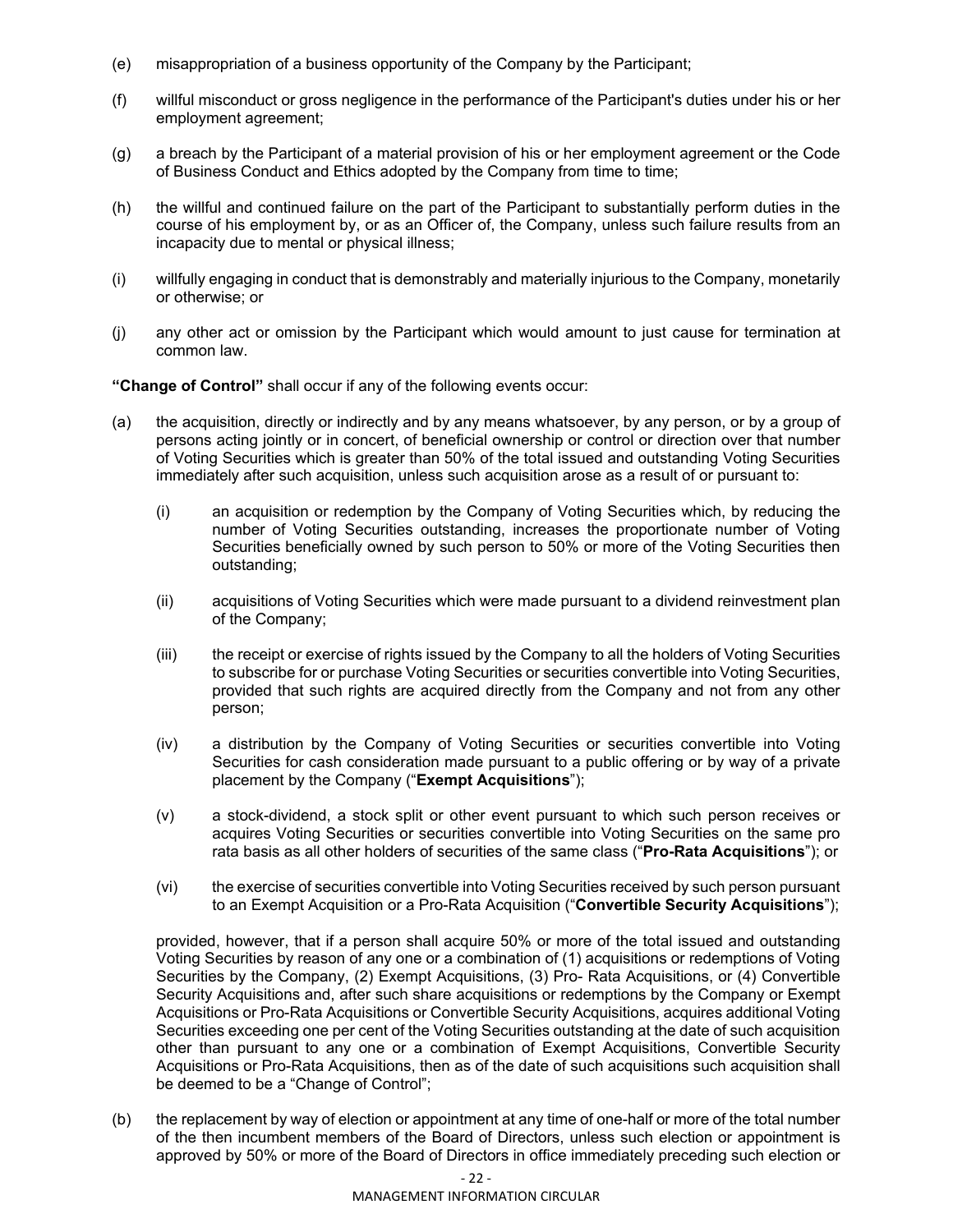appointment in circumstances where such election or appointment is to be made other than as a result of a dissident public proxy solicitation, whether actual or threatened; and

- (c) any transaction or series of transactions, whether by way of reorganization, consolidation, amalgamation, arrangement, merger, transfer, sale or otherwise, whereby all or substantially all of the shares or assets of the Company become the property of any other person (the "**Successor Entity**"), unless:
	- (i) individuals who were holders of Voting Securities immediately prior to such transaction hold, as a result of such transaction, in the aggregate, more than 50% of the voting securities of the Successor Entity;
	- (ii) a majority of the members of the board of directors of the Successor Entity is comprised of individuals who were members of the Board of Directors immediately prior to such transaction; and
	- (iii) after such transaction, no person or group of persons acting jointly or in concert, holds more than 50% of the voting securities of the Successor Entity unless such person or group of persons held securities of the Company in the same proportion prior to such transaction.

**"Change of Control Price"** means (i) the highest price per Share offered in conjunction with any transaction resulting in a Change of Control (as determined in good faith by the Committee if any part of the offered price is payable other than in cash), or (ii) in the case of a Change of Control occurring solely by reason of a change in the composition of the Board, the highest Fair Market Value of the Shares on any of the thirty (30) trading days immediately preceding the date on which a Change of Control occurs, except if the relevant participant is subject to taxation under the ITA such Change of Control price shall be deemed to be a price determined by the Committee based on the closing price of a Share on the Exchange on the trading day preceding the Change of Control date or based on the volume weighted average trading price of the Shares on the Exchange for the five trading days immediately preceding the Change of Control date.

"**Committee**" means the Board of Directors or if so delegated in whole or in part by the Board, or any duly authorized committee of the Board appointed by the Board to administer the Plan.

**"Company"** means Bonterra Resources Inc. a corporation incorporated under the provincial laws of British Columbia, and any subsidiaries that it may have from time to time or any successor thereto as provided in Article 15 herein.

**"Consultant"** means, in relation to the Company, an individual (other than a Director, Officer or Employee of the Company or of any of its subsidiaries) or Company that:

- (a) is engaged to provide on an ongoing bona fide basis, consulting, technical, management or other services to the Company or to any of its subsidiaries, other than services provided in relation to a Distribution (as such term is defined in the policies of the TSXV);
- (b) provides the services under a written contract between the Company or any of its subsidiaries and the individual or the Company, as the case may be; and
- (c) in the reasonable opinion of the Company, spends or will spend a significant amount of time and attention on the affairs and business of the Company or of any of its subsidiaries.

**"Consultant Company"** means a Consultant that is a corporation, incorporated association or organization, body corporate, partnership, trust, association or other entity other than an individual.

**"Deferred Share Unit"** means an Award denominated in units that provides the holder thereof with a right to receive Shares upon settlement of the Award, granted under Article 8 herein and subject to the terms of this Plan.

**"Director"** means any individual who is a director (as defined under Securities Laws) of the Company.

**"Dividend Equivalent"** means a right with respect to an Award to receive cash, Shares or other property equal in value and form to dividends declared by the Board and paid with respect to outstanding Shares. Dividend Equivalents shall not apply to an Award unless specifically provided for in the Award Agreement,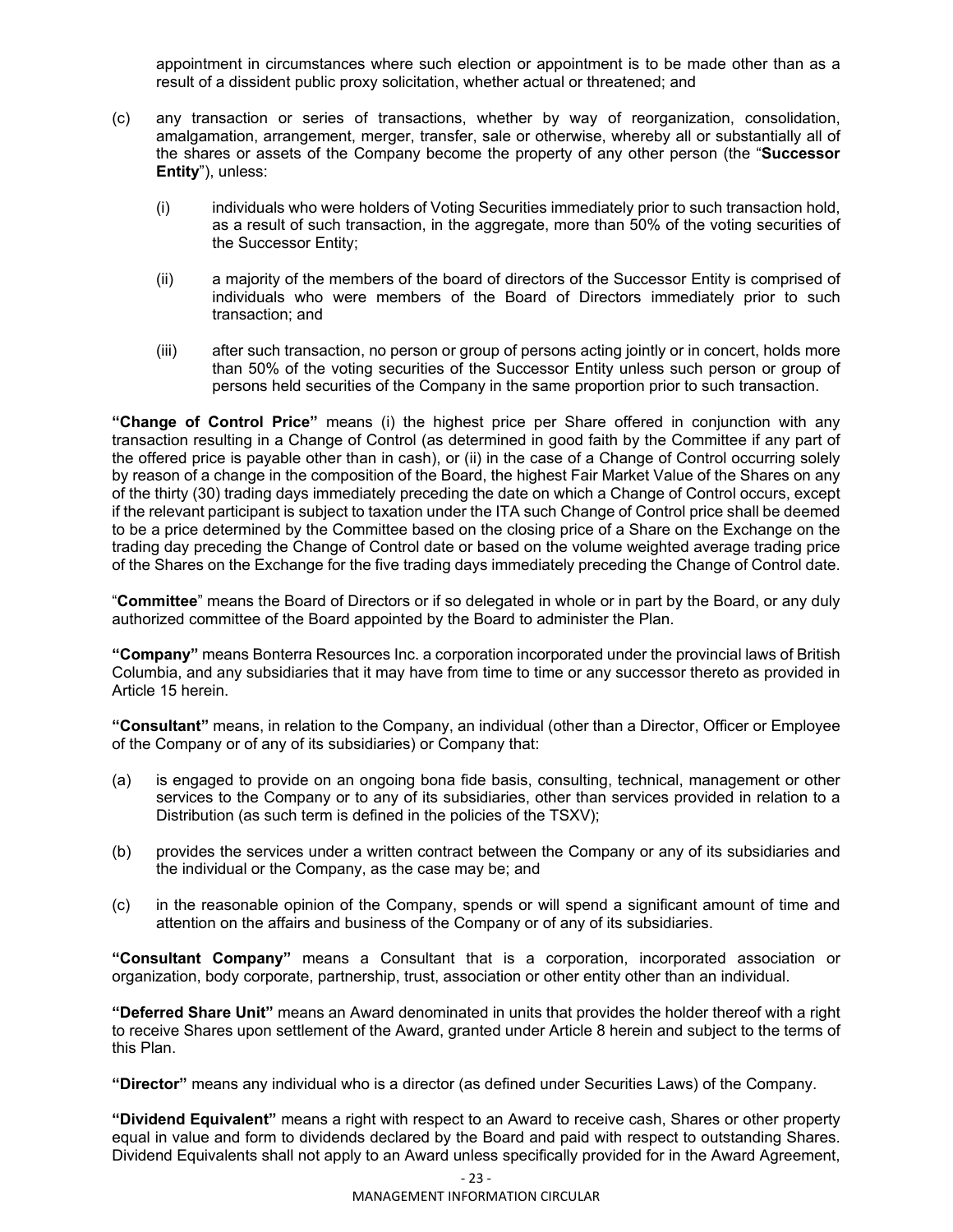and if specifically provided for in the Award Agreement shall be subject to the Plan and such other terms and conditions set forth in the Award Agreement as the Committee shall determine.

**"Employee"** means:

- (a) an individual who is considered an employee of the Company or of its subsidiary under the Income Tax Act (Canada) and for whom income tax, employment insurance and Canada Pension Plan deductions must be made at source;
- (b) an individual who works full-time for the Company or its subsidiary providing services normally provided by an employee and who is subject to the same control and direction by the Company or its subsidiary over the details and methods of work as an employee of the Company or of the subsidiary, as the case may be, but for whom income tax deductions are not made at source; or
- (c) an individual who works for the Company or its subsidiary on a continuing and regular basis for a minimum amount of time per week (the number of hours should be disclosed in the submission) providing services normally provided by an employee and who is subject to the same control and direction by the Company or its subsidiary over the details and methods of work as an employee of the Company or of the subsidiary, as the case may be, but for whom income tax deductions are not made at source.

**"Exchange"** means the TSXV or, if at any time the Shares are not listed and posted for trading on the TSXV, shall be deemed to mean such other stock exchange or trading platform upon which the Shares trade and which has been designated by the Committee.

**"Fair Market Value"** or **"FMV"** means, unless otherwise required by the rules of the Exchange, a price that is determined by the Committee, provided that such price cannot be less than the greater of (i) the volume weighted average trading price of the Shares on the Exchange for the five trading days immediately prior to the grant date, (ii) the closing price of the Shares on the Exchange on the trading day immediately prior to the grant date or (iii) the closing price of the Shares on the Exchange on the grant date.

**"Fiscal Year"** means the Company's fiscal year commencing on January 1 and ending on December 31 or such other fiscal year as approved by the Board.

**"Insider"** shall have the meaning ascribed thereto in Policy 1.1 of the Exchange.

**"Investor Relations Activities"** shall have the meaning ascribed thereto in Policy 1.1 of the Exchange.

**"Investor Relations Service Provider"** includes any Consultant that performs Investor Relations Activities and any Director, Officer, Employee or Management Company Employee whose role and duties primarily consist of Investor Relations Activities.

**"Issued Shares"** means, at any time, the number of Shares of the Company that are then issued and outstanding on a non-diluted basis and, in the discretion of the Exchange, may include a number of securities of the Company, other than Security Based Compensation, warrants and convertible debt, that are convertible into Shares of the Company.

**"ITA"** means the Income Tax Act (Canada).

**"Material Information"** means a Material Fact and/or Material Change as such terms are defined by applicable Securities Laws and Exchange policies.

**"Management Company Employee"** means an individual employed by a Company providing management services to the Company, which services are required for the ongoing successful operation of the business enterprise of the Company.

**"Net Exercise"** has the meaning given to it in Section 6.6(b).

**"Notice Period"** means any period of contractual notice or reasonable notice that the Company may be required at law, by contract or otherwise agrees to provide to a Participant upon termination of employment, whether or not the Company elects to pay severance in lieu of providing notice to the Participant, provided that where a Participant's employment contract provides for an increased severance or termination payment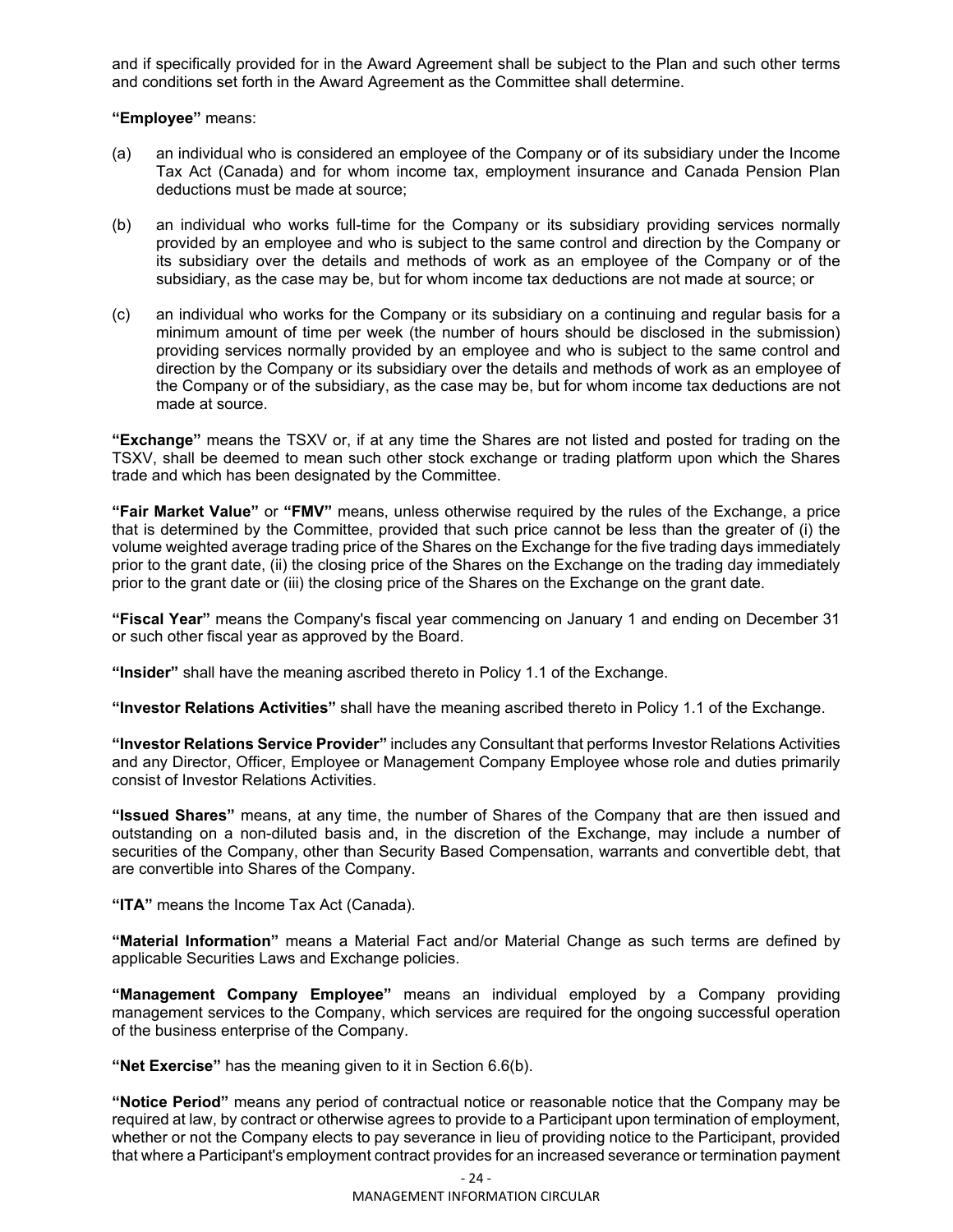in the event of termination following a Change of Control, the Notice Period for the purposes of the Plan shall be the Notice Period under such contract applicable to a termination which does not follow a Change of Control.

**"Officer"** means an officer (as defined under Securities Laws) of the Company.

**"Option"** means the conditional right to purchase Shares at a stated Option Price for a specified period of time subject to the terms of this Plan.

**"Option Price"** means the price at which a Share may be purchased by a Participant pursuant to an Option, as determined by the Committee.

**"Participant"** means a Director, Officer, Employee, Management Company Employee or Consultant that is the recipient of an Award granted or issued by the Company.

**"Performance Goal"** means a performance criterion selected by the Committee for a given Award.

**"Performance Period"** means the period of time during which the assigned performance criteria must be met in order to determine the degree of payout and/or vesting with respect to an Award.

**"Performance Unit"** means an Award granted under Article 9 herein and subject to the terms of this Plan, denominated in units, the value of which at the time it is payable is determined as a function of the extent to which corresponding performance criteria have been achieved.

**"Period of Restriction"** means the period when an Award of Restricted Share Units is subject to forfeiture based on the passage of time, the achievement of performance criteria, and/or upon the occurrence of other events as determined by the Committee, in its discretion.

**"Person"** shall have the meaning ascribed to such term in Section 1(1) of the Securities Act.

**"Policy 4.4"** means Policy 4.4 - Security Based Compensation of the TSXV.

**"Restricted Share Unit"** means an Award denominated in units subject to a Period of Restriction, with a right to receive Shares upon settlement of the Award, granted under Article 7 herein and subject to the terms of this Plan.

**"Securities Act"** means the Securities Act (British Columbia), as may be amended from time to time.

**"Securities Laws"** means securities legislation, securities regulation and securities rules, as amended, and the policies, notices, instruments and blanket orders in force from time to time that are applicable to the Company.

**"Security Based Compensation"** has the meaning ascribed thereto in Policy 4.4.

**"Security Based Compensation Plan"** has the meaning ascribed thereto in Policy 4.4.

**"Shares"** means common shares in the capital of the Company.

**"Successor Entity"** has the meaning ascribed thereto under subsection (j) of the definition of Change of Control.

**"Trading Day"** means a day when trading occurs through the facilities of the Exchange.

**"TSXV"** means the TSX Venture Exchange.

**"Voting Securities"** shall mean any securities of the Company ordinarily carrying the right to vote at elections of Directors and any securities immediately convertible into or exchangeable for such securities.

**"VWAP"** means the volume weighted average trading price of the Company's Shares on the Exchange calculated by dividing the total value by the total volume of such securities traded for the five Trading Days immediately preceding the exercise of the subject Stock Option, provided that where appropriate, the Exchange may exclude internal crosses and certain other special terms trades from the calculation.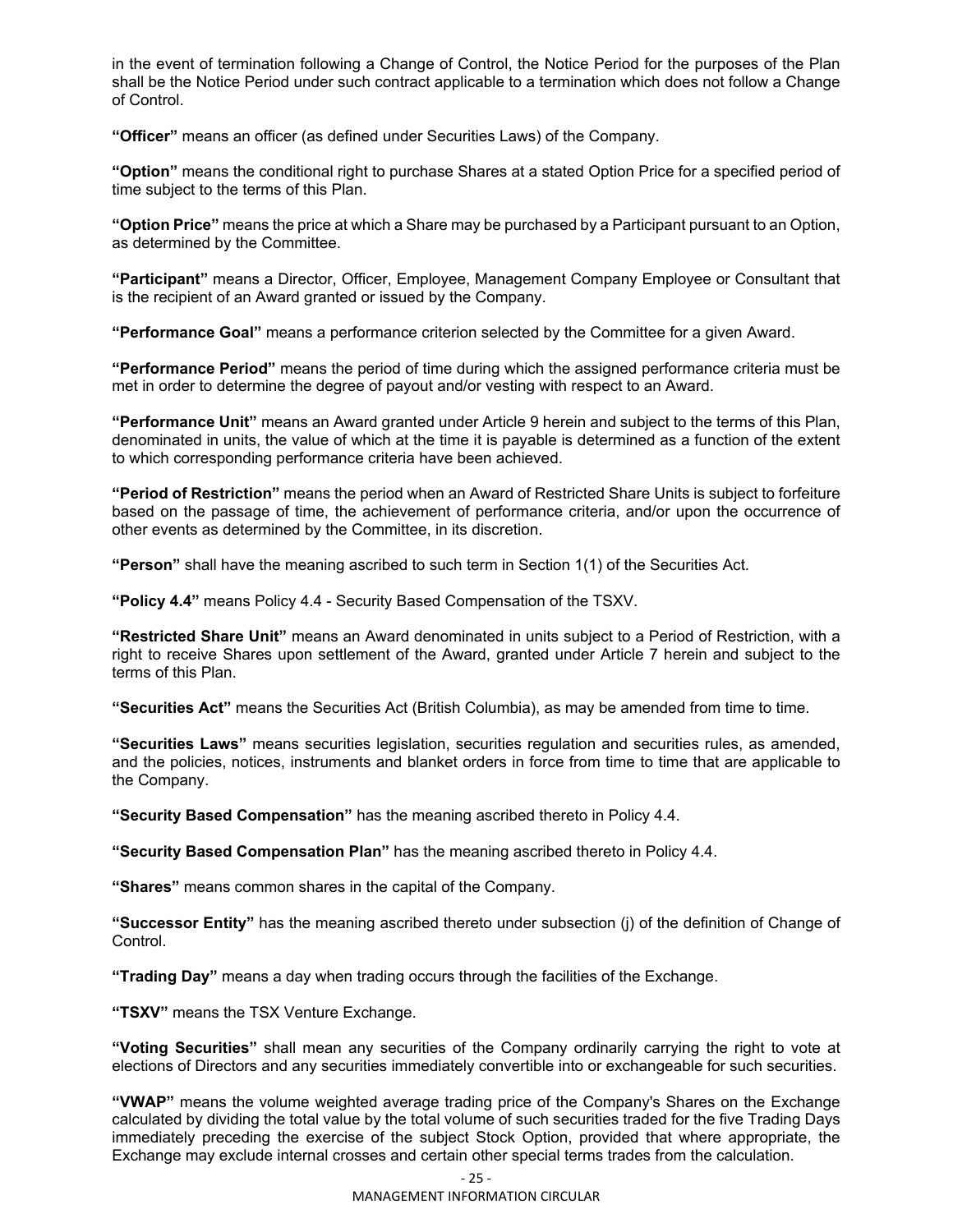## **3.1 General**

The Committee shall be responsible for administering the Plan. The Committee may employ attorneys, consultants, accountants, agents and other individuals, any of whom may be an Employee, and the Committee, the Company, and its Officers and Directors shall be entitled to rely upon the advice, opinions or valuations of any such persons. All actions taken and all interpretations and determinations made by the Committee shall be final, conclusive and binding upon the Participants, the Company, and all other interested parties.

## **3.2 Authority of the Committee**

The Committee shall have full and exclusive discretionary power to interpret the terms and the intent of the Plan and any Award Agreement or other agreement ancillary to or in connection with the Plan, to determine eligibility for Awards, and to adopt such rules, regulations and guidelines for administering the Plan as the Committee may deem necessary or proper. Such authority shall include, but not be limited to, selecting Award recipients, establishing all Award terms and conditions, including grant, exercise price, issue price and vesting terms, determining Performance Goals applicable to Awards and whether such Performance Goals have been achieved, making adjustments under Section 4.10 and, subject to Article 13, adopting modifications and amendments, or subplans to the Plan or any Award Agreement, including, without limitation, any that are necessary or appropriate to comply with the laws or compensation practices of the jurisdictions in which the Company operates.

## **3.3 Delegation**

The Committee may delegate to one or more of its members any of the Committee's administrative duties or powers as it may deem advisable; provided, however, that any such delegation must be permitted under applicable corporate law.

## **ARTICLE 4 SHARES SUBJECT TO THE PLAN AND MAXIMUM AWARDS**

## **4.1 Number of Shares Available for Awards**

The Plan is a "rolling up to 10%" Security Based Compensation Plan, as defined in Policy 4.4 - Security Based Compensation of the TSXV. The Plan is a "rolling" plan pursuant to which the number of Shares that are issuable pursuant to the exercise of Awards granted hereunder shall not exceed 10% of the Issued Shares of the Company as at the date of any Award grant, subject to adjustment as provided in Section 4.10 herein.

## **4.2 Specific Allocations**

The Company cannot grant or issue an Award hereunder unless and until the Award has been allocated to a particular Participant.

#### **4.3 Limits for Individuals**

Unless the Company has obtained the requisite disinterested shareholder approval pursuant to Policy 4.4, the maximum aggregate number of Shares of the Company that are issuable pursuant to all Security Based Compensation granted or issued in any 12 month period to any one Person must not exceed 5% of the Issued Shares of the Company, calculated as at the date any Security Based Compensation is granted or issued to the Person, except as expressly permitted and accepted by the Exchange for filing under Part 6 of Policy 4.4 shall not be included in calculating this 5% limit.

## **4.4 Limits for Consultants**

The maximum aggregate number of Shares of the Company that are issuable pursuant to all Security Based Compensation granted or issued in any 12 month period to any one Consultant must not exceed 2% of the Issued Shares of the Company, calculated as at the date any Security Based Compensation is granted or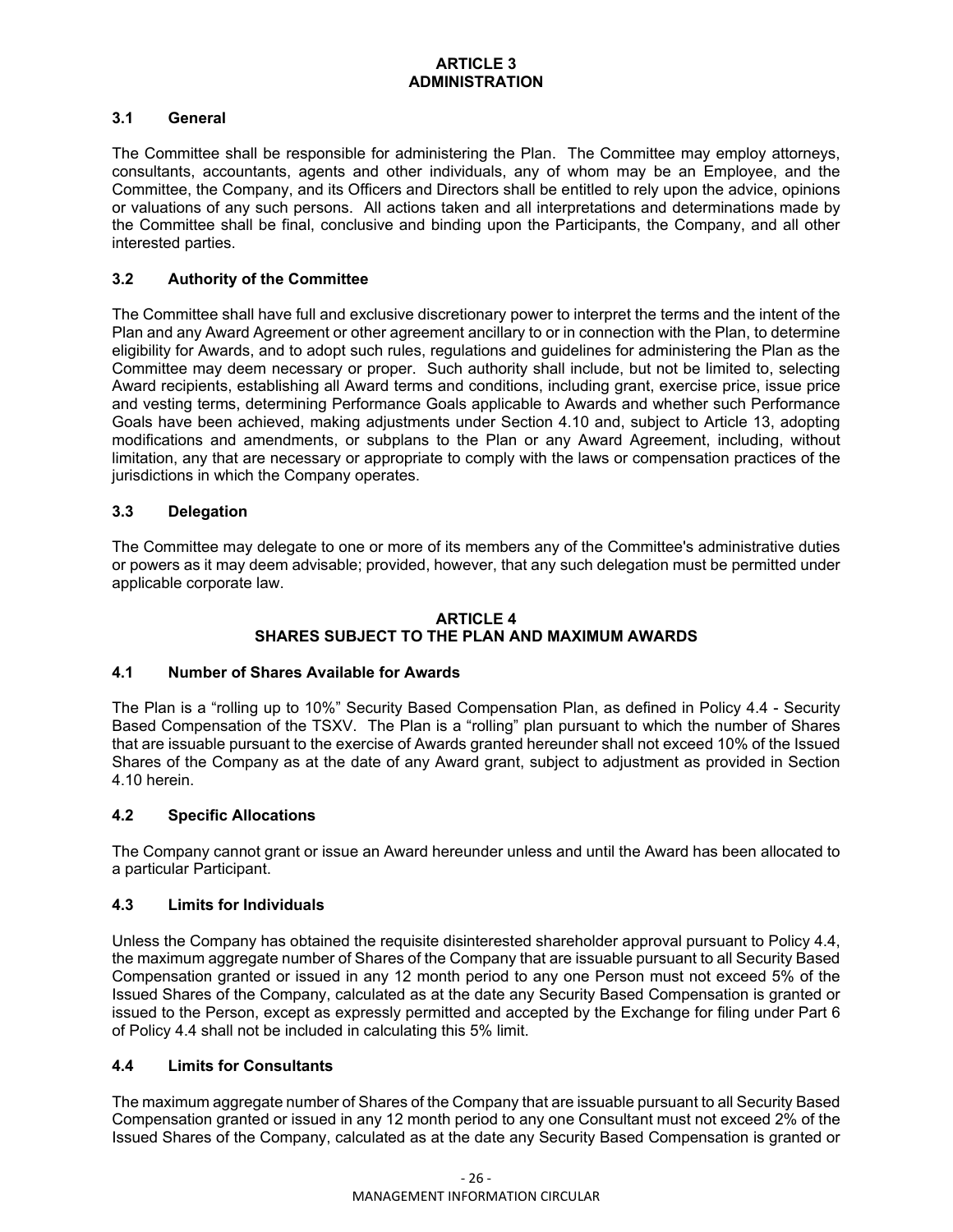issued to the Consultant, except that securities that are expressly permitted and accepted for filing under Part 6 of Policy 4.4 shall not be included in calculating this 2% limit.

## **4.5 Limits for Investor Relations Service Providers**

- (a) The maximum aggregate number of Shares of the Company that are issuable pursuant to all Options granted in any 12 month period to all Investor Relations Service Providers in aggregate shall not exceed 2% of the Issued Shares of the Company, calculated as at the date any Option is granted to any such Investor Relations Service Provider.
- (b) Options granted to any Investor Relations Service Provider shall vest in stages over a period of not less than 12 months such that:
	- (i) no more than 1/4 of the Options vest no sooner than three months after the Options were granted;
	- (ii) no more than another 1/4 of the Options vest no sooner than six months after the Options were granted;
	- (iii) no more than another 1/4 of the Options vest no sooner than nine months after the Options were granted; and
	- (iv) the remainder of the Options vest no sooner than 12 months after the Options were granted.

## **4.6 Minimum Price for Security Based Compensation other than Options**

The minimum exercise price of an Option is set out in Section 6.4 and the same principles apply to other Awards where the value of the Award is initially tied to market price.

#### **4.7 Hold Period and Escrow**

All Awards and Shares issuable thereunder are subject to any applicable resale restrictions under Securities Laws and the Exchange Hold Period (as defined in the policies of the TSXV), and shall have affixed thereto any legends required under Securities Laws and the policies of the Exchange.

#### **4.8 Other Restrictions**

The Plan is subject to the following provisions:

- (a) Awards shall not entitle a Participant to any shareholder rights (including, without limitation, voting rights, dividend entitlement or rights on liquidation) until such time as underlying Shares are issued to such Participant; provided, other than an accrual of dividends accepted by the Exchange;
- (b) all Awards are non-assignable and non-transferable;
- (c) the maximum aggregate number of Shares that are issuable pursuant to all Awards granted or issued to Insiders (as a group) shall not exceed 10% of the Issued Shares of the Company at any point in time (unless the Company has obtained the requisite disinterested Shareholder approval pursuant to Section 5.3 of Policy 4.4);
- (d) the maximum aggregate number of Shares of the Company that are issuable pursuant to all Awards granted or issued in any 12 month period to Insiders (as a group) shall not exceed 10% of the Issued Shares of the Company, calculated as at the date any Award is granted or issued to any Insider (unless the Company has obtained the requisite disinterested Shareholder approval pursuant to Section 5.3 of Policy 4.4);
- (e) the maximum aggregate number of Shares of the Company that are issuable pursuant to all Awards granted or issued in any 12 month period to any one Person (and where permitted under this Policy, any Companies that are wholly owned by that Person) shall not exceed 5% of the Issued Shares of the Company, calculated as at the date any Award is granted or issued to the Person (unless the Company has obtained the requisite disinterested Shareholder approval pursuant to Section 5.3 of Policy 4.4);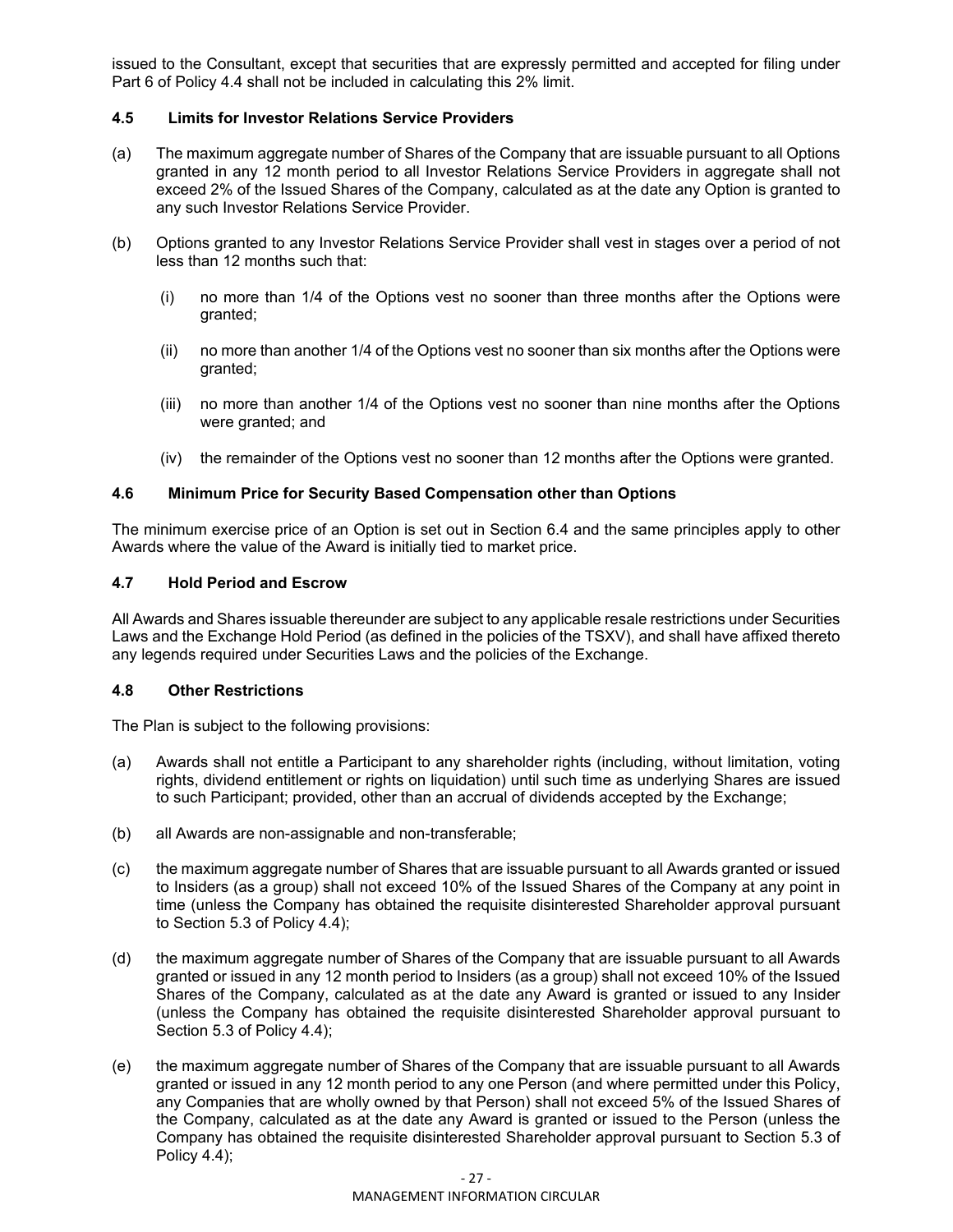- (f) the maximum aggregate number of Shares of the Company that are issuable pursuant to all Awards granted or issued in any 12 month period to any one Consultant shall not exceed 2% of the Issued Shares of the Company, calculated as at the date any Award is granted or issued to the Consultant;
- (g) Investor Relations Service Providers may not receive any Award other than Options;
- (h) if a Participant's heirs or administrators are entitled to any portion of an outstanding Award, the period in which they can make such claim shall not exceed one year from the Participant's death;
- (i) for Awards granted or issued to Employees, Consultants or Management Company Employees, the Company and the Participant are responsible for ensuring and confirming that the Participant is a bona fide Employee, Consultant or Management Company Employee, as the case may be; and
- (j) any Award granted or issued to any Participant who is a Director, Officer, Employee, Consultant or Management Company Employee shall expire in accordance with the provisions of the Plan, but in any event, within a reasonable period, not exceeding 12 months, following the date the Participant ceases to be an eligible Participant under the Plan.

## **4.9 Blackout Periods**

Notwithstanding the expiry date, redemption date or settlement date of any Award, such expiry date, redemption date or settlement date, as applicable, of the Award shall be extended to the tenth business day following the last day of a Blackout Period if the expiry date would otherwise occur in a Blackout Period. The following requirements are applicable to any such automatic extension provision:

- (a) the Blackout Period must be formally imposed by the Company pursuant to its internal trading policies as a result of the bona fide existence of undisclosed Material Information;
- (b) the automatic extension of the expiry date, redemption date or settlement date, as applicable, of a Participant's Award is not to be permitted where the Participant or the Company is subject to a cease trade order (or similar order under Securities Laws) in respect of the Company's securities; and
- (c) the automatic extension is available to all eligible Participants under the Plan under the same terms and conditions.

#### **4.10 Adjustments in Authorized Shares**

Subject to the approval of the Exchange, where applicable, in the event of any corporate event or transaction (collectively, a "**Corporate Reorganization**") (including, but not limited to, a change in the Shares of the Company or the capitalization of the Company) such as a merger, arrangement or amalgamation that does not constitute a Change of Control under Article 12, or a consolidation, reorganization, recapitalization, separation, stock dividend, extraordinary dividend, stock split, reverse stock split, split up, spin-off or other distribution of stock or property of the Company, combination of securities, exchange of securities, dividend in kind, or other like change in capital structure or distribution (other than normal cash dividends) to shareholders of the Company, or any similar corporate event or transaction, the Committee shall make or provide for such adjustments or substitutions, as applicable, in the number and kind of Shares that may be issued under the Plan, the number and kind of Shares subject to outstanding Awards, the Option Price or Grant Price applicable to outstanding Awards, the number of Shares eligible to be issued hereunder, the limit on issuing Awards other than Options granted with a Grant Price equal to at least the FMV of a Share on the date of grant, and any other value determinations applicable to outstanding Awards or to this Plan, as are equitably necessary to prevent dilution or enlargement of Participants' rights under the Plan that otherwise would result from such Corporate Reorganization. In connection with a Corporate Reorganization, the Committee shall have the discretion to permit a holder of Options to purchase (at the times, for the consideration, and subject to the terms and conditions set out in this Plan) and the holder will then accept on the exercise of such Option, in lieu of the Shares that such holder would otherwise have been entitled to purchase, the kind and amount of shares or other securities or property that such holder would have been entitled to receive as a result of the Corporate Reorganization if, on the effective date thereof, that holder had owned all Shares that were subject to the Option. Such adjustments shall be made automatically, without the necessity of Committee action, on the customary arithmetical basis in the case of any stock split, including a stock split effected by means of a stock dividend, and in the case of any other dividend paid in Shares.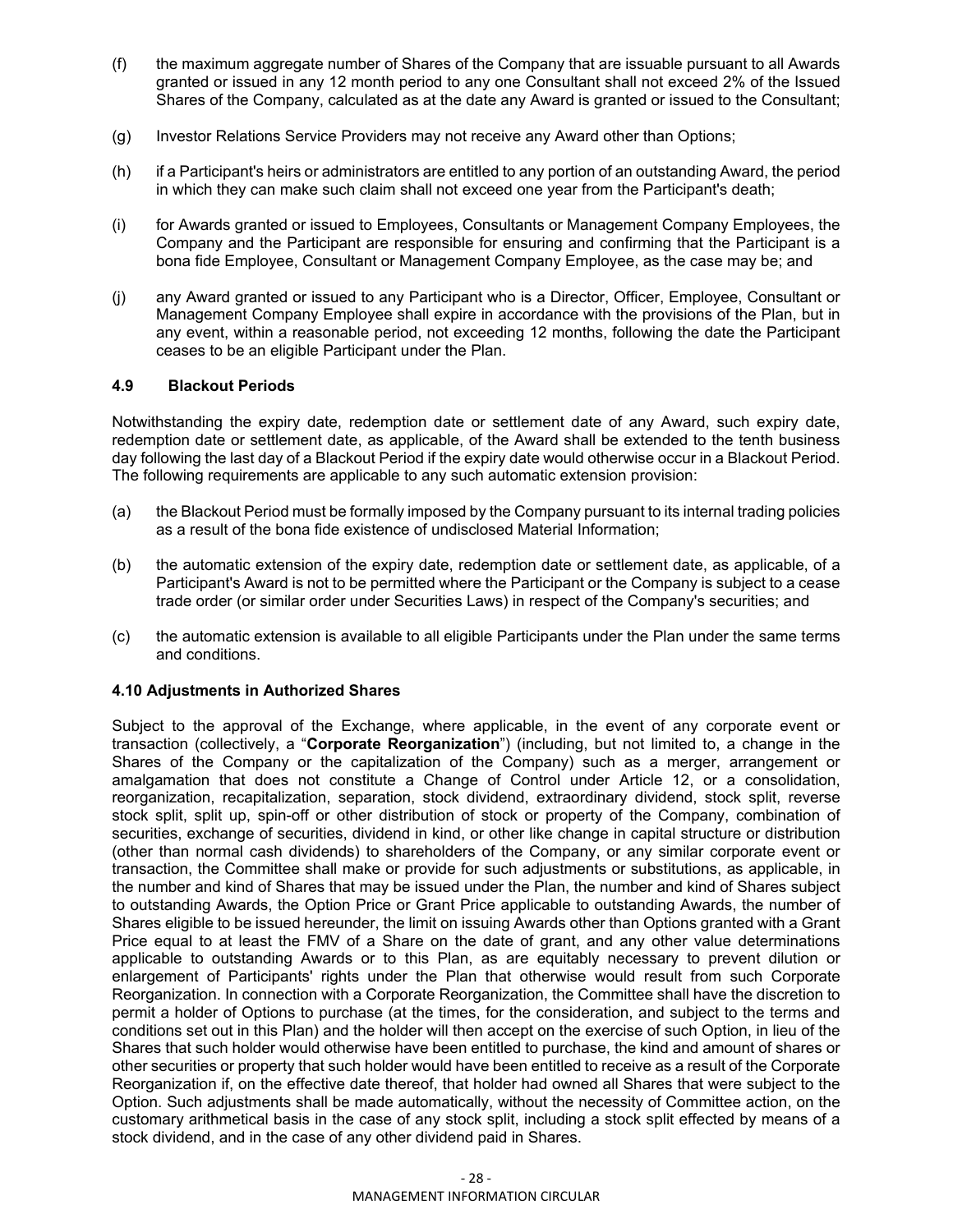The Committee shall also make appropriate adjustments in the terms of any Awards under the Plan as are equitably necessary to reflect such Corporate Reorganization and may modify any other terms of outstanding Awards, including modifications of performance criteria and changes in the length of Performance Periods. The determination of the Committee as to the foregoing adjustments, if any, shall be conclusive and binding on Participants under the Plan, provided that any such adjustments shall comply with the rules of any stock exchange or market upon which such Shares are listed or traded. Subject to the provisions of Article 11 and any applicable law or regulatory requirement, without affecting the number of Shares reserved or available hereunder, the Committee may authorize the issuance, assumption, substitution or conversion of Awards under this Plan in connection with any such corporate event or transaction, upon such terms and conditions as it may deem appropriate. Additionally, the Committee may amend the Plan, or adopt supplements to the Plan, in such manner as it deems appropriate to provide for such issuance, assumption, substitution or conversion as provided in the previous sentence.

## **ARTICLE 5 ELIGIBILITY AND PARTICIPATION**

## **5.1 Eligibility**

Only a Director, Officer, Employee, Management Company Employee or Consultant of the Company or of is eligible to participate in the Plan. Except in relation to Consultant Companies, Awards may be granted only to an individual or to a Company that is wholly owned by individuals eligible to receive Awards. If the Participant is a Company, excluding Participants that are Consultant Companies, it must provide the Exchange with a completed Certification and Undertaking Required from a Company Granted Security Based Compensation in the form of Schedule "A" to Form 4G - Summary Form – Security Based Compensation, as provided for in Policy 4.4 - Security Based Compensation of the TSXV. Any Company to be granted an Award, other than a Consultant Company, must agree not to effect or permit any transfer of ownership or option of securities of the Company or to issue further shares of any class in the Company to any other individual or entity as long as the Security Based Compensation remains outstanding, except with the prior written consent of the TSXV.

## **5.2 Actual Participation**

Subject to the provisions of the Plan, the Committee may, from time to time, in its sole discretion select from among eligible Directors, Officers, Employees, Management Company Employees and Consultants of the Company, those to whom Awards shall be granted under the Plan, and shall determine in its discretion the nature, terms, conditions and amount of each Award in accordance with the Plan.

#### **ARTICLE 6 STOCK OPTIONS**

## **6.1 Grant of Options**

Subject to the terms and provisions of the Plan, Options may be granted to Participants in such number, and upon such terms, and at any time and from time to time as shall be determined by the Committee in its discretion, and subject to the terms of the Plan.

#### **6.2 Additional Terms for Options**

The following provisions apply to all Option Awards:

- (a) Options can be exercisable for a maximum of 10 years from the date of grant, subject to extension where the expiry date falls within a Blackout Period, as provided for in Section 4.9;
- (b) the maximum aggregate number of Shares of the Company that are issuable pursuant to all Options granted in any 12 month period to all Investor Relations Service Providers in aggregate shall not exceed 2% of the Issued Shares of the Company, calculated as at the date any Option is granted to any such Investor Relations Service Provider; and
- (c) disinterested Shareholder approval shall be obtained for any reduction in the exercise price of an Option, or the extension of the term of an Option, if the Participant is an Insider of the Company at the time of the proposed amendment.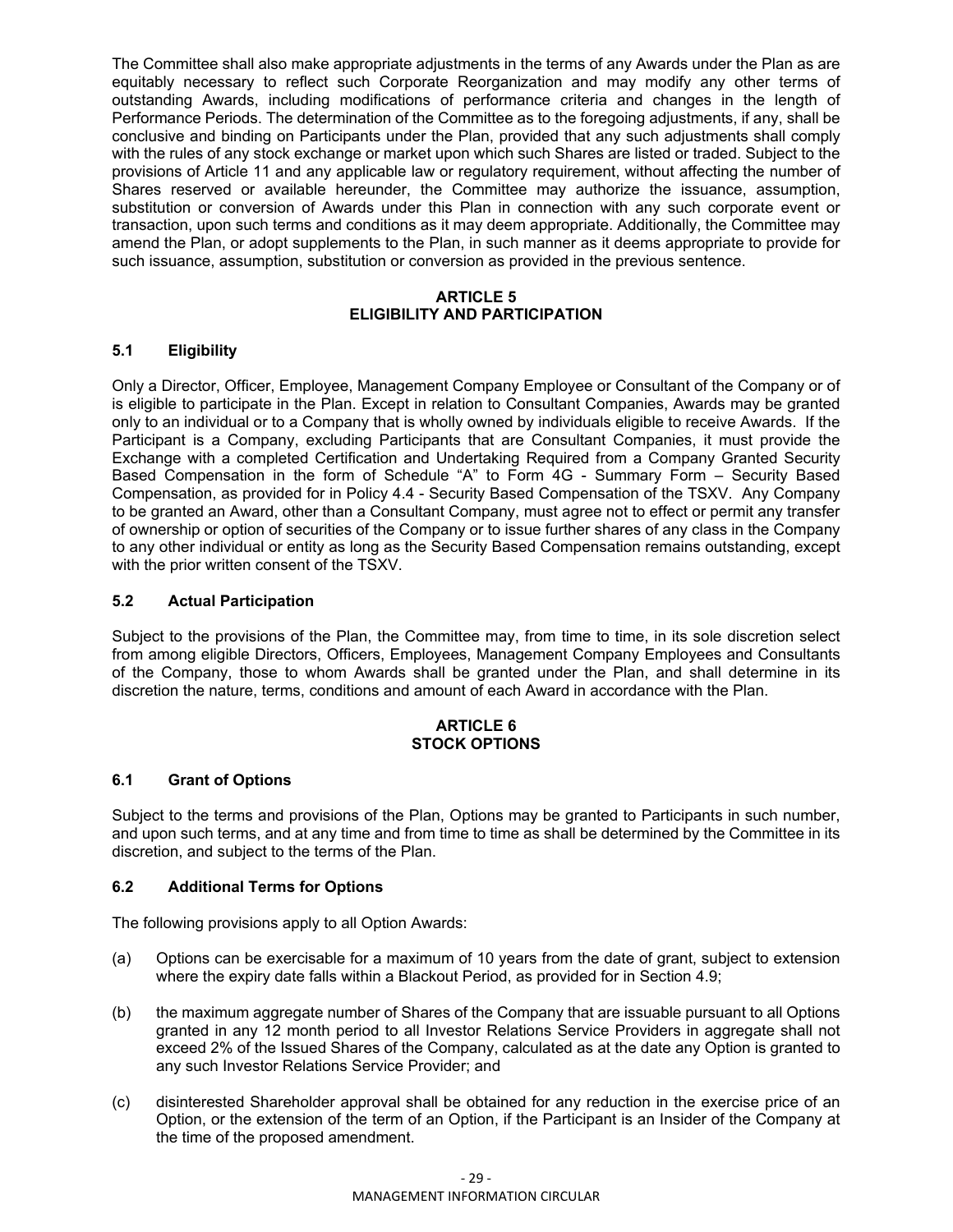## **6.3 Award Agreement**

Each Option grant shall be evidenced by an Award Agreement that shall specify the Option Price, the duration of the Option, the number of Shares to which the Option pertains, the conditions upon which an Option shall become vested and exercisable, and any such other provisions as the Committee shall determine.

## **6.4 Option Price**

The Option Price for each grant of an Option under this Plan shall be determined by the Committee and shall be specified in the Award Agreement. The minimum exercise price of an Option shall be equal to Fair Market Value. A minimum exercise price cannot be established unless the Options are allocated to particular Persons.

## **6.5 Duration of Options**

Subject to Section 4.9 and Section 6.2(a), each Option granted to a Participant shall expire at such time as the Committee shall determine at the time of grant.

## **6.6 Exercise of Options**

Options granted under this Article 6 shall be exercisable at such times and on the occurrence of such events, and be subject to such restrictions and conditions, as the Committee shall in each instance approve, which need not be the same for each grant or for each Participant. Without limiting the foregoing, the Committee may, in its sole discretion, permit the exercise of an Option through either:

- (a) a cashless exercise (a "**Cashless Exercise**") mechanism, whereby the Company has an arrangement with a brokerage firm pursuant to which the brokerage firm:
	- (i) agrees to loan money to a Participant to purchase the Shares underlying the Options to be exercised by the Participant;
	- (ii) then sells a sufficient number of Shares to cover the exercise price of the Options in order to repay the loan made to the Participant; and
	- (iii) receives an equivalent number of Shares from the exercise of the Options and the Participant receives the balance of Shares pursuant to such exercise, or the cash proceeds from the sale of the balance of such Shares (or in such other portion of Shares and Cash as the broker and Participant may otherwise agree); or
- (b) a net exercise (a "**Net Exercise**") mechanism, whereby Options, excluding Options held by any Investor Relations Service Provider, are exercised without the Participant making any cash payment so the Company does not receive any cash from the exercise of the subject Options, and instead the Participant receives only the number of underlying Shares that is the equal to the quotient obtained by dividing:
	- (i) the product of the number of Options being exercised multiplied by the difference between the VWAP of the underlying Shares and the exercise price of the subject Options; by
	- (ii) the VWAP of the underlying Shares.

#### **6.7 Payment**

Options granted under this Article 6 shall be exercised by the delivery of a notice of exercise to the Company or an agent designated by the Company in a form specified or accepted by the Committee, or by complying with any alternative procedures which may be authorized by the Committee, setting forth the number of Shares with respect to which the Option is to be exercised, accompanied by full payment for the Shares. The Option Price upon exercise of any Option shall be payable to the Company in full either:

(a) by certified cheque or wire transfer; or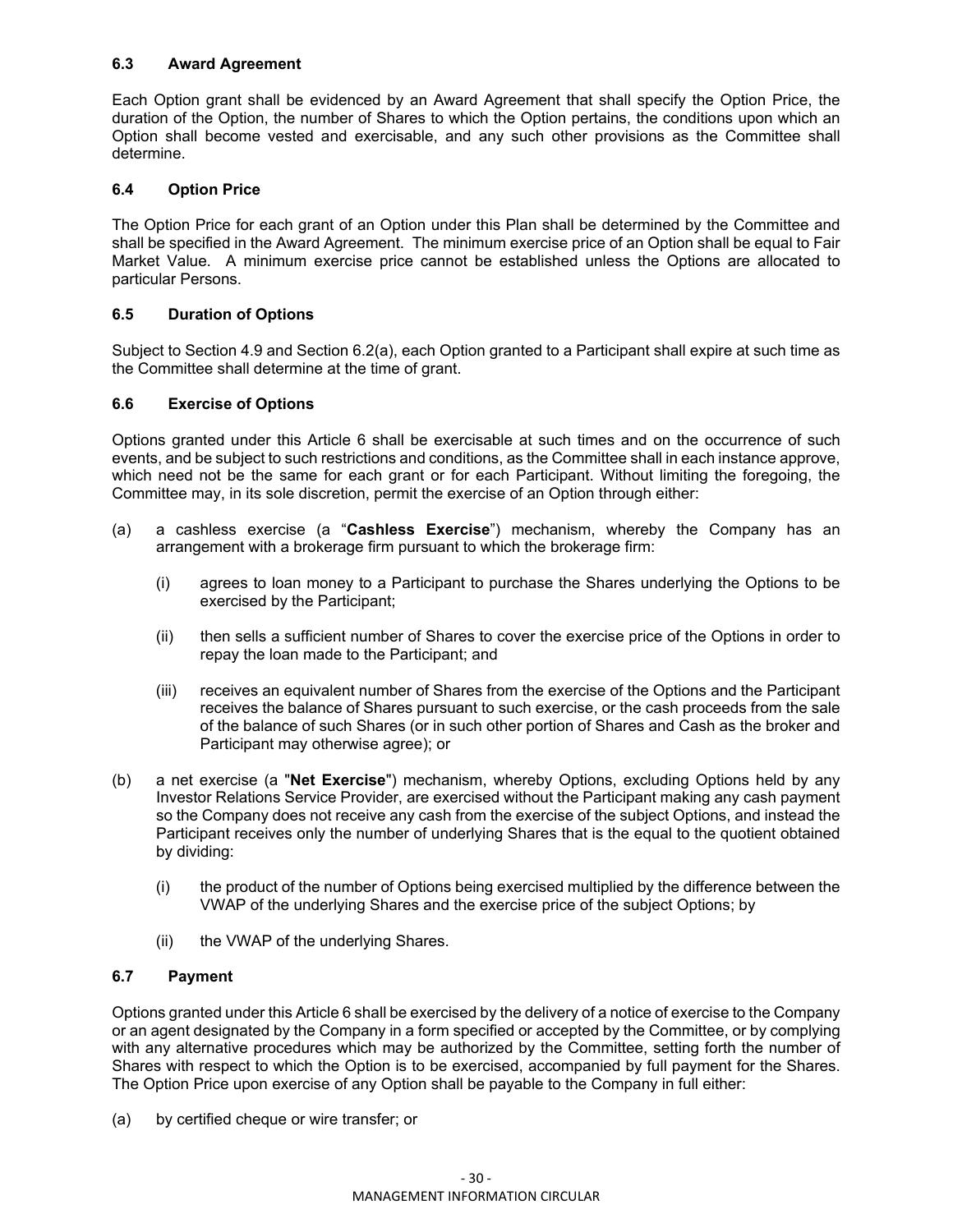(b) by any other method approved or accepted by the Committee in its sole discretion subject to the rules of the Exchange and such rules and regulations as the Committee may establish. Subject to Section 6.8 and any governing rules or regulations, as soon as practicable after receipt of a notification of exercise and full payment for the Shares, the Shares in respect of which the Option has been exercised shall be issued as fully-paid and non-assessable shares of the Company. As of the business day the Company receives such notice and such payment, the Participant (or the person claiming through him, as the case may be) shall be entitled to be entered on the share register of the Company as the holder of the number of Shares in respect of which the Option was exercised and to receive as promptly as possible thereafter a certificate or evidence of book entry representing the said number of Shares. The Company shall cause to be delivered to or to the direction of the Participant Share certificates or evidence of book entry Shares in an appropriate amount based upon the number of Shares purchased under the Option(s) as soon as reasonably practicable following the issuance of such Shares.

## **6.8 Restrictions on Share Transferability**

The Committee may impose such restrictions on any Shares acquired pursuant to the exercise of an Option granted pursuant to this Plan as it may deem advisable, including, without limitation, requiring the Participant to hold the Shares acquired pursuant to exercise for a specified period of time, or restrictions under applicable laws or under the requirements of any stock exchange or market upon which such Shares are listed and/or traded.

## **6.9 Death and Termination of Employment**

- (a) Death: If a Participant dies while an Employee, Director of, or Consultant to, the Company:
	- (i) the executor or administrator of the Participant's estate may exercise Options of the Participant equal to the number of Options that were exercisable at the Termination Date (as defined at Section 6.9(c) below);
	- (ii) the right to exercise such Options terminates on the earlier of: (i) the date that is 12 months after the Termination Date; and (ii) the date on which the exercise period of the particular Option expires. Any Options held by the Participant that are not yet vested at the Termination Date immediately expire and are cancelled and forfeited to the Company on the Termination Date; and
	- (iii) such Participant's eligibility to receive further grants of Options under the Plan ceases as of the Termination Date.
- (b) Termination of Employment: Except as may otherwise be set out in a Participant's employment agreement (which shall have paramountcy over this clause), where a Participant's employment or term of office or engagement terminates (for any reason other than death (whether such termination occurs with or without any or adequate notice or reasonable notice, or with or without any or adequate compensation in lieu of such notice)), then:
	- (i) any Options held by the Participant that are exercisable at the Termination Date continue to be exercisable by the Participant until the earlier of:
		- (A) the date that is one months after the Termination Date, except for a termination for cause in which case the Options will expiry immediately.; and
		- (B) the date on which the exercise period of the particular Option expires, except as otherwise provided in the Participant's employment contract or such date as is otherwise determined by the Board. Notwithstanding the foregoing or any term of an employment contract, in no event shall such right extend beyond the Option Period or one year from the Termination Date.
	- (ii) any Options held by the Participant that are not yet vested at the Termination Date immediately expire and are cancelled and forfeited to the Company on the Termination Date,
	- (iii) the eligibility of a Participant to receive further grants under the Plan ceases as of the date that the Company, as the case may be, provides the Participant with written notification that the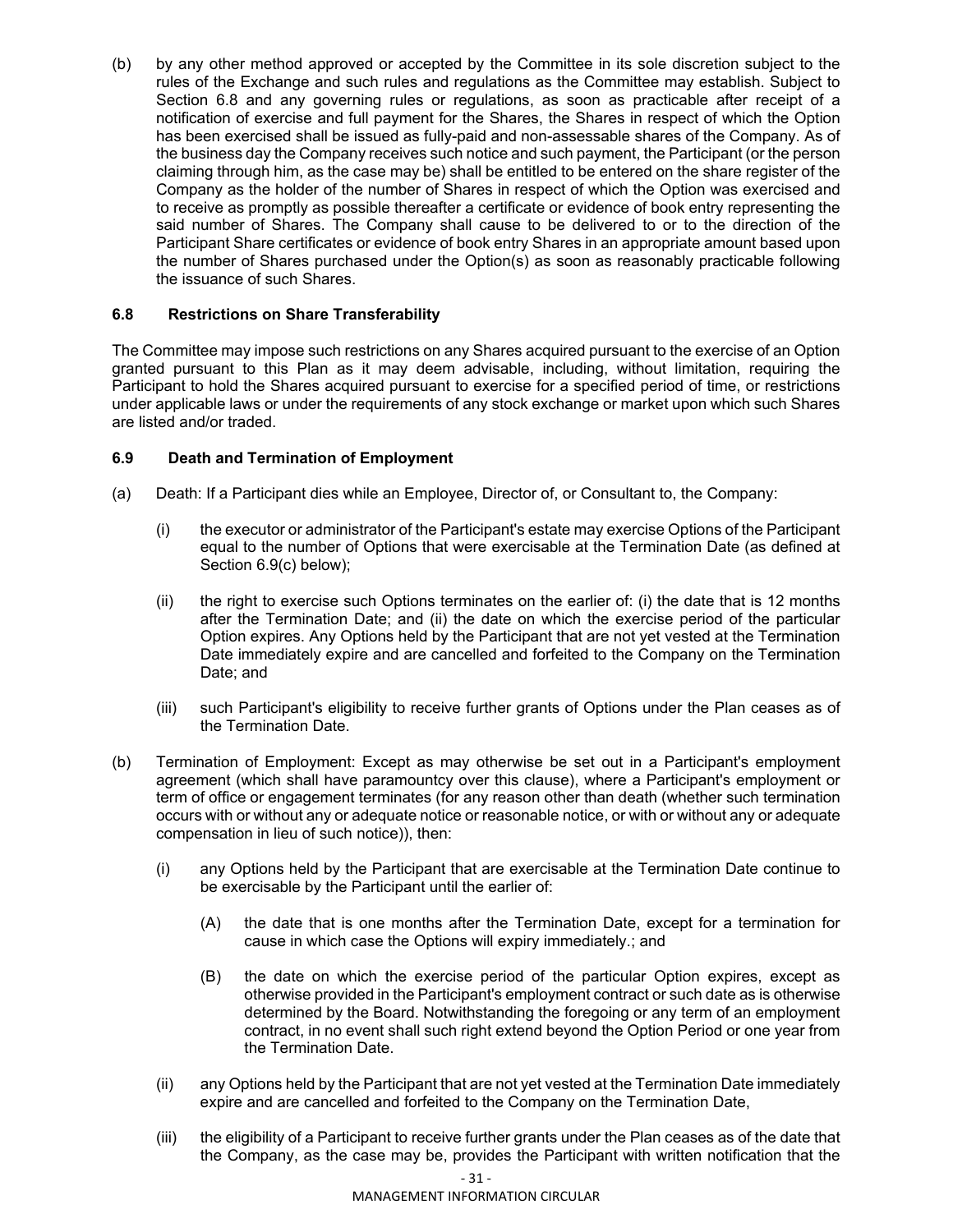Participant's employment or term of office or engagement, is terminated, notwithstanding that such date may be prior to the Termination Date, and

- (iv) notwithstanding  $6.9(b)(i)$  and  $6.9(b)(ii)$  above, unless the Committee, in its sole discretion, otherwise determines, at any time and from time to time, Options are not affected by a change of employment arrangement within or among the Company for so long as the Participant continues to be an employee of the Company.
- (c) For purposes of Section 6.9, the term, "Termination Date" means, in the case of a Participant whose employment or term of office or engagement with the Company terminates: (i) by reason of the Participant's death, the date of death; (ii) for any reason whatsoever other than death, the date of the Participant's last day actively at work for or actively engaged by the Company, as the case may be; and for greater certainty "Termination Date" in any such case specifically does not mean the date on which any period of contractual notice or reasonable notice that the Company, as the case may be, may be required at law to provide to a Participant would expire. 6.10 Non-transferability of Options. An Option granted under this Article 6 may not be sold, transferred, pledged, assigned, or otherwise alienated or hypothecated, other than by will or by the laws of descent and distribution.

## **ARTICLE 7 RESTRICTED SHARE UNITS**

## **7.1 Grant of Restricted Share Units**

Subject to the terms and conditions of the Plan, the Committee, at any time and from time to time, may grant Restricted Share Units to Participants in such amounts and upon such terms as the Committee shall determine.

## **7.2 Restricted Share Unit Agreement**

Each Restricted Share Unit grant shall be evidenced by an Award Agreement that shall specify the Period(s) of Restriction, the number of Restricted Share Units granted, the settlement date for Restricted Share Units, and any such other provisions as the Committee shall determine, provided that, no Restricted Share Unit shall vest (i) earlier than one year, or (ii) later than three years after the date of grant, except that the Committee may in its sole discretion accelerate the vesting required by this Section 7.2 for a Participant who dies or who ceases to be an eligible Participant under the Plan in connection with a Change of Control.

## **7.3 Non-transferability of Restricted Share Units**

The Restricted Shares Units granted herein may not be sold, transferred, pledged, assigned or otherwise alienated or hypothecated or disposed of by the Participant, whether voluntarily or by operation of law, otherwise than by testate succession of the laws of descent and distribution, until the end of the applicable Period of Restriction specified in the Award Agreement until the date of settlement through delivery or other payment, and any attempt to do so will cause such Restricted Share Units to be null and void. A vested Restricted Share Unit shall be redeemable only by the Participant and, upon the death of a Participant, the person to whom the rights shall have passed by testate succession or by the laws of decent and distribution may redeem any vested Restricted Share Units in accordance with the provisions of Section 7.7.

## **7.4 Other Restrictions**

The Committee shall impose, in the Award Agreement at the time of grant or anytime thereafter, such other conditions and/or restrictions on any Restricted Share Units granted pursuant to this Plan as it may deem advisable, including, without limitation, a requirement that Participants pay a stipulated purchase price for each Restricted Share Unit, restrictions based upon the achievement of specific performance criteria, timebased restrictions on vesting following the attainment of the performance criteria, time-based restrictions, restrictions under applicable laws or under the requirements of any stock exchange or market upon which such Shares are listed or traded, or holding requirements or sale restrictions placed on the Shares by the Company upon vesting of such Restricted Share Units. To the extent deemed appropriate by the Committee, the Company may retain the certificates representing Shares delivered in settlement of Restricted Share Units, in the Company's possession until such time as all conditions and/or restrictions applicable to such Shares have been satisfied or lapse. Restricted Share Units shall be settled through payment in Shares.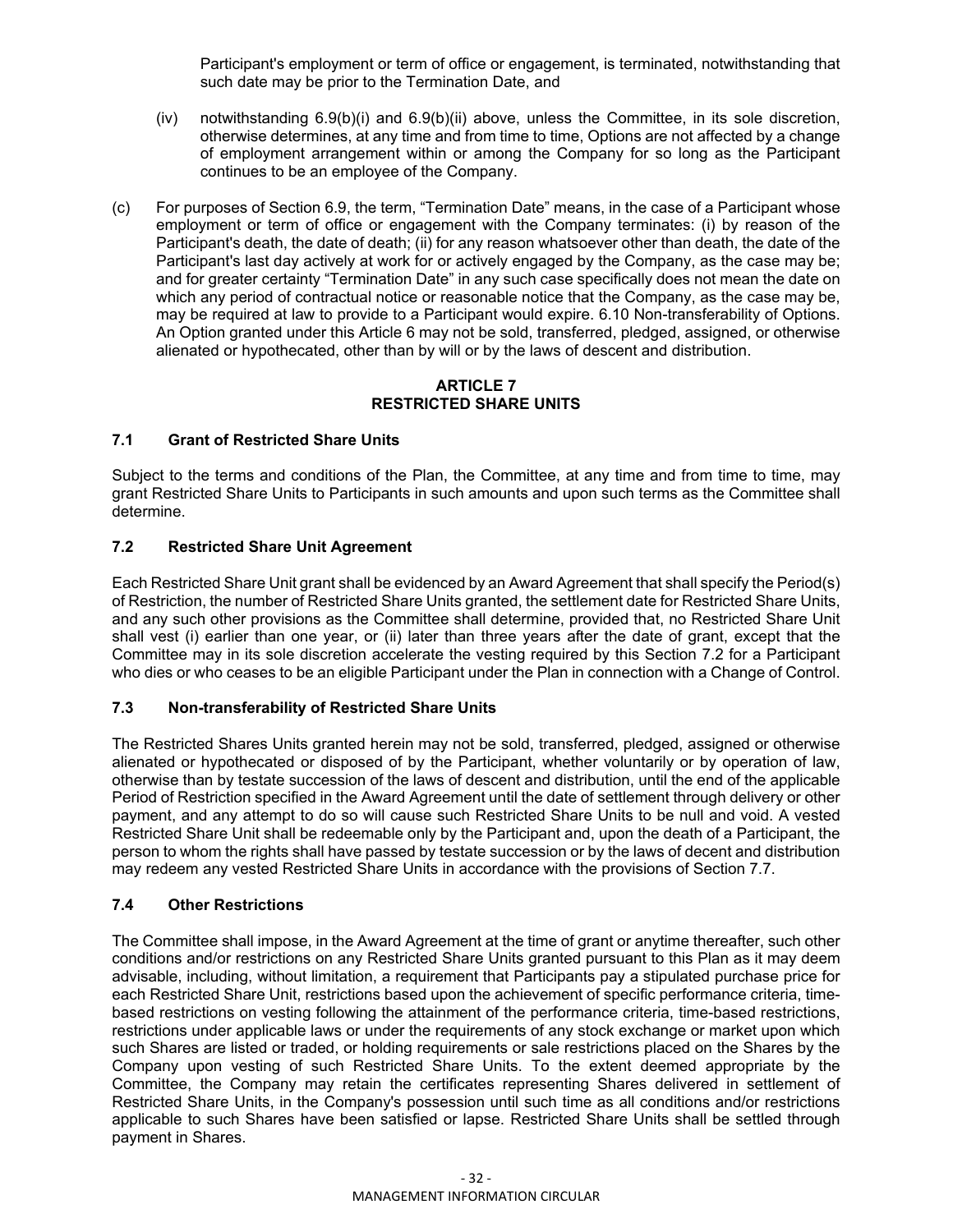## **7.5 Voting Rights**

A Participant shall have no voting rights with respect to any Restricted Share Units granted hereunder.

## **7.6 Dividends and Other Distributions**

During the Period of Restriction, Participants holding Restricted Share Units granted hereunder may, if the Committee so determines, be credited with dividends paid with respect to the underlying Shares or Dividend Equivalents while they are so held in accordance with the Plan and otherwise in such a manner determined by the Committee in its sole discretion. Dividend Equivalents shall not apply to an Award unless specifically provided for in the Award Agreement. The Committee may apply any restrictions to the dividends or Dividend Equivalents that the Committee deems appropriate. The Committee, in its sole discretion, may determine the form of payment of dividends or Dividend Equivalents, including cash, Shares and Restricted Share Units, provided that any Dividend Equivalents paid in the form of additional Awards shall reduce the applicable pool of Shares available for issuance of Awards. Further, any additional Restricted Share Units credited to the Participant's account in satisfaction of payment of dividends or Dividend Equivalents will vest in proportion to and will be paid under the Plan in the same manner as the Restricted Share Units to which they relate.

## **7.7 Death and other Termination of Employment**

- (a) Death: If a Participant dies while an Employee, Director of, or Consultant to, the Company:
	- (i) any Restricted Share Units held by the Participant that have not vested as at the Termination Date (as defined at Section 7.7(c) below) shall vest immediately;
	- (ii) any Restricted Share Units held by the Participant that have vested (including Restricted Share Units vested in accordance with Section 7.7(a)(i)) as at the Termination Date (as defined at Section 7.7(c) below), shall be paid to the Participant's estate in accordance with the terms of the Plan and Award Agreement; and
	- (iii) such Participant's eligibility to receive further grants of Restricted Share Units under the Plan ceases as of the Termination Date.
- (b) Termination other than Death: Unless determined otherwise by the Committee, or as may otherwise be set out in a Participant's employment agreement (which shall have paramountcy over this clause), where a Participant's employment or term of office or engagement terminates for any reason other than death (whether such termination occurs with or without any or adequate notice or reasonable notice, or with or without any or adequate compensation in lieu of such notice), then:
	- (i) any Restricted Share Units held by the Participant that have vested before the Termination Date (as defined at Section 7.7(c) below) shall be paid to the Participant. Any Restricted Share Units held by the Participant that are not yet vested at the Termination Date (as defined at Section 7.7(c) below) will be immediately cancelled and forfeited to the Company on the Termination Date;
	- (ii) the eligibility of a Participant to receive further grants under the Plan ceases as of the date that the Company provides the Participant with written notification that the Participant's employment or term of office or engagement, is terminated, notwithstanding that such date may be prior to the Termination Date; and
	- (iii) notwithstanding Section 7.7(b)(i), unless the Committee, in its sole discretion, otherwise determines, at any time and from time to time, Restricted Share Units are not affected by a change of employment arrangement within or among the Company for so long as the Participant continues to be an employee of the Company.
	- (iv) Any settlement or redemption of any Restricted Share Units shall occur within one year following the Termination Date.
- (c) For purposes of the Plan, the term, "Termination Date" means, in the case of a Participant whose employment or term of office or engagement with the Company terminates: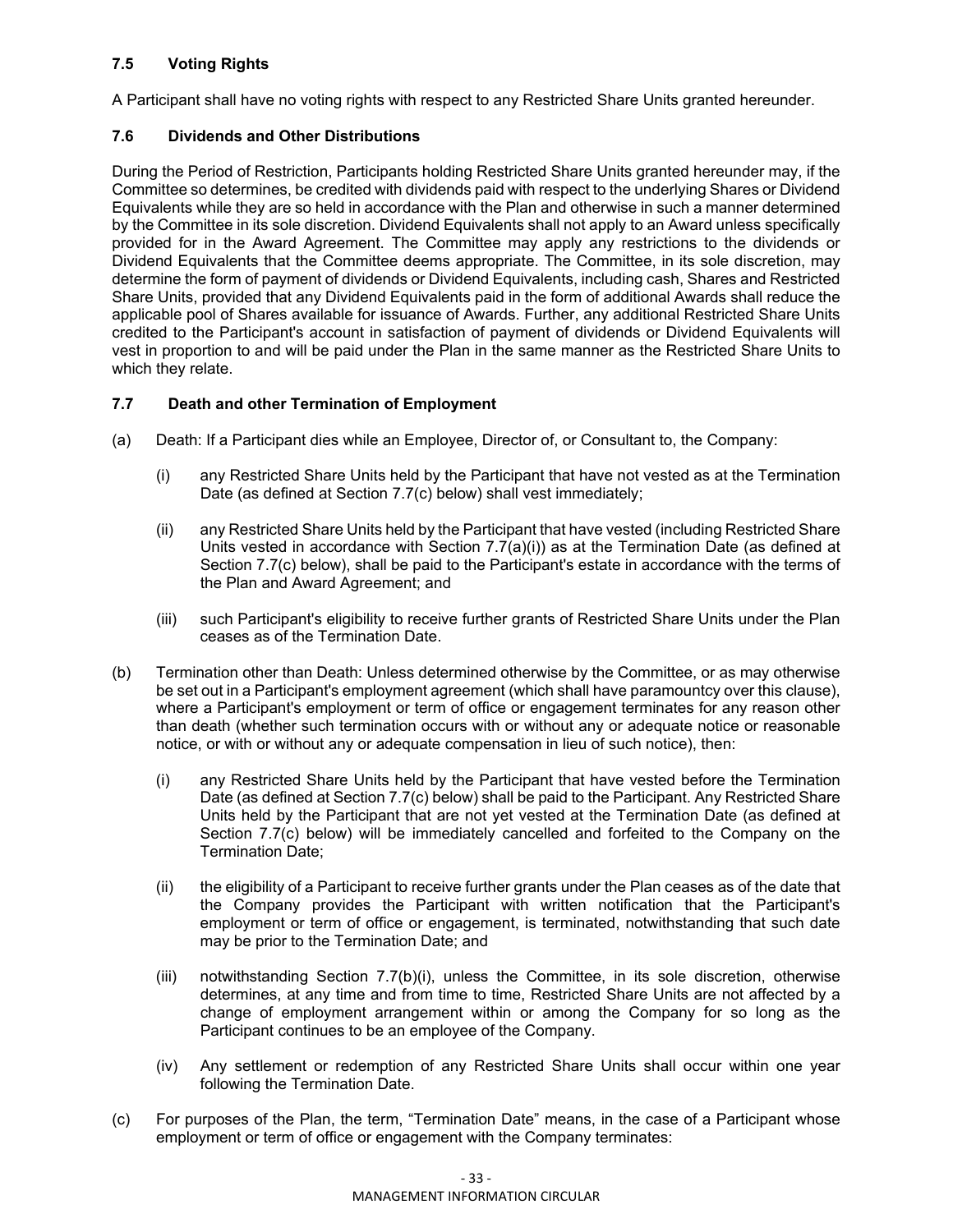- (i) by reason of the Participant's death, the date of death;
- (ii) by reason of termination for Cause, resignation by the Participant, the Participant's last day actively at work for or actively engaged by the Company;
- (iii) for any reason whatsoever other than death, termination for Cause, the later of the (A) date of the Participant's last day actively at work for or actively engaged by the Company, and (B) the last date of the Notice Period; and
- (iv) the resignation of a Director and the expiry of a Director's term on the Board without re-election (or nomination for election) shall each be considered to be a termination of his or her term of office.

## **7.8 Payment in Settlement of Restricted Share Units**

When and if Restricted Share Units become payable, the Participant issued such units shall be entitled to receive payment from the Company in settlement of such units, in cash or in Shares (issued from treasury) of equivalent value (based on the FMV, as defined in the Award Agreement at the time of grant or thereafter by the Committee), at the Company's sole discretion.

#### **ARTICLE 8 DEFERRED SHARES UNITS**

### **8.1 Grant of Deferred Share Units**

Subject to the terms and conditions of the Plan, the Committee, at any time and from time to time, may grant Deferred Share Units to Participants in such amounts and upon such terms as the Committee shall determine, provided that, no Deferred Share Unit shall vest earlier than one year after the date of grant, except that the Committee may in its sole discretion accelerate the vesting required by this Section 8.1 for a Participant who dies or who ceases to be an eligible Participant under the Plan in connection with a Change of Control.

#### **8.2 Deferred Share Unit Agreement**

Each Deferred Share Unit grant shall be evidenced by an Award Agreement that shall specify the number of Deferred Share Units granted, the settlement date for Deferred Share Units, and any other provisions as the Committee shall determine, including, but not limited to a requirement that Participants pay a stipulated purchase price for each Deferred Share Unit, restrictions based upon the achievement of specific performance criteria, time-based restrictions, restrictions under applicable laws or under the requirements of any stock exchange or market upon which the Shares are listed or traded, or holding requirements or sale restrictions placed on the Shares by the Company upon vesting of such Deferred Share Units.

#### **8.3 Non-transferability of Deferred Share Units**

The Deferred Share Units granted herein may not be sold, transferred, pledged, assigned or otherwise alienated or hypothecated. All rights with respect to the Deferred Share Units granted to a Participant under the Plan shall be available during such Participant's lifetime only to such Participant.

#### **8.4 Termination of Employment, Consultancy or Directorship Each Award**

Agreement shall set forth the extent to which the Participant shall have the right to retain Deferred Share Units following termination of the Participant's employment or other relationship with the Company. Such provisions shall be determined in the sole discretion of the Committee, need not be uniform among all Deferred Share Units issued pursuant to the Plan, and may reflect distinctions based on the reasons for termination. Any settlement or redemption of any Deferred Share Units shall occur within one year following the Termination Date.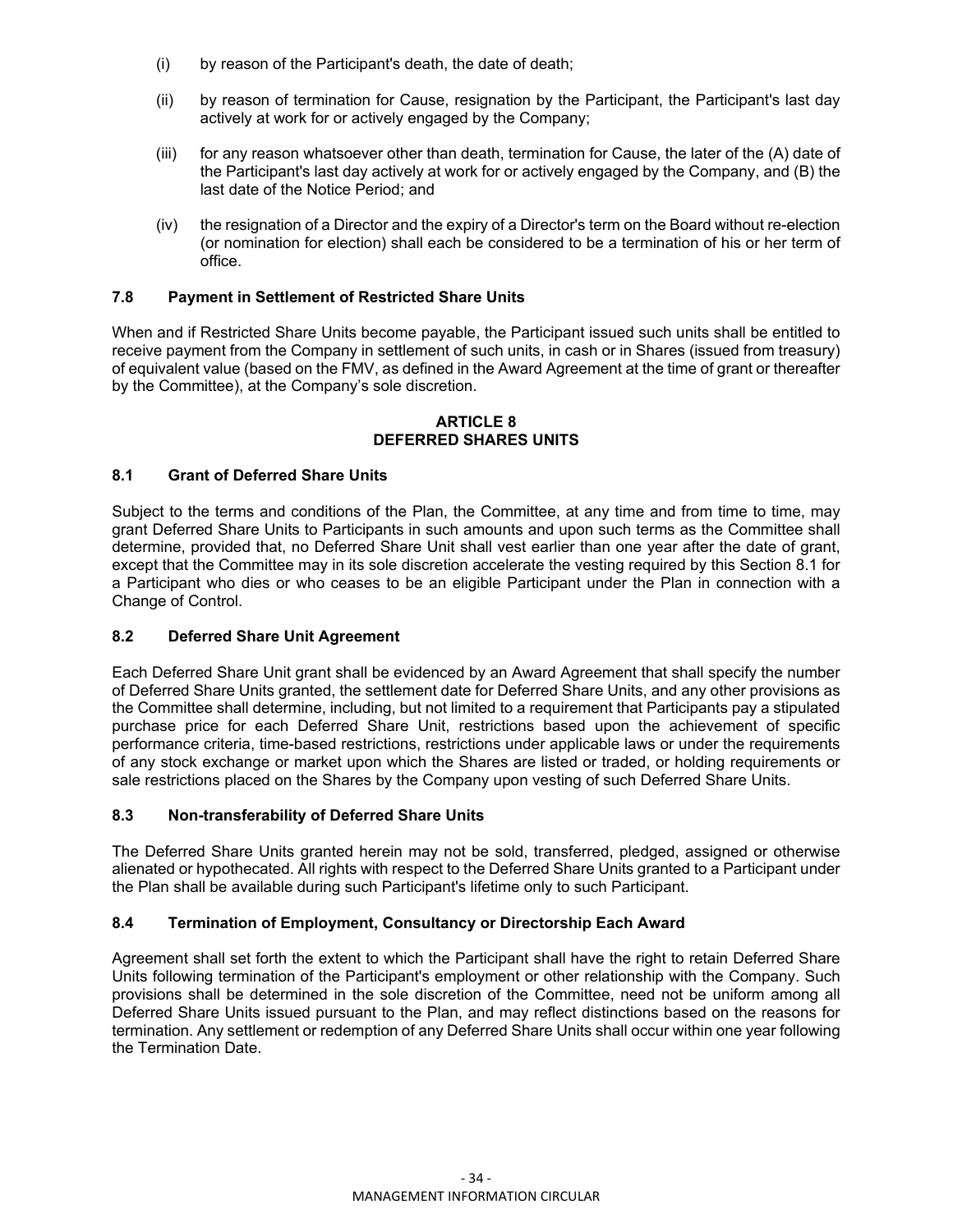### **ARTICLE 9 PERFORMANCE UNITS**

## **9.1 Grant of Performance Units**

Subject to the terms and conditions of the Plan, the Committee, at any time and from time to time, may grant Performance Units to Participants in such amounts and upon such terms as the Committee shall determine, provided that, no Performance Units shall vest earlier than one year after the date of grant, except that the Committee may in its sole discretion accelerate the vesting required by this Section 9.1 for a Participant who dies or who ceases to be an eligible Participant under the Plan in connection with a Change of Control.

## **9.2 Value of Performance Units**

Each Performance Unit shall have an initial value equal to the FMV of a Share on the date of grant. The Committee shall set performance criteria for a Performance Period in its discretion, which, depending on the extent to which they are met, will determine, in the manner determined by the Committee and set forth in the Award Agreement, the value and/or number of each Performance Unit that will be paid to the Participant.

## **9.3 Earning of Performance Units**

Subject to the terms of this Plan and the applicable Award Agreement, after the applicable Performance Period has ended, the holder of Performance Units shall be entitled to receive payout on the value and number of Performance Units, determined as a function of the extent to which the corresponding performance criteria have been achieved. Notwithstanding the foregoing, the Company shall have the ability to require the Participant to hold any Shares received pursuant to such Award for a specified period of time.

## **9.4 Form and Timing of Payment of Performance Units**

Payment of vested Performance Units shall be as determined by the Committee and as set forth in the Award Agreement. Subject to the terms of the Plan, the Committee will pay vested Performance Units in the form of Shares issued from treasury equal to the value of the vested Performance Units at the end of the applicable Performance Period. Any Shares may be issued subject to any restrictions deemed appropriate by the Committee.

#### **9.5 Dividends and Other Distributions**

During the Period of Restriction, Participants holding Performance Units granted hereunder may, if the Committee so determines, be credited with dividends paid with respect to the underlying Shares or Dividend Equivalents while they are so held in accordance with the Plan and otherwise in such a manner determined by the Committee in its sole discretion. Dividend Equivalents shall not apply to an Award unless specifically provided for in the Award Agreement. The Committee may apply any restrictions to the dividends or Dividend Equivalents that the Committee deems appropriate. The Committee, in its sole discretion, may determine the form of payment of dividends or Dividend Equivalents, including cash, Shares and Performance Units, provided that any Dividend Equivalents paid in the form of additional Awards shall reduce the applicable pool of Shares available for issuance of Awards. Further, any additional Performance Units credited to the Participant's account in satisfaction of payment of dividends or Dividend Equivalents will vest in proportion to and will be paid under the Plan in the same manner as the Performance Units to which they relate.

#### **9.6 Death and other Termination of Employment**

- (a) Death: If a Participant dies while an Employee, Director of, or Consultant to, the Company:
	- (i) the number of Performance Units held by the Participant that have not vested shall be adjusted as set out in the applicable Award Agreement (collectively referred to in this Section 9.6 as "**Deemed Awards**");
	- (ii) any Deemed Awards shall vest immediately;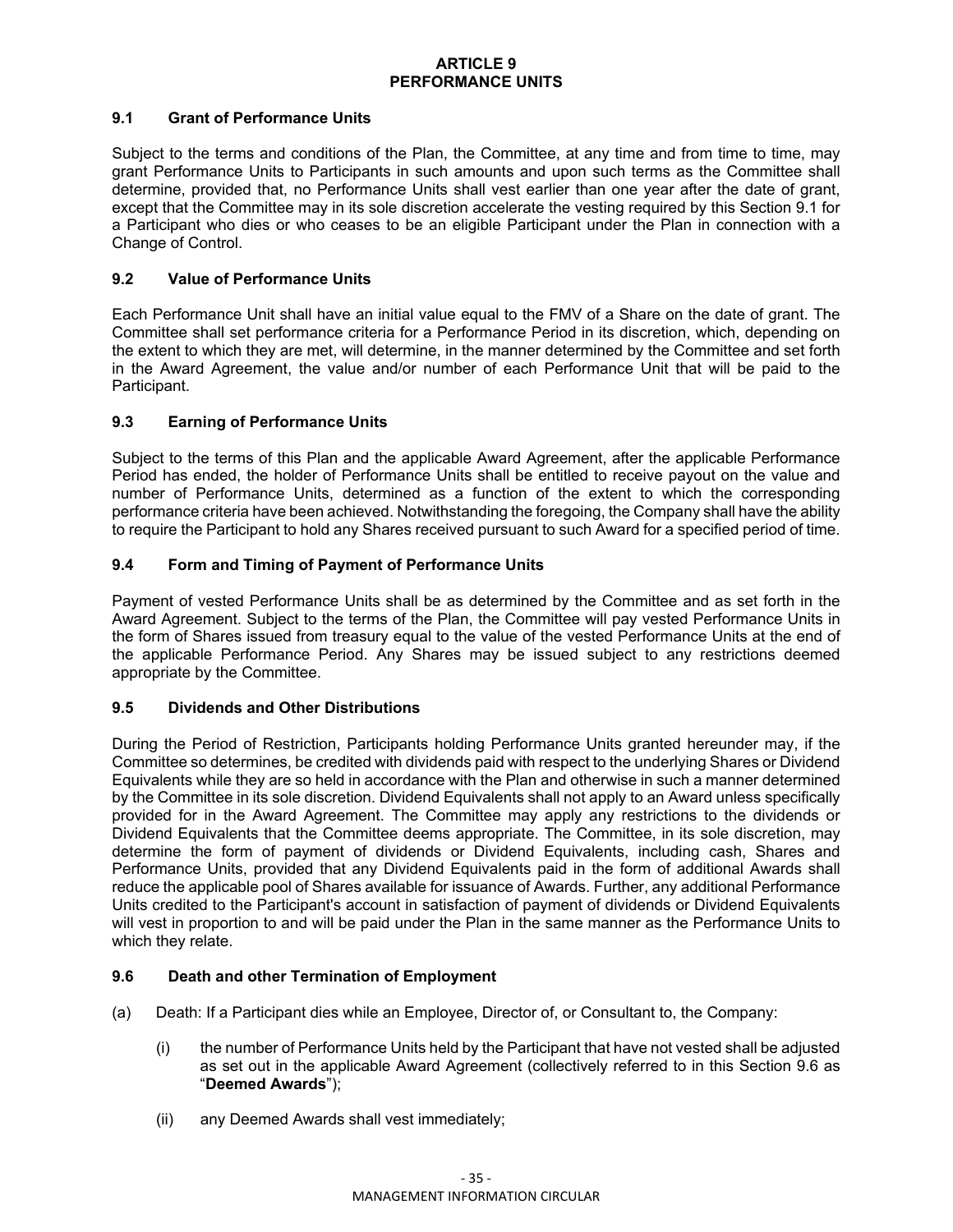- (iii) any Performance Units held by the Participant that have vested (including Deemed Awards vested in accordance with Section 9.6(a)(ii)) shall be paid to the Participant's estate in accordance with the terms of the Plan and Award Agreement;
- (iv) any settlement or redemption of any Performance Units shall occur within one year following the Termination Date; and
- (v) such Participant's eligibility to receive further grants of Performance Units under the Plan ceases as of the Termination Date (as defined at Section 9.6(c) below).
- (b) Termination other than Death: Unless determined otherwise by the Committee, or as may otherwise be set out in a Participant's employment agreement (which shall have paramountcy over this clause), where a Participant's employment or term of office or engagement terminates for any reason other than death (whether such termination occurs with or without any or adequate notice or reasonable notice, or with or without any or adequate compensation in lieu of such notice), then:
	- (i) any Performance Units held by the Participant that have vested before the Termination Date shall be paid to the Participant in accordance with the terms of the Plan and Award Agreement, and any Performance Units held by the Participant that are not yet vested at the Termination Date will be immediately cancelled and forfeited to the Company on the Termination Date;
	- (ii) the eligibility of a Participant to receive further grants under the Plan ceases as of the date that the Company provides the Participant with written notification that the Participant's employment or term of office or engagement, is terminated, notwithstanding that such date may be prior to the Termination Date;
	- (iii) any settlement or redemption of any Performance Units shall occur within one year following the Termination Date; and
	- (iv) unless the Committee, in its sole discretion, otherwise determines, at any time and from time to time, Performance Units are not affected by a change of employment arrangement within or among the Company for so long as the Participant continues to be an employee of the Company.
- (c) For purposes of this Section 9.6, the term, "Termination Date" has the meaning set out in Section 7.7(c).

#### **9.7 Non-transferability of Performance Units**

Performance Units may not be sold, transferred, pledged, assigned or otherwise alienated or hypothecated, other than by will or by the laws of descent and distribution. Further, a Participant's rights under the Plan shall inure during such Participant's lifetime only to such Participant.

#### **ARTICLE 10 BENEFICIARY DESIGNATION**

#### **10.1 Beneficiary**

A Participant's "beneficiary" is the person or persons entitled to receive payments or other benefits or exercise rights that are available under the Plan in the event of the Participant's death. A Participant may designate a beneficiary or change a previous beneficiary designation at such times as prescribed by the Committee and by using such forms and following such procedures approved or accepted by the Committee for that purpose. If no beneficiary designated by the Participant is eligible to receive payments or other benefits or exercise rights that are available under the Plan at the Participant's death, the beneficiary shall be the Participant's estate.

#### **10.2 Discretion of the Committee**

Notwithstanding the provisions above, the Committee may, in its discretion, after notifying the affected Participants, modify the foregoing requirements, institute additional requirements for beneficiary designations, or suspend the existing beneficiary designations of living Participants or the process of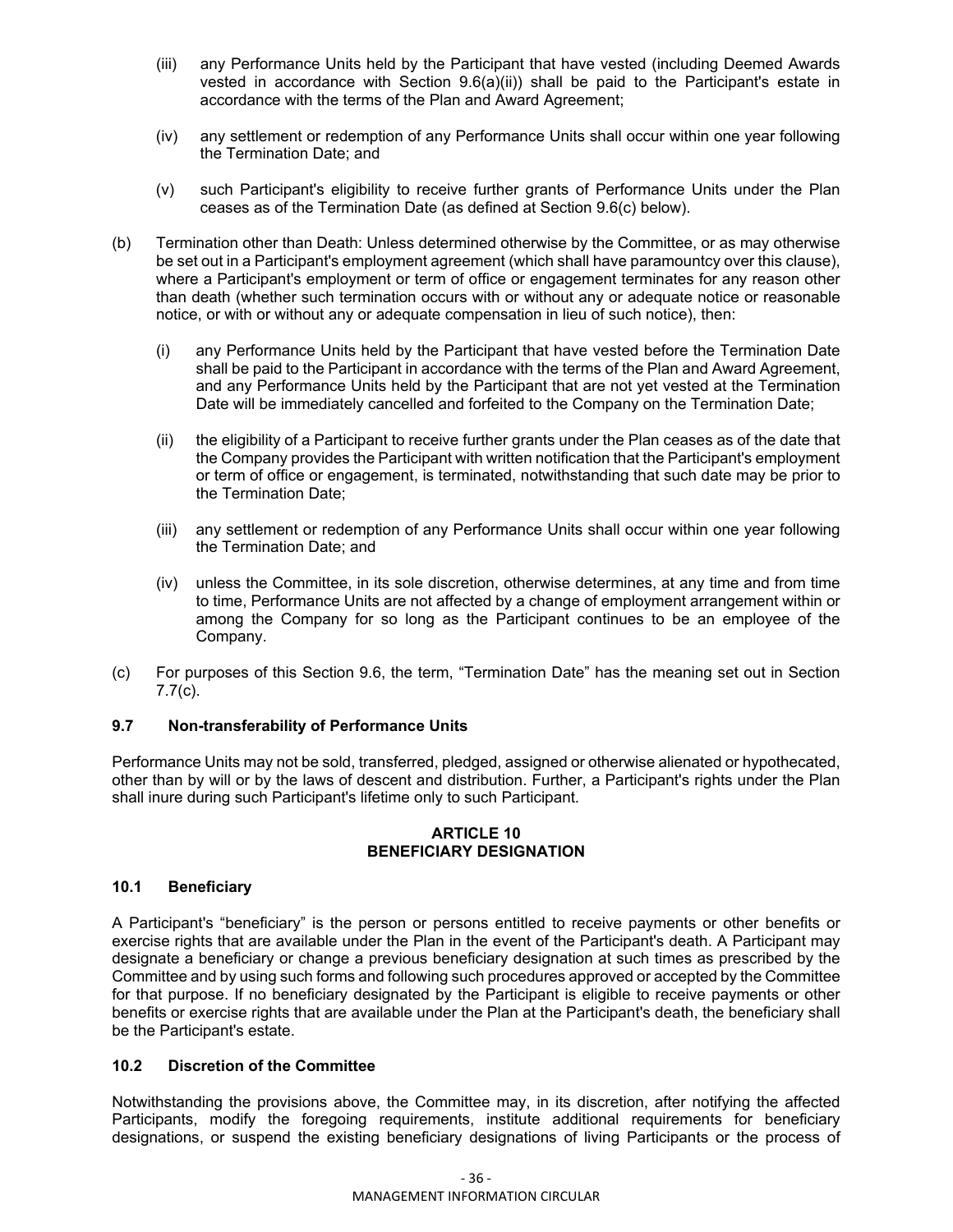determining beneficiaries under this Article 10, or both, in favor of another method of determining beneficiaries.

#### **ARTICLE 11 RIGHTS OF PERSONS ELIGIBLE TO PARTICIPATE**

## **11.1 Employment**

Nothing in the Plan or an Award Agreement shall interfere with or limit in any way the right of the Company to terminate any Participant's employment, consulting or other service relationship with the Company at any time, nor confer upon any Participant any right to continue in the capacity in which he or she is employed or otherwise serves the Company. Neither an Award nor any benefits arising under this Plan shall constitute part of an employment or service contract with the Company, and, accordingly, subject to the terms of this Plan, this Plan may be terminated or modified at any time in the sole and exclusive discretion of the Committee or the Board without giving rise to liability on the part of the Company for severance payments or otherwise, except as provided in this Plan. The Committee may provide in a Participant's Award Agreement or otherwise the conditions under which a transfer of employment to an entity that is spun off from the Company shall not be deemed a termination of employment for purposes of an Award.

## **11.2 Participation**

No Employee or other Person eligible to participate in the Plan shall have the right to be selected to receive an Award. No person selected to receive an Award shall have the right to be selected to receive a future Award, or, if selected to receive a future Award, the right to receive such future Award on terms and conditions identical or in proportion in any way to any prior Award.

## **11.3 Rights as a Shareholder**

A Participant shall have none of the rights of a shareholder with respect to Shares covered by any Award until the Participant becomes the record holder of such Shares.

## **ARTICLE 12 CHANGE OF CONTROL**

#### **12.1 Accelerated Vesting and Payment**

Subject to the provisions of Section 12.2 or as otherwise provided in the Plan or the Award Agreement, in the event of a Change of Control, the Committee shall have the discretion to unilaterally determine that all outstanding Awards shall be cancelled upon a Change of Control, and that the value of such Awards, as determined by the Committee in accordance with the terms of the Plan and the Award Agreements, shall be paid out in cash in an amount based on the Change of Control Price within a reasonable time subsequent to the Change of Control, subject to the approval of the Exchange.

#### **12.2 Alternative Awards**

Notwithstanding Section 12.1, no cancellation, acceleration of vesting, lapsing of restrictions or payment of an Award shall occur with respect to any Award if the Committee reasonably determines in good faith prior to the occurrence of a Change of Control that such Award shall be honored or assumed, or new rights substituted therefor (with such honored, assumed or substituted Award hereinafter referred to as an "**Alternative Award**") by any successor to the Company as described in Article 14; provided, however, that any such Alternative Award must:

- (a) be based on stock which is traded on a recognized stock exchange;
- (b) provide such Participant with rights and entitlements substantially equivalent to or better than the rights, terms and conditions applicable under such Award, including, but not limited to, an identical or better exercise or vesting schedule (including vesting upon termination of employment) and identical or better timing and methods of payment;
- (c) recognize, for the purpose of vesting provisions, the time that the Award has been held prior to the Change of Control;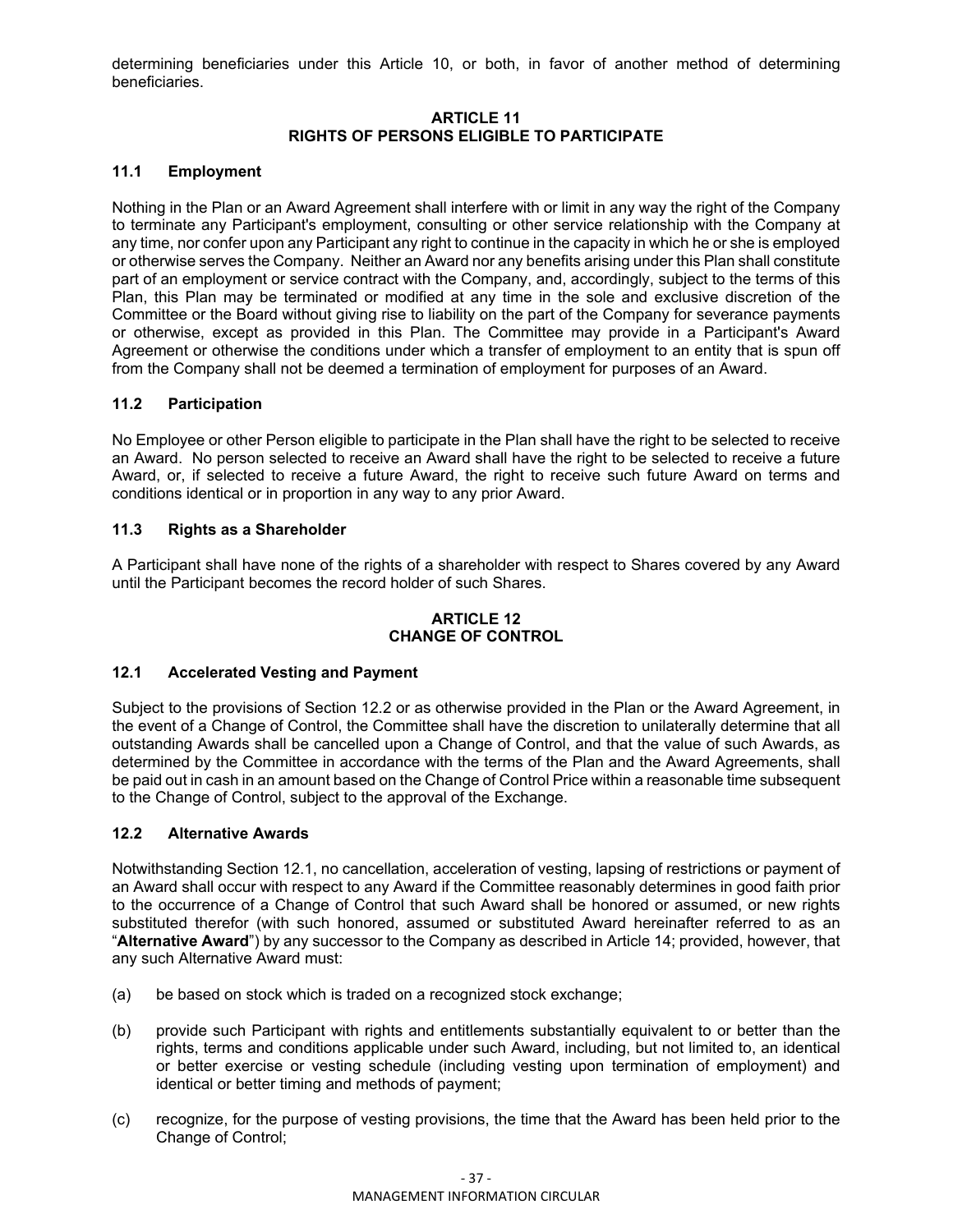- (d) provide for similar eligibility requirements for such Alternative Award as provided for in the Plan; and
- (e) have substantially equivalent economic value to such Award (determined prior to the time of the Change of Control).

#### **ARTICLE 13 AMENDMENT, MODIFICATION, SUSPENSION AND TERMINATION**

#### **13.1 Amendment, Modification, Suspension and Termination**

- (a) Except as set out in clauses (b) and (c) below, and as otherwise provided by law, or Exchange rules, the Committee or Board may, at any time and from time to time, alter, amend, modify, suspend or terminate the Plan or any Award in whole or in part without notice to, or approval from, shareholders, including, but not limited to for the purposes of:
	- (i) making any amendments to the general vesting provisions of any Award;
	- (ii) making any amendments to the general term of any Award provided that no Award held by an Insider may be extended beyond its original expiry date;
	- (iii) making any amendments to add covenants or obligations of the Company for the protection of Participants;
	- (iv) making any amendments not inconsistent with the Plan as may be necessary or desirable with respect to matters or questions which, in the good faith opinion of the Board, it may be expedient to make, including amendments that are desirable as a result of changes in law or as a "housekeeping" matter; or
	- (v) making such changes or corrections which are required for the purpose of curing or correcting any ambiguity or defect or inconsistent provision or clerical omission or mistake or manifest error.
- (b) Other than as expressly provided in an Award Agreement or as set out in Section 12.2 hereof or with respect to a Change of Control, the Committee shall not alter or impair any rights or increase any obligations with respect to an Award previously granted under the Plan without the consent of the Participant.
- (c) The following amendments to the Plan shall require the prior approval of the Company's shareholders, other than, in respect of the amendments contemplated under Sections 13.1(c)(i)-(iii) below, those carried out pursuant to Section 4.10 hereof:
	- (i) A reduction in the Option Price of a previously granted Option benefitting an Insider of the Company.
	- (ii) Any amendment or modification which would increase the total number of Shares available for issuance under the Plan.
	- (iii) An increase to the limit on the number of Shares issued or issuable under the Plan to Insiders of the Company;
	- (iv) An extension of the expiry date of an Option other than as otherwise permitted hereunder in relation to a Blackout Period or otherwise;
	- (v) An extension of the expiry date of an Option issued to Insiders; or
	- (vi) Any amendment to the amendment provisions of the Plan under this Section 13.1.

#### **13.2 Adjustment of Awards Upon the Occurrence of Unusual or Nonrecurring Events**

Subject to the approval of the TSXV, the Committee may make adjustments in the terms and conditions of, and the criteria included in, Awards in recognition of unusual or nonrecurring events in addition to the events described in Section 4.10 hereof affecting the Company or the financial statements of the Company or of changes in applicable laws, regulations or accounting principles, whenever the Committee determines that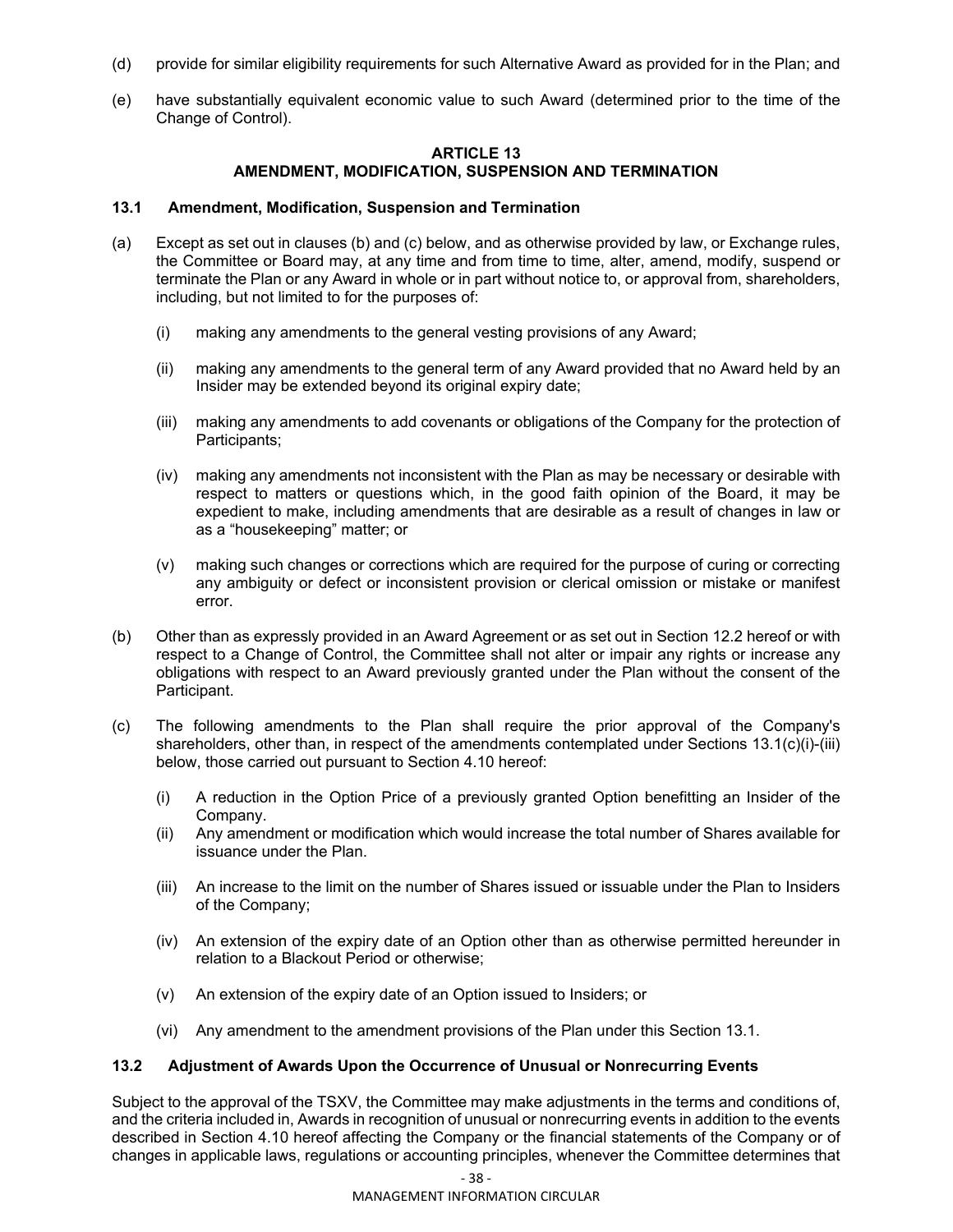such adjustments are appropriate in order to prevent unintended dilution or enlargement of the benefits or potential benefits intended to be made available under the Plan.

The determination of the Committee as to the foregoing adjustments, if any, shall be conclusive and binding on Participants under the Plan.

### **13.3 Awards Previously Granted**

Notwithstanding any other provision of the Plan to the contrary, no termination, amendment, suspension or modification of the Plan shall adversely affect in any material way any Award previously granted under the Plan, without the written consent of the Participant holding such Award.

#### **ARTICLE 14 WITHHOLDING**

#### **14.1 Withholding**

The Company shall have the power and the right to deduct or withhold, or require a Participant to remit to the Company, an amount sufficient to satisfy federal or provincial taxes, domestic or foreign taxes, required by law or regulation to be withheld with respect to any taxable event arising or as a result of this Plan or any Award hereunder. The Committee may provide for Participants to satisfy withholding requirements by having the Company withhold and sell Shares or the Participant making such other arrangements, including the sale of Shares, in either case on such conditions as the Committee specifies.

### **14.2 Acknowledgement**

Participant acknowledges and agrees that the ultimate liability for all taxes legally payable by Participant is and remains Participant's responsibility and may exceed the amount actually withheld by the Company. Participant further acknowledges that the Company: (a) makes no representations or undertakings regarding the treatment of any taxes in connection with any aspect of this Plan; and (b) does not commit to and is under no obligation to structure the terms of this Plan to reduce or eliminate Participant's liability for taxes or achieve any particular tax result. Further, if Participant has become subject to tax in more than one jurisdiction, Participant acknowledges that the Company may be required to withhold or account for taxes in more than one jurisdiction.

#### **ARTICLE 15 SUCCESSORS**

Rights and obligations under the Plan may be assigned by the Company (without the consent of Participants) to a successor in the business of the Company, any company resulting from any amalgamation, reorganization, combination, merger or arrangement of the Company, or any company acquiring all or substantially all of the assets or business of the Company. Any obligations of the Company under the Plan with respect to Awards granted hereunder shall be binding on any successor to the Company, respectively, whether the existence of such successor is the result of a direct or indirect purchase, merger, consolidation or otherwise, of all or substantially all of the businesses and/or assets of the Company, as applicable.

## **ARTICLE 16 GENERAL PROVISIONS**

## **16.1 Forfeiture Events**

Without limiting in any way the generality of the Committee's power to specify any terms and conditions of an Award consistent with law, and for greater clarity, the Participant's rights, payments and benefits with respect to an Award shall, at the sole discretion of the Committee, be subject to reduction, cancellation, forfeiture of any vested and unvested Awards or recoupment of any payments or settlements made in the current Fiscal Year or immediately prior Fiscal Year (provided such determination is made within 45 days of the end of that Fiscal Year) upon the occurrence of certain specified events, in addition to any otherwise applicable vesting or performance conditions of an Award. Such specified events shall include, but shall not be limited to, any of: (a) the Participant's failure to accept the terms of the Award Agreement, violation of material Company policies, breach of non-competition, confidentiality, non-solicitation, non-interference, corporate property protection or other agreements that may apply to the Participant, or other conduct by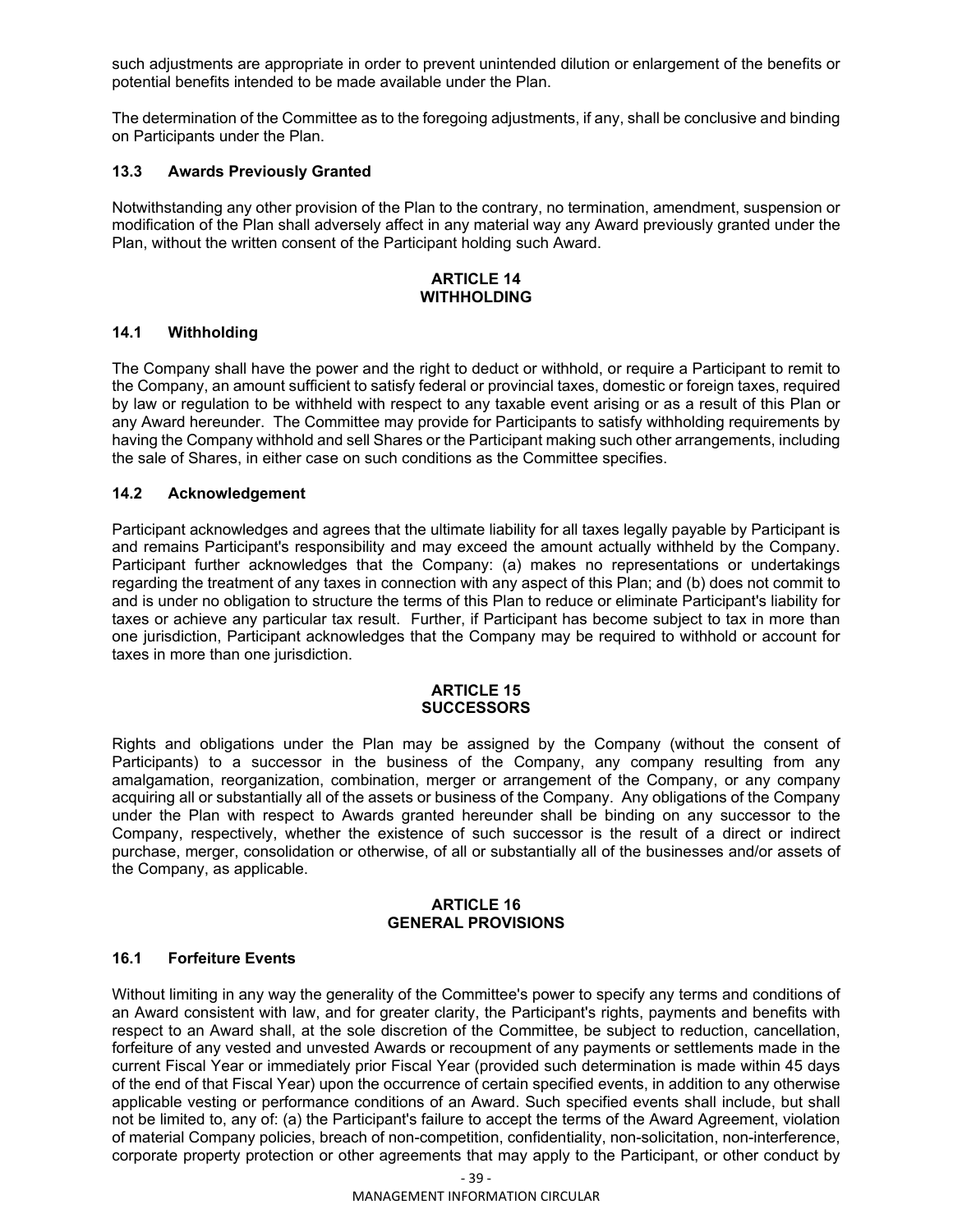the Participant that is detrimental to the business or reputation of the Company; (b) the Participant's misconduct, fraud, gross negligence; and (c) the restatement of the financial statements of the Company that resulted in Awards which should not have vested, settled, or been paid had the original financial statements been properly stated. Except as expressly otherwise provided in this Plan or an Award Agreement, the termination and the expiry of the period within which an Award will vest and may be exercised by a Participant shall be based upon the last day of actual service by the Participant to the Company and specifically does not include any period of notice that the Company may be required to provide to the Participant under applicable employment law.

## **16.2 Legend**

The certificates for Shares may include any legend that the Committee deems appropriate to reflect any restrictions on transfer of such Shares.

## **16.3 Delivery of Title**

The Company shall have no obligation to issue or deliver evidence of title for Shares issued under the Plan prior to:

- (a) Obtaining any approvals from governmental agencies that the Company determines are necessary or advisable; and
- (b) Completion of any registration or other qualification of the Shares under any applicable law or ruling of any governmental body that the Company determines to be necessary or advisable.

## **16.4 Investment Representations**

The Committee may require each Participant receiving Shares pursuant to an Award under this Plan to represent and warrant in writing that the Participant is acquiring the Shares for investment and without any present intention to sell or distribute such Shares.

### **16.5 Uncertificated Shares**

To the extent that the Plan provides for issuance of certificates to reflect the transfer of Shares, the transfer of such Shares may be effected on a non-certificated basis to the extent not prohibited by applicable law or the rules of any applicable stock exchange.

## **16.6 Unfunded Plan**

Participants shall have no right, title or interest whatsoever in or to any investments that the Company may make to aid it in meeting its obligations under the Plan. Nothing contained in the Plan, and no action taken pursuant to its provisions, shall create or be construed to create a trust of any kind, or a fiduciary relationship between the Company and any Participant, beneficiary, legal representative or any other person. Awards shall be general unsecured obligations of the Company. To the extent that any individual acquires a right to receive payments from the Company, such right shall be no greater than the right of an unsecured general creditor of the Company, as applicable. All payments to be made hereunder shall be paid from the general funds of the Company, as applicable, and no special or separate fund shall be established and no segregation of assets shall be made to assure payment of such amounts except as expressly set forth in the Plan.

## **16.7 No Fractional Shares**

No fractional Shares shall be issued or delivered pursuant to the Plan or any Award Agreement. In such an instance, unless the Committee determines otherwise, fractional Shares and any rights thereto shall be forfeited or otherwise eliminated.

## **16.8 Other Compensation and Benefit Plans**

Nothing in this Plan shall be construed to limit the right of the Company to establish other compensation or benefit plans, programs, policies or arrangements. Except as may be otherwise specifically stated in any other benefit plan, policy, program or arrangement, no Award shall be treated as compensation for purposes of calculating a Participant's rights under any such other plan, policy, program or arrangement.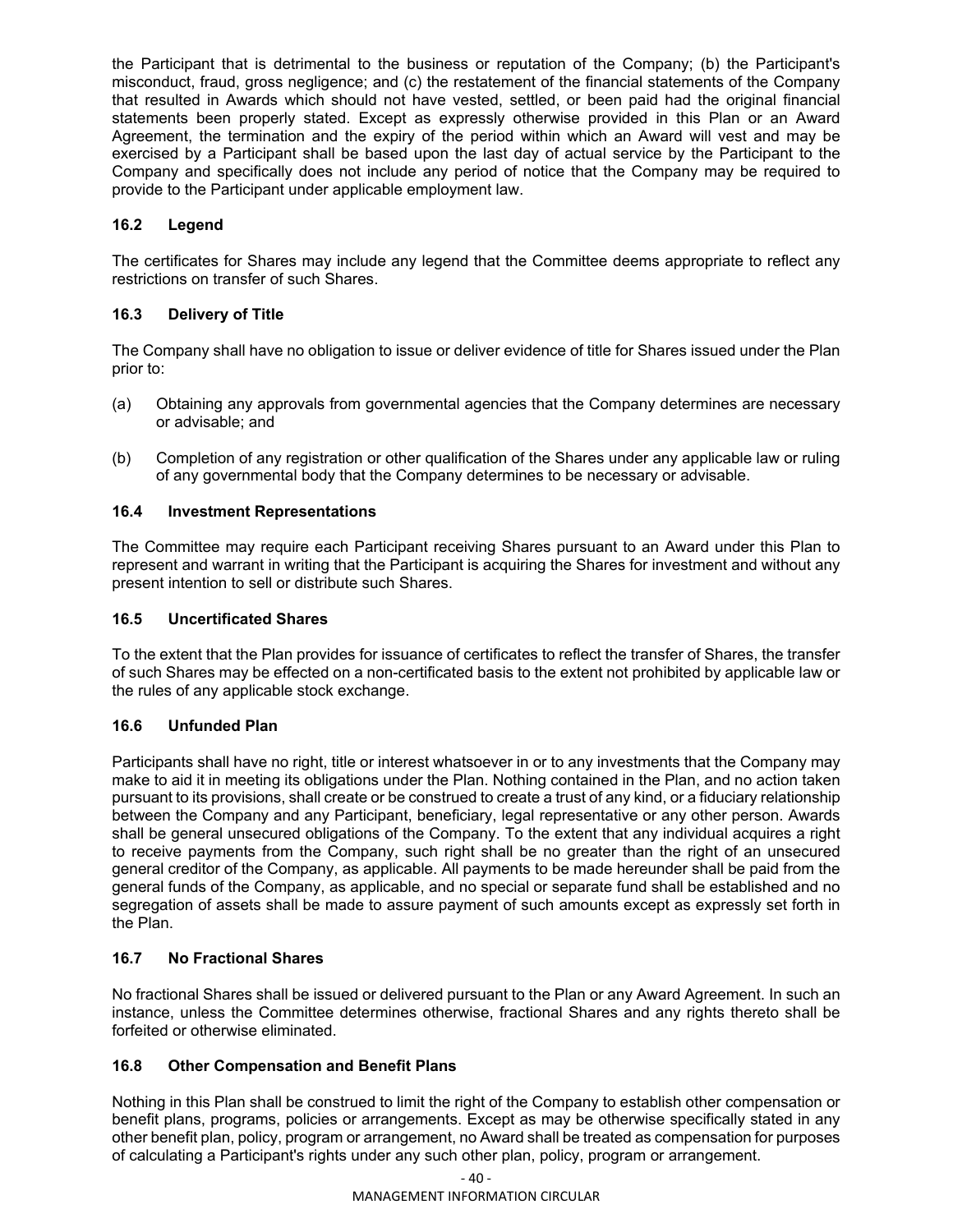## **16.9 No Constraint on Corporate Action**

Nothing in this Plan shall be construed (i) to limit, impair or otherwise affect the Company's right or power to make adjustments, reclassifications, reorganizations or changes in its capital or business structure, or to merge or consolidate, or dissolve, liquidate, sell or transfer all or any part of its business or assets, or (ii) to limit the right or power of the Company to take any action which such entity deems to be necessary or appropriate.

## **16.10 Compliance with Canadian Securities Laws**

All Awards and the issuance of Shares underlying such Awards issued pursuant to the Plan will be issued pursuant to an exemption from the prospectus requirements of Canadian securities laws where applicable.

## **ARTICLE 17 LEGAL CONSTRUCTION**

#### **17.1 Gender and Number**

Except where otherwise indicated by the context, any masculine term used herein also shall include the feminine, the plural shall include the singular, and the singular shall include the plural.

## **17.2 Severability**

In the event any provision of this Plan shall be held illegal or invalid for any reason, the illegality or invalidity shall not affect the remaining parts of the Plan, and the Plan shall be construed and enforced as if the illegal or invalid provision had not been included.

## **17.3 Requirements of Law**

The granting of Awards and the issuance of Shares under the Plan shall be subject to all applicable laws, rules and regulations, and to such approvals by any governmental agencies or securities exchanges as may be required. The Company shall receive the consideration required by law for the issuance of Awards under the Plan. The inability of the Company to obtain authority from any regulatory body having jurisdiction, which authority is deemed by the Company to be necessary for the lawful issuance and sale of any Shares hereunder, shall relieve the Company of any liability in respect of the failure to issue or sell such Shares as to which such requisite authority shall not have been obtained.

#### **17.4 Governing Law**

The Plan and each Award Agreement shall be governed by the laws of the Province of British Columbia excluding any conflicts or choice of law rule or principle that might otherwise refer construction or interpretation of the Plan to the substantive law of another jurisdiction.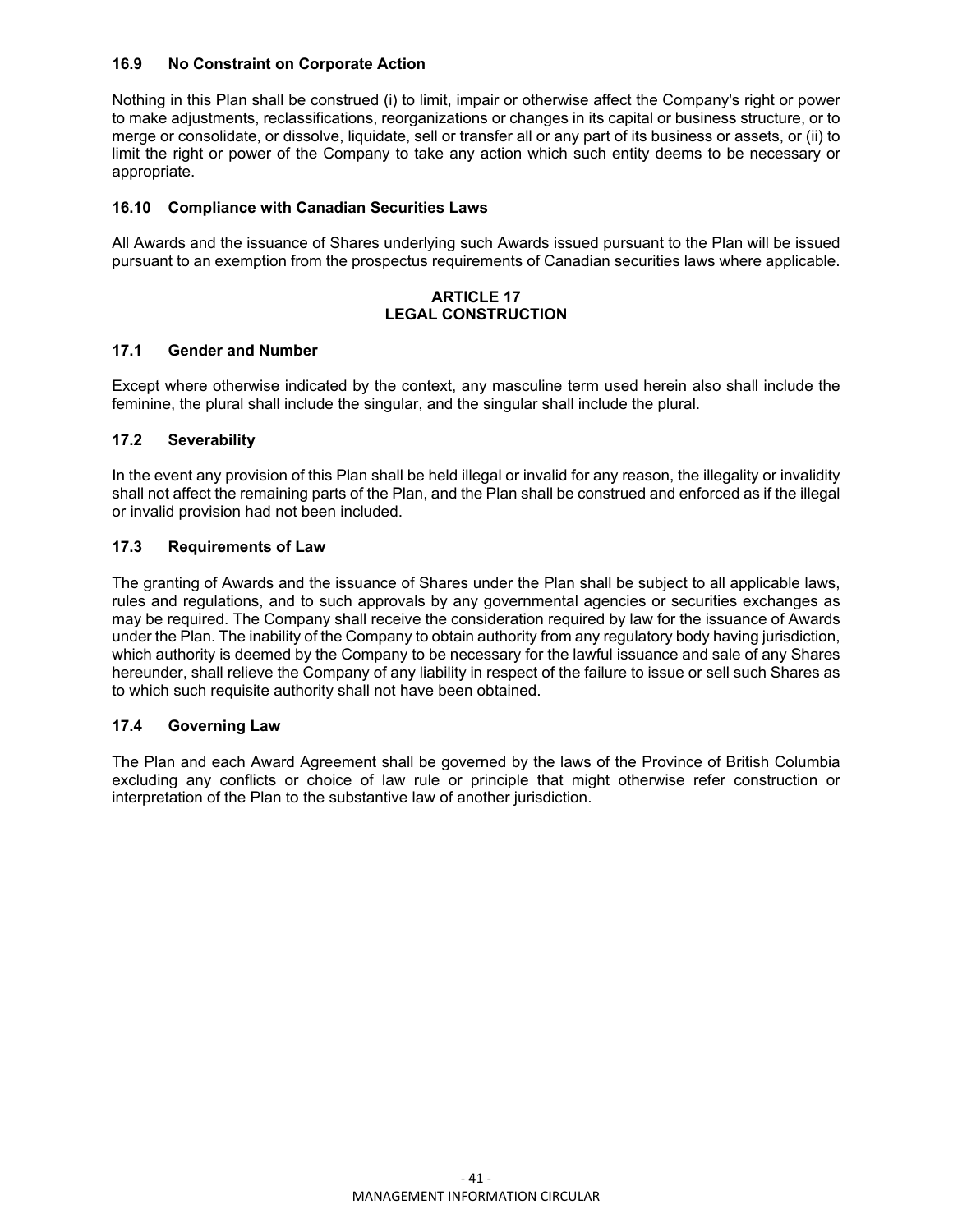#### **SCHEDULE C**

#### **CORPORATE GOVERNANCE DISCLOSURE (VENTURE ISSUER)**

## **1. BOARD OF DIRECTORS**

#### The Board of Directors currently consists of seven (7) directors, including four (4) who are independent directors as per Regulation *National Instrument 52-110 Audit Committees*.

| <b>Director</b>         | Independent  | Non-<br>independent | Reason                                      | Member of<br>the Audit<br>committee | Human<br>Resources &<br>Compensation | Nominating<br>and<br>Governance | Technical.<br>Safety and<br>Sustainability | Special        |
|-------------------------|--------------|---------------------|---------------------------------------------|-------------------------------------|--------------------------------------|---------------------------------|--------------------------------------------|----------------|
| Marc-Andre<br>Pelletier |              | ✓                   | President and CEO                           |                                     |                                      |                                 |                                            |                |
| Cesar Gonzalez          |              | $\checkmark$        | <b>Executive Chairman</b>                   |                                     |                                      |                                 | ✓                                          |                |
| Normand<br>Champigny    | ✓            |                     |                                             |                                     |                                      | (Chair)                         | (Chair)                                    | ✓              |
| Matthew Happyjack       | $\checkmark$ |                     |                                             | ✓                                   |                                      |                                 | ✓                                          |                |
| Anik Gendron            | ✓            |                     |                                             |                                     | (Chair)                              | ✓                               |                                            |                |
| Peter O'Malley          | $\checkmark$ |                     |                                             | ✓<br>(Chair)                        |                                      |                                 |                                            | ✓<br>(Chair)   |
| Akiba Leisman           |              | ✓                   | Renumerated by a<br>significant shareholder | ✓                                   | ✓                                    | $\checkmark$                    |                                            |                |
|                         |              |                     |                                             |                                     |                                      |                                 | 4                                          | $\mathfrak{D}$ |

The table below reflects the record of attendance by directors at meetings of the Board of Directors and its standing Committees, as well as the total number of Board and Committee meetings held during the most recently completed financial year:

|                         | Attendance - 2021 Meetings           |     |                                |                          |                                      |                          |                                             |                          |                                                        |     | Total                  |                          |                          |                 |
|-------------------------|--------------------------------------|-----|--------------------------------|--------------------------|--------------------------------------|--------------------------|---------------------------------------------|--------------------------|--------------------------------------------------------|-----|------------------------|--------------------------|--------------------------|-----------------|
| Member                  | Board of<br>Directors <sup>(1)</sup> |     | Audit committee <sup>(2)</sup> |                          | Human Resources &<br>Compensation(3) |                          | Nominating and<br>Governance <sup>(4)</sup> |                          | Technical, Safety<br>and Sustainability <sup>(5)</sup> |     | Special <sup>(6)</sup> |                          | Committees               | Overall         |
|                         | Number                               | %   | Number                         | %                        | <b>Number</b>                        | %                        | Number                                      | %                        | <b>Number</b>                                          | %   | Number                 | %                        | <b>Number</b><br>and $%$ | Number<br>and % |
| Marc-Andre<br>Pelletier | 1/1                                  | 100 | ٠                              | ٠                        |                                      |                          |                                             | ٠                        |                                                        |     |                        |                          |                          | 1/1<br>100      |
| Cesar<br>Gonzalez       | 6/6                                  | 100 | 2/2                            | 100                      |                                      |                          | $\overline{\phantom{a}}$                    | $\overline{\phantom{a}}$ |                                                        | ٠   |                        | $\overline{\phantom{a}}$ | 2/2<br>100               | 8/8<br>100      |
| Normand<br>Champigny    | 6/6                                  | 100 | $\overline{\phantom{a}}$       | $\overline{\phantom{a}}$ |                                      | $\overline{a}$           | 3/3                                         | 100                      | 2/2                                                    | 100 |                        |                          | 5/5<br>100               | 11/11<br>100    |
| Matthew<br>Happyjack    | 5/6                                  | 83  | 4/4                            | 100                      |                                      |                          |                                             | ٠                        | 1/2                                                    | 50  |                        |                          | 5/6<br>83                | 10/12<br>83     |
| Peter<br>O'Malley       | 6/6                                  | 100 | 2/2                            | 100                      |                                      | $\sim$                   | 3/3                                         | 100                      |                                                        | ۰   |                        |                          | 5/5<br>100               | 11/11<br>100    |
| Akiba<br>Leisman        | 6/6                                  | 100 | 4/4                            | 100                      |                                      | $\overline{\phantom{a}}$ | 3/3                                         | 100                      |                                                        |     |                        |                          | 7/7<br>100               | 13/13<br>100    |
| Jean<br>Rainville       | 5/6                                  | 83  | $\overline{\phantom{a}}$       | ٠                        |                                      |                          |                                             | ٠                        | 2/2                                                    | 100 |                        |                          | 2/2<br>100               | 7/8<br>88       |
| Total (%)               | 95                                   |     | 100                            |                          |                                      |                          | 100                                         |                          | 83                                                     |     |                        |                          | 96                       | 95              |

(1) Mr. Pelletier was appointed to the board of directors of the Company on November 11, 2021. In addition, Mr. Rainville resigned as a Director on January 17, 2022, the same day that Ms. Gendron was appointed to the board of directors of the Company.

 $(2)$  Mr. Leisman was appointed to the audit committee on June 2, 2021, replacing Mr. Gonzalez.

<sup>(3)</sup> The Human Resources and Compensation Committee did not hold any meetings in 2021 and resolved all matters of the committee through resolutions. Mr. Rainville resigned from the Nominating and Governance Committee on January 17, 2022 and was replaced by Ms. Gendron on January 19, 2022.

(4) Mr. Happyjack was replaced on the Nominating and Governance Committee on January 19, 2022 by Ms. Gendron.

<sup>(5)</sup> Mr. Hamelin and Mr. Rainville were replaced on the Technical, Safety and Sustainability Committee on January 19, 2022 by Mr. Pelletier and Mr. Gonzalez, respectively.

 $(6)$  Mr. Rainville resigned from the Special committee on January 17, 2022.

In the past year, the independent directors mainly exercised oversight through audit committee meetings out of the presence of other non-independent directors. The Board has established several committees, all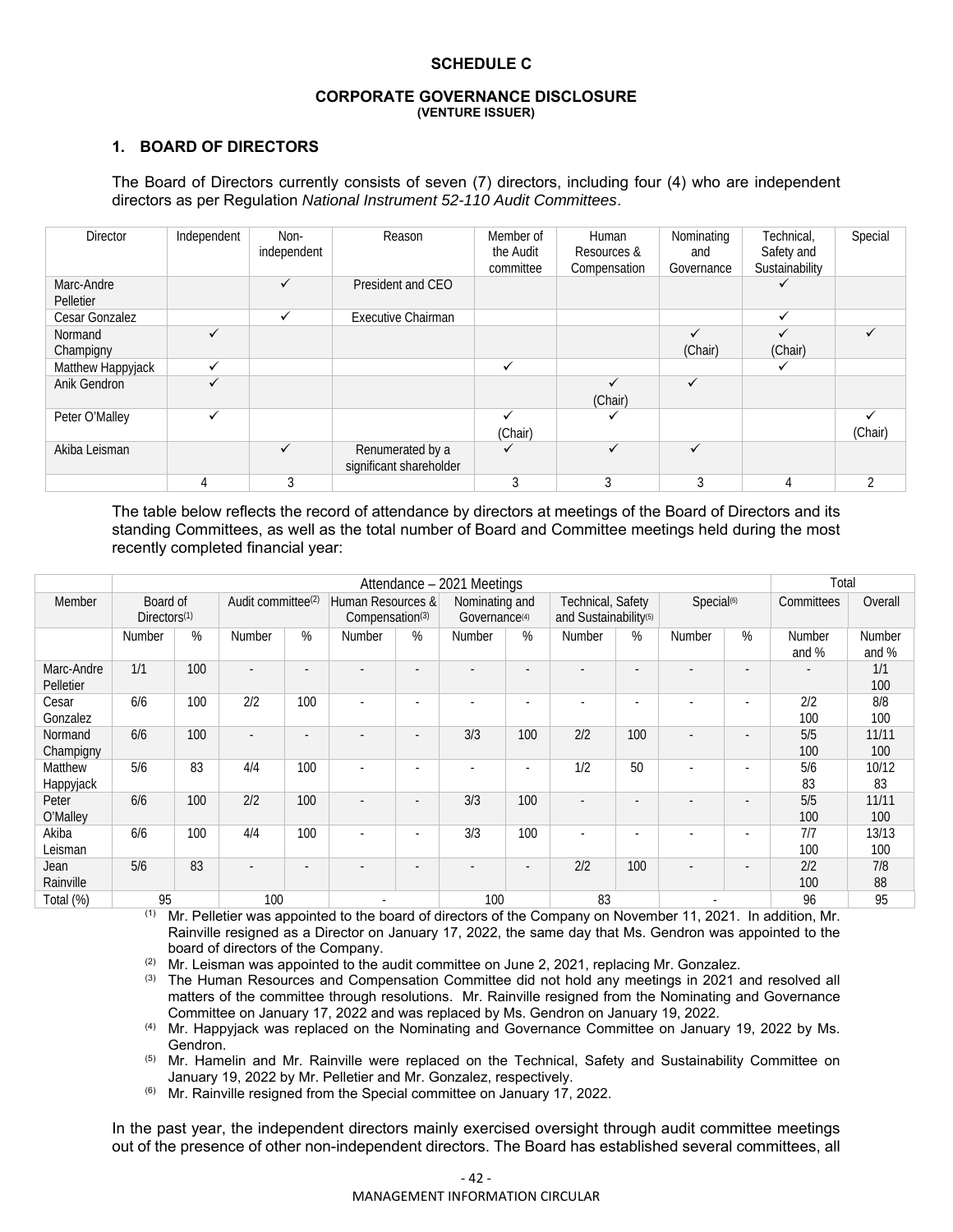of which are composed of independent directors or at the minimum a majority of independent directors. The mandate of the Board of Directors is to contribute, together with management, is building a strong, healthy and competitive business. The Board of Directors participates with management in the development of the Company's policies and objectives, long-term strategic planning and risk management. The Board of Directors has not developed written job descriptions for the Chairman but it has established the committee chair's role and responsibilities in the committees mandate. Generally, the Chairman of the Board must provide leadership to the board and must ensure that such board efficiently discharges its duties. As for the President and Chief Executive Officer, they must ensure that the business and affairs of the Company are properly managed. They develop and execute the business plans, policies and programs of the Company as approved by the board.

Please visit our website at **https://btrgold.com/about-us/governance** for additional information on directors, committees, policies and charters.

## **2. DIRECTORSHIPS**

Several of the Board Nominees are directors of other reporting issuers, as follows:

#### **DIRECTORS DIRECTOR OF THE FOLLOWING REPORTING ISSUERS**

| <b>MARC-ANDRE PELLETIER</b> | <b>None</b>                               |
|-----------------------------|-------------------------------------------|
| <b>CESAR GONZALEZ</b>       | Sailfish Royalty Corp.                    |
| <b>NORMAND CHAMPIGNY</b>    | Quebec Precious Metals Corporation        |
| <b>MATTHEW HAPPYJACK</b>    | None                                      |
| <b>ANIK GENDRON</b>         | Amex Exploration Inc.                     |
| <b>PETER O'MALLEY</b>       | West Wits Mining Limited                  |
| <b>AKIBA LEISMAN</b>        | Mako Mining Corp., Sailfish Royalty Corp. |
|                             |                                           |

## **3. ORIENTATION AND CONTINUING EDUCATION**

There is no formal orientation process, however, directors are informed and receive copies of all required information and updates prior to meetings of the board. No formal continuing education program is currently in place.

#### **4. ETHICAL BUSINESS CONDUCT**

The Board has not, to date, adopted a formal written Code of Ethical Business Conduct. The small number of officers allows the Board to monitor, on an ongoing basis, the activities of management and to ensure that the highest standard of ethical conduct is maintained. The Board is aware of the recommendation in National Policy 58-201 *Corporate Governance Guidelines* to adopt a written code of business conduct and ethics and is in the process of reviewing different standards that may be appropriate for the Company to adopt if warranted.

To date, the Board has found that the fiduciary duties placed on individual directors by the Company's governing corporate legislation and the common law and the restrictions placed by applicable corporate legislation on an individual director's participation in decisions of the Board in which the director has an interest have been sufficient to ensure that the Board operates independently of management and in the best interests of the Company. Under corporate legislation, a director is required to act honestly and in good faith with a view to the best interests of the Company and exercise the care, diligence and skill that a reasonably prudent person would exercise in comparable circumstances. A director must disclose to the Board the nature and extent of any interest of the director in any material contract or material transaction, whether made or proposed, if the director is a party to the contract or transaction, is a director or officer (or an individual acting in a similar capacity) of a party to the contract or transaction or has a material interest in a party to the contract or transaction. The disclosure must be evidenced in writing by being included in the consent resolutions or minutes of the meeting that approved the transaction or in a written disclosure delivered to the Company's records office. Unless the director properly discloses their interest and has the transaction properly approved, they may be liable to account to the Company for any profit he makes as a result of the transaction, unless the court finds that the transaction was fair and reasonable to the Company. Once the appropriate disclosure has been made by the interested director, the transaction must be approved by the directors or by the shareholders by special resolution. An interested director would not be entitled to vote at meetings of directors which evoke any such conflict.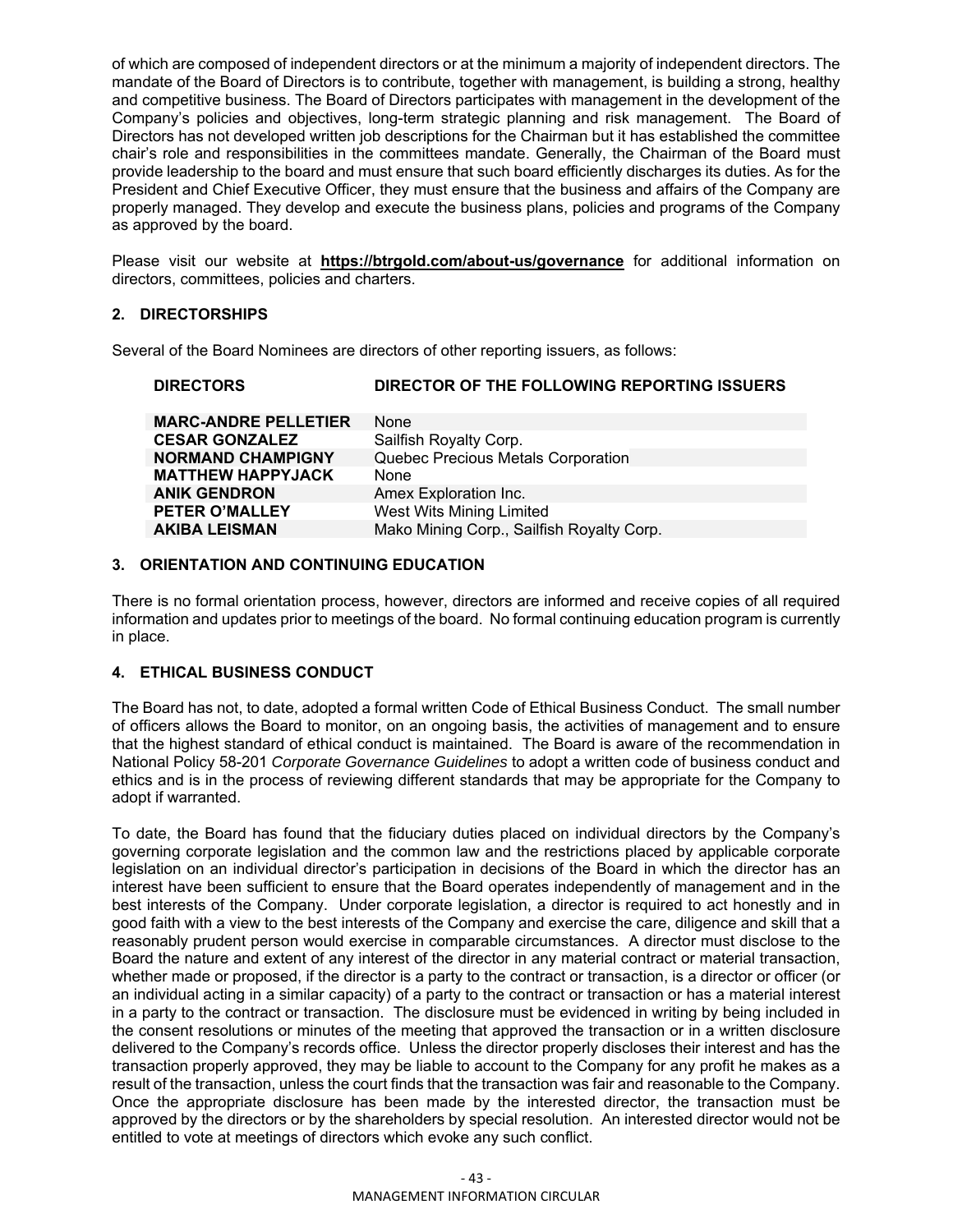## **5. NOMINATION OF DIRECTORS**

The Board does not have a formal process in place for selecting directors and has previously relied on industry contacts of the directors for new nominees. The Company has established a nominating and corporate governance committee to assist it in developing the Company's approach to corporate governance issues, proposing new Board nominees and assessing the effectiveness of the Board and its committees, their respective chairs and individual directors.

## **6. COMPENSATION**

The Board has established a human resources and compensation committee to oversee executive and director compensation. The compensation committee will assist the Board in discharging its responsibilities relating to executive hiring, assessment, compensation and succession planning. The compensation committee determines, from time to time, the respective value of the annual retainer to non-executive directors and makes its recommendations to the board. Fees earned by non-executive directors are paid by the Company on a semi-annual basis, in cash, currently at a rate of \$2,000/month. During the year ended December 31, 2020, the Board established a special committee and per recommendation of the human resources and compensation committee. The Chair of the special committee was paid US\$15,000, with each other member paid a US\$10,000 fee as an initial committee fee. In addition, each member of the special committee was paid a US\$500 per meeting fee. All directors of the Company are reimbursed for their expenses and travel incurred in connection with attending directors' meetings.

## **7. NOMINATING AND CORPORATE GOVERNANCE COMMITTEE**

The Board has a Nominating and Corporate Governance Committee, the mandate of which is as follows:

- (a) To develop and recommend to the Board a set of corporate governance principles applicable to the Company;
- (b) To identify individuals qualified to become new Board members and to recommend to the Board new director nominees from time to time; and
- (c) To assist the Chairman of the Nominating and Corporate Governance Committee in overseeing the process of evaluation of the Board, its committees and individual directors.

## **8. HR & COMPENSATION COMMITTEE**

The Board has in place a Human Resources and Compensation Committee to assist the Board with its oversight responsibilities, the mandate of which is to oversee the:

- a) appointment, performance evaluation and compensation of the Company's President and Chief Executive Officer ("**CEO**") and other executive officers of the Company (collectively, "**Executive Officers**");
- b) succession planning relating to the CEO, other Executive Officers and other key employees including appointments, reassignments and terminations;
- c) compensation structure for the CEO and other Executive Officers including annual, midterm and longterm incentive plans and incentive plans involving share issuances or share awards;
- d) determination of director compensation; and,
- e) share ownership guidelines for the CEO, other Executive Officers and directors.

## **9. ASSESSMENT**

The Board does not have a formal assessment policy in place. The Nominating and Corporate Governance Committee is expected to establish such a policy in the coming year.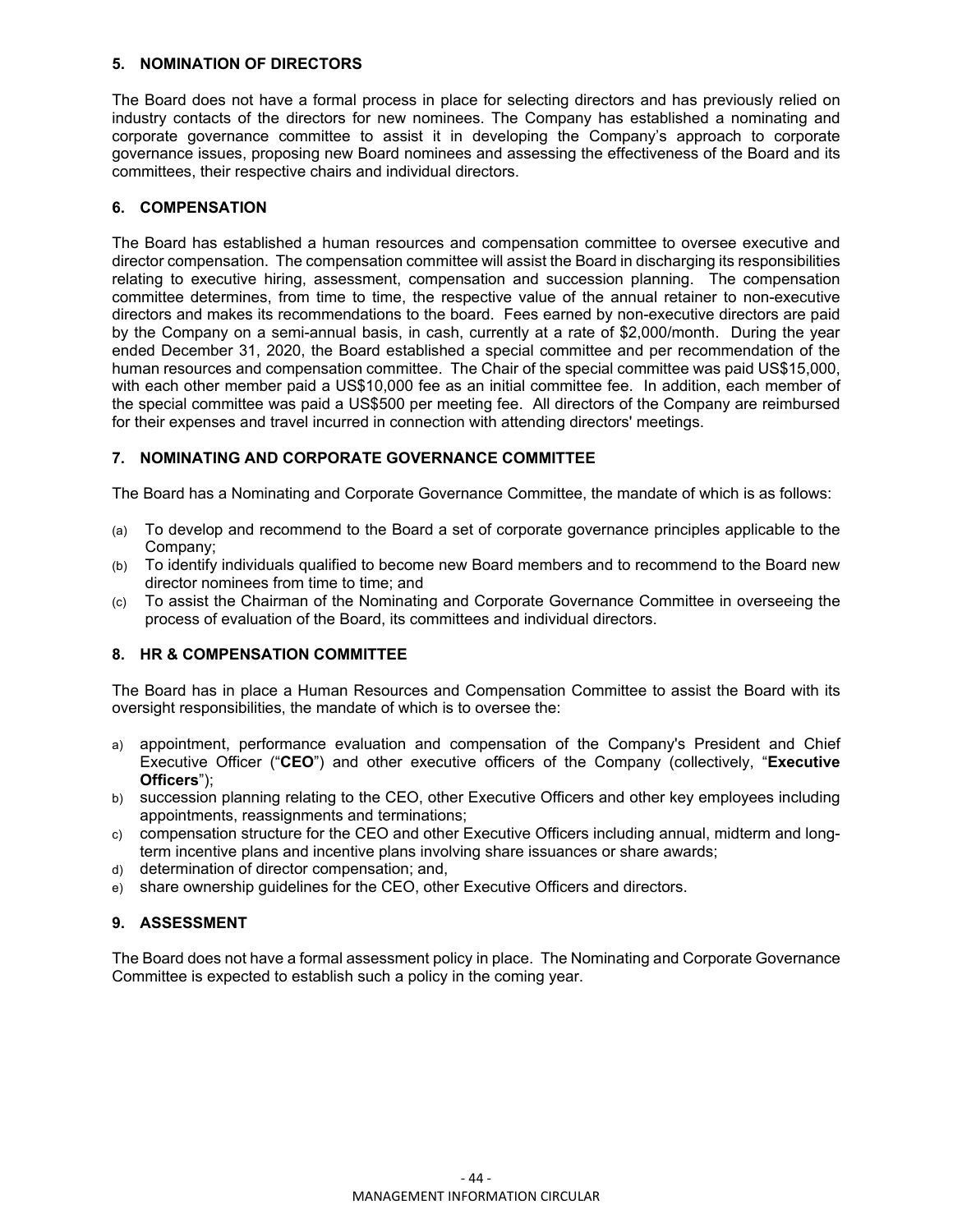#### **SCHEDULE D**

## **AUDIT COMMITTEE DISCLOSURE BY VENTURE ISSUER**

National Instrument 52-110 *Audit Committees* of the Canadian Securities Administrators ("**NI 52-110**") requires the Company, as a venture issuer, to disclose annually in its Information Circular certain information concerning the constitution of its Audit Committee and its relationship with its independent auditor, as set forth in the following.

## **1. Charter of the Audit Committee**

The Charter of the Audit Committee is attached as Appendix 1.

## **2. Composition of the Audit Committee**

The Audit Committee is currently comprised of Peter O'Malley (Chairman of the committee), Matthew Happyjack and Cesar Gonzalez. This committee meets several times a year to review the Company's financial position, examine and recommend the approval of the quarterly financial statements, the audit mandates and audited annual reports, question the auditors and assess the Company's returns, investments and portfolio of mining properties. The audit committee held four meetings during the financial year ended December 31, 2021.

The Board of Directors of the Company has appointed an Audit Committee comprised of a minimum number of three directors, all of whom should be financially literate in accordance with the laws, by -laws and applicable policies with respect to securities including without limitation Multilateral Instrument 52-110. The majority of the members of the Audit Committee must be independent directors. Each member of the Audit Committee, amongst other things, has to be able to read and understand financial statements. The majority of the members must be Canadian residents. The quorum of the Committee is the majority of the members. The Audit Committee has also the authority to appoint a chairman. The Board of Directors of the Company has determined that all members of the audit committee for the financial year were "financially literate" and that 2 out of the three members were "independents" within the meaning of Multilateral Instrument 52-110 Audit Committees.

#### **3. Relevant Education and Experience of the Members of the Audit Committee**

The following is a brief summary of the education and experience of each member of the audit committee that is relevant to the performance of his responsibilities as a member of the audit committee.

Mr. O'Malley is an investment banker with 30 years of international experience covering natural resources and technology companies. Mr. O'Malley is a graduate of the from Siena College in 1988 and a Juris Doctor from St John's University School of Law in 1991.

Mr. Happyjack holds an MBA from the Université du Québec en Abitibi-Témiscaminque, where he also completed a Certificate in Accounting. He also holds certificates in Community Economic Development and Management and in Community Management, from Concordia University.

Mr. Leisman has over a decade of financial and management experience in the resources industry, he has an MBA from New York University, and a B.S. in Chemical Engineering from Carnegie Mellon University.

## **6. Audit Committee Oversight**

For the year ended December 31, 2021, all recommendations made by the Audit Committee to the Board were adopted.

#### **7. Reliance on certain exemptions**

No exemptions are relied upon.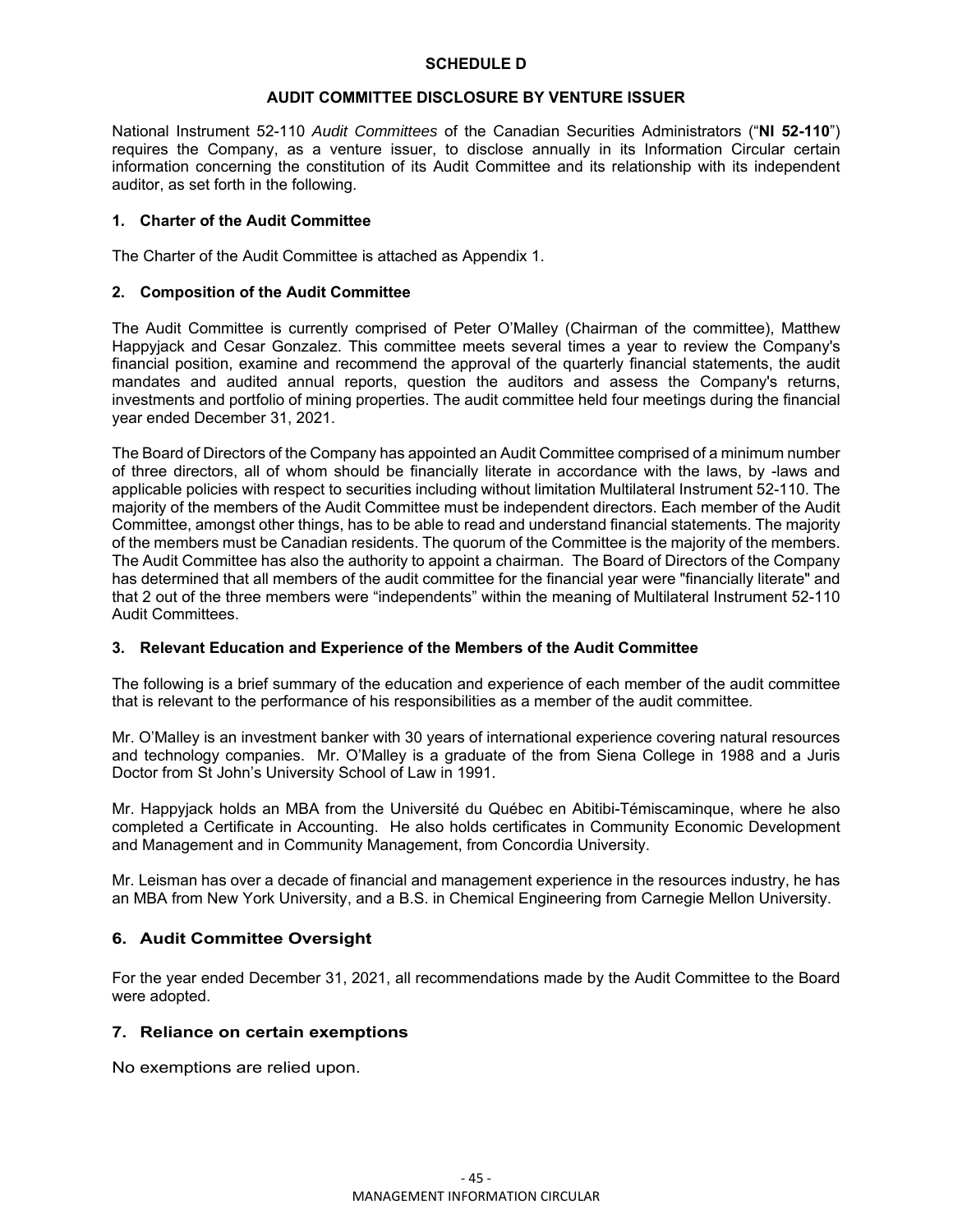## **6. Pre-Approval policies and Procedures**

Refer to section 1 of the Charter.

## **7. External Auditor Service Fees**

| For the Year ended December 31,   | 2021<br>(\$) | 2020<br>$\left( \text{\$}\right)$ |
|-----------------------------------|--------------|-----------------------------------|
| Audit fees (1)                    | 60,000       | 50,000                            |
| Audit Related Fees <sup>(2)</sup> |              |                                   |
| Fees for tax services (3)         |              |                                   |
| Other fees $\overline{4}$         |              |                                   |
| TOTAL                             | 60,000       | 50,000                            |

**Notes:** 

Audit fees consist of fees billed or accrued for the audit of the Company's annual financial statements as well as services that consolidated financial statements or services that are usually provided by the external auditors in connection with statutory and regulatory filings or engagements. They also include fees billed for other audit services, which are those services that only the external auditors reasonably can provide and include the review of documents filed with regulatory authorities and consultation concerning the reporting of specific transactions.

 $(2)$  Audit-related fees are fees not included in audit fees that are billed by the auditor for assurance and related services that are reasonably related to the performance of the audit or review of the Company's financial statements.

- $(3)$  Tax fees include fees billed for tax compliance services, including the preparation of original and amended tax returns and claims for refund; tax consultations, such as assistance and representation in connection with tax audits and appeals, tax advice related to mergers and acquisitions, and requests for rulings or technical advice from taxing authorities; tax planning services; and consultation and planning services.
- (4) Other fees include fees billed for forensic accounting and occasional training services. These fees also include advice and documentation assistance with respect to the disclosure controls and procedures and internal control over financial reporting of the Company.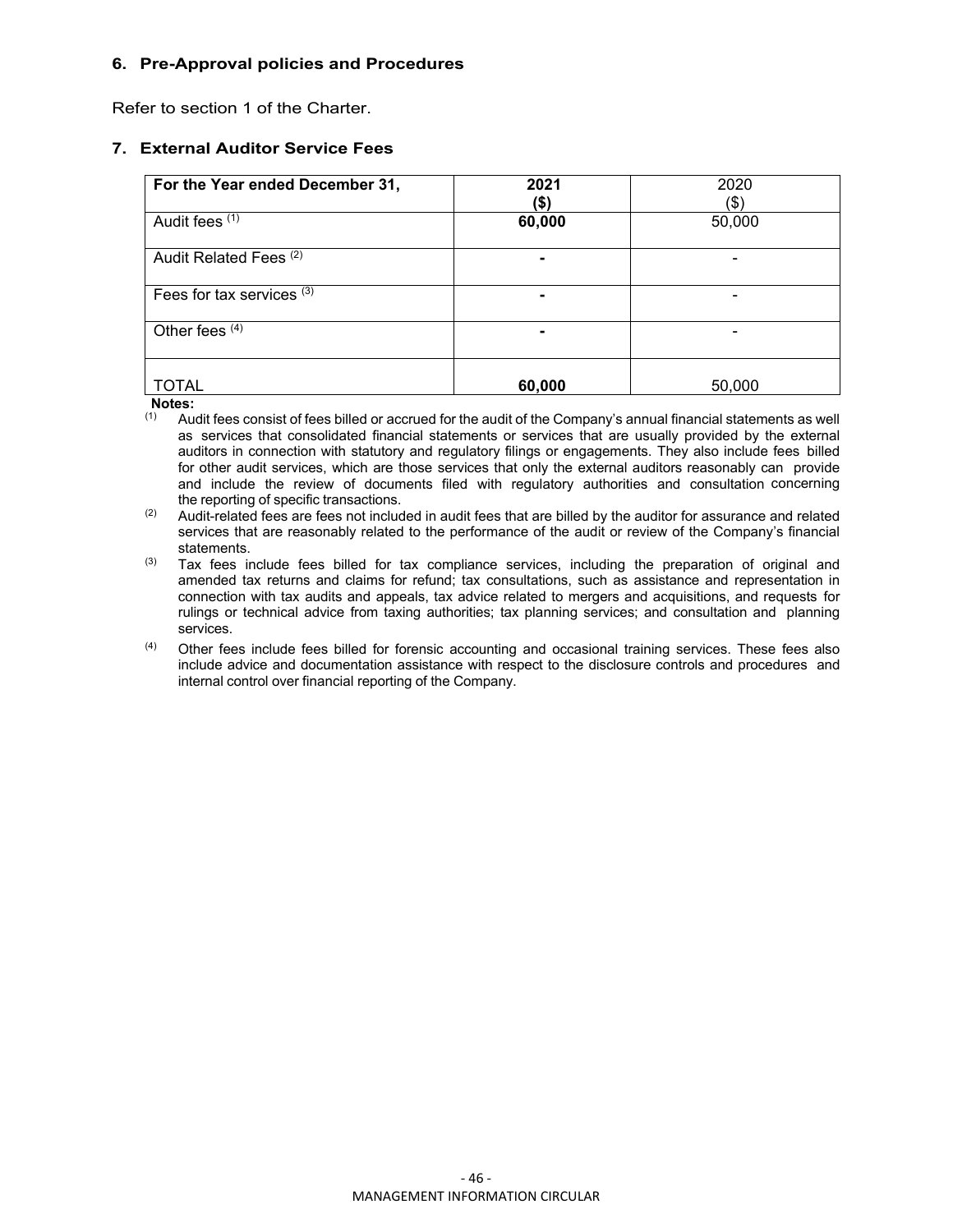# **APPENDIX 1**

## To SCHEDULE D

## **AUDIT COMMITTEE CHARTER**

#### **CHARTER OF THE AUDIT COMMITTEE OF THE BOARD OF DIRECTORS OF BONTERRA RESOURCES INC.**

The Audit Committee will be governed by the following charter:

#### **1.0 Purpose of the Committee**

1.1 The purpose of the Audit Committee is to assist the Board in its oversight of the integrity of the Company's financial statements and other relevant public disclosures, the Company's compliance with legal and regulatory requirements relating to financial reporting, the external auditors' qualifications and independence and the performance of the internal audit function and the external auditors.

### **2.0 Members of the Audit Committee**

- 2.1 At least one Member must be "financially literate" as defined under MI 52-110, having sufficient accounting or related financial management expertise to read and understand a set of financial statements, including the related notes, that present a breadth and level of complexity of the accounting issues that are generally comparable to the breadth and complexity of the issues that can reasonably be expected to be raised by the Company's financial statements.
- 2.2 The Audit Committee shall consist of no less than three Directors.
- 2.3 At least one Member of the Audit Committee shall be "independent" as defined under MI 52-110, while the Company is in the developmental stage of its business.

#### **3.0 Relationship with External Auditors**

- 3.1 The external auditors are the independent representatives of the shareholders, but the external auditors are also accountable to the Board of Directors and the Audit Committee.
- 3.2 The external auditors must be able to complete their audit procedures and reviews with professional independence, free from any undue interference from the management or directors.
- 3.3 The Audit Committee must direct and ensure that the management fully co-operates with the external auditors in the course of carrying out their professional duties.
- 3.4 The Audit Committee will have direct communications access at all times with the external auditors.

#### **4.0 Non-Audit Services**

- 4.1 The external auditors are prohibited from providing any non-audit services to the Company, without the express written consent of the Audit Committee. In determining whether the external auditors will be granted permission to provide non-audit services to the Company, the Audit Committee must consider that the benefits to the Company from the provision of such services, outweighs the risk of any compromise to or loss of the independence of the external auditors in carrying out their auditing mandate.
- 4.2 Notwithstanding section 4.1, the external auditors are prohibited at all times from carrying out any of the following services, while they are appointed the external auditors of the Company:
	- (i) acting as an agent of the Company for the sale of all or substantially all of the undertaking of the Company; and
	- (ii) performing any non-audit consulting work for any director or senior officer of the Company in their personal capacity, but not as a director, officer or insider of any other entity not associated or related to the Company.

#### **5.0 Appointment of Auditors**

5.1 The external auditors will be appointed each year by the shareholders of the Company at the annual general meeting of the shareholders.